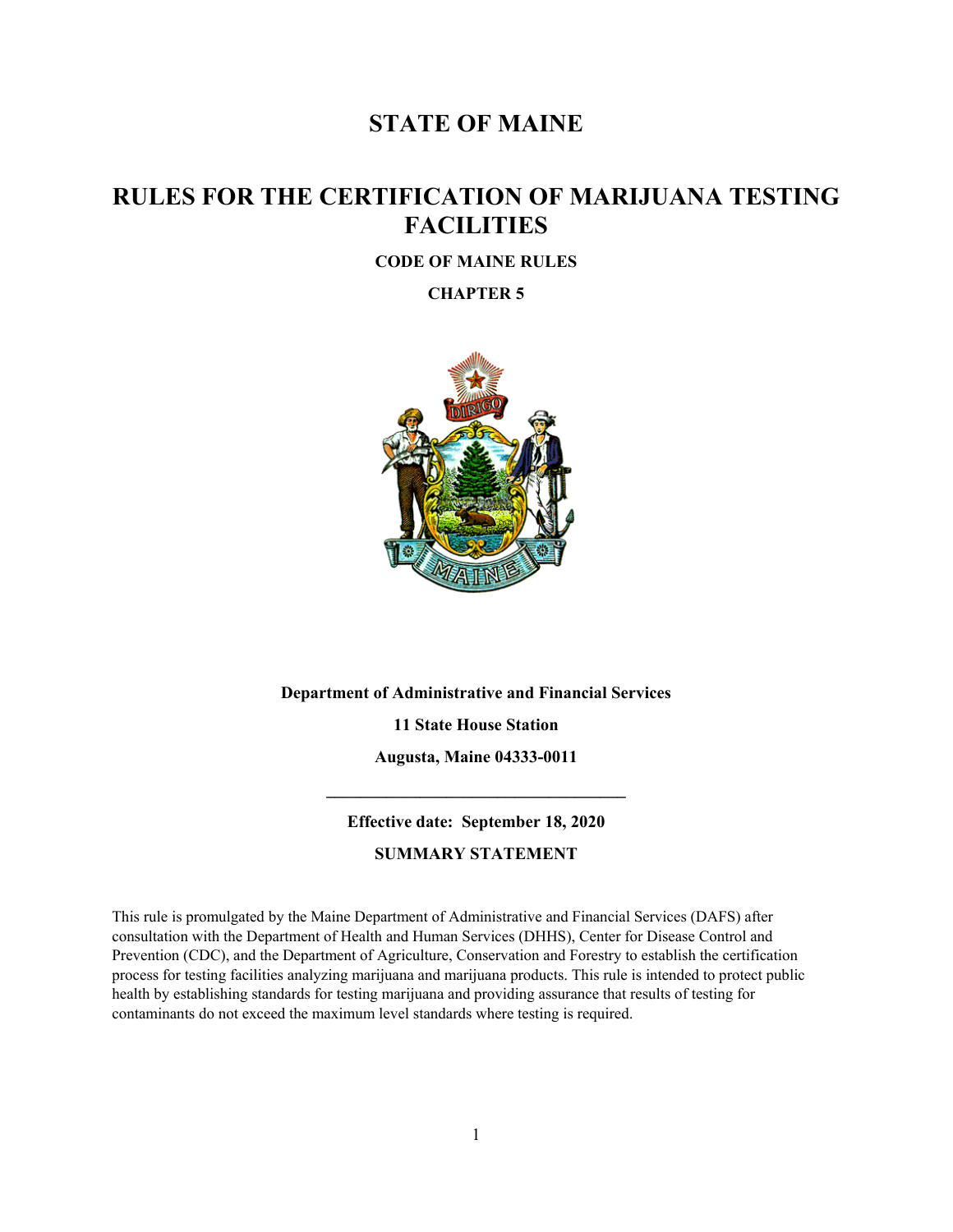# Table of Contents

| General                                                                                                                                               | $\overline{4}$ |
|-------------------------------------------------------------------------------------------------------------------------------------------------------|----------------|
| Section 1 - Marijuana Testing Facility Certification Program Established                                                                              | 4              |
|                                                                                                                                                       |                |
|                                                                                                                                                       |                |
|                                                                                                                                                       |                |
|                                                                                                                                                       |                |
| Section 2 - General CDC Certification and ISO/IEC 17025: 2017 Accreditation Requirements Prior to Issuance of a<br>Marijuana Testing Facility License | 15             |
| Section 2.1 – Certification of Marijuana Testing Facility Required Prior to Issuance of a Full Active or                                              |                |
| Section 2.2 - ISO/IEC 17025:2017 or most recent version Accreditation Requirements for CDC                                                            |                |
| Section 3 – Certification of Testing Facilities                                                                                                       | 17             |
|                                                                                                                                                       |                |
|                                                                                                                                                       |                |
|                                                                                                                                                       |                |
|                                                                                                                                                       |                |
|                                                                                                                                                       |                |
| Section 4 - Required Marijuana Testing Facility Personnel, Training and Supervision                                                                   | 25             |
|                                                                                                                                                       |                |
|                                                                                                                                                       |                |
|                                                                                                                                                       |                |
| Section 5 – Samples for Testing and Research                                                                                                          | 28             |
|                                                                                                                                                       |                |
| Section 5.2 – Protocols for Acceptance of Samples Collected by Licensees or Other Qualified Persons                                                   |                |
|                                                                                                                                                       |                |
|                                                                                                                                                       |                |
|                                                                                                                                                       |                |
|                                                                                                                                                       |                |
| Section 6 - Testing of Marijuana and Marijuana Products                                                                                               | 34             |
|                                                                                                                                                       |                |
|                                                                                                                                                       |                |
|                                                                                                                                                       |                |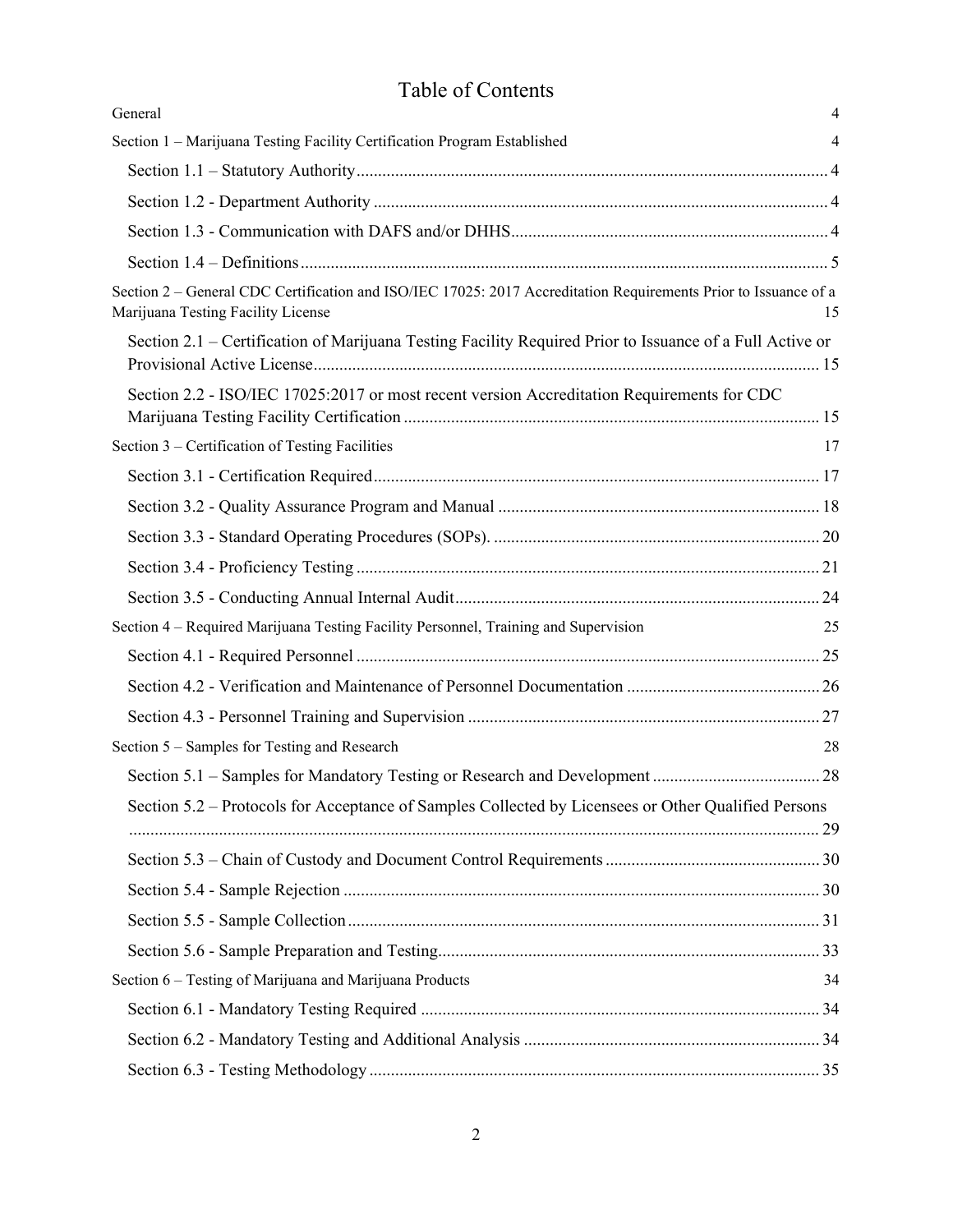| Section 6.4 - Validation of Non-Standard Test Methods or Technologies and Modified Standard Test |                                                      |
|--------------------------------------------------------------------------------------------------|------------------------------------------------------|
|                                                                                                  |                                                      |
|                                                                                                  |                                                      |
|                                                                                                  |                                                      |
|                                                                                                  |                                                      |
|                                                                                                  |                                                      |
|                                                                                                  |                                                      |
|                                                                                                  |                                                      |
|                                                                                                  |                                                      |
|                                                                                                  |                                                      |
|                                                                                                  |                                                      |
|                                                                                                  |                                                      |
|                                                                                                  | 47                                                   |
|                                                                                                  |                                                      |
|                                                                                                  |                                                      |
|                                                                                                  |                                                      |
| Section 8 - Waste Disposal Plan                                                                  | 51                                                   |
|                                                                                                  |                                                      |
| Section 9 – Changes to Marijuana Testing Facility Operations                                     | 52                                                   |
|                                                                                                  |                                                      |
|                                                                                                  |                                                      |
| Section 10 – Denial, Suspension, Limitation or Revocation of Certification by the CDC            | 53                                                   |
|                                                                                                  |                                                      |
|                                                                                                  |                                                      |
| Section 11 – Certification Fees for Testing Facilities                                           | 54                                                   |
|                                                                                                  |                                                      |
| Section 11.2 - Payment of Certification Fees Required Prior to Full Active or Provisional Active |                                                      |
|                                                                                                  | 56                                                   |
|                                                                                                  | Section 7 – Recordkeeping Requirements<br>Appendix A |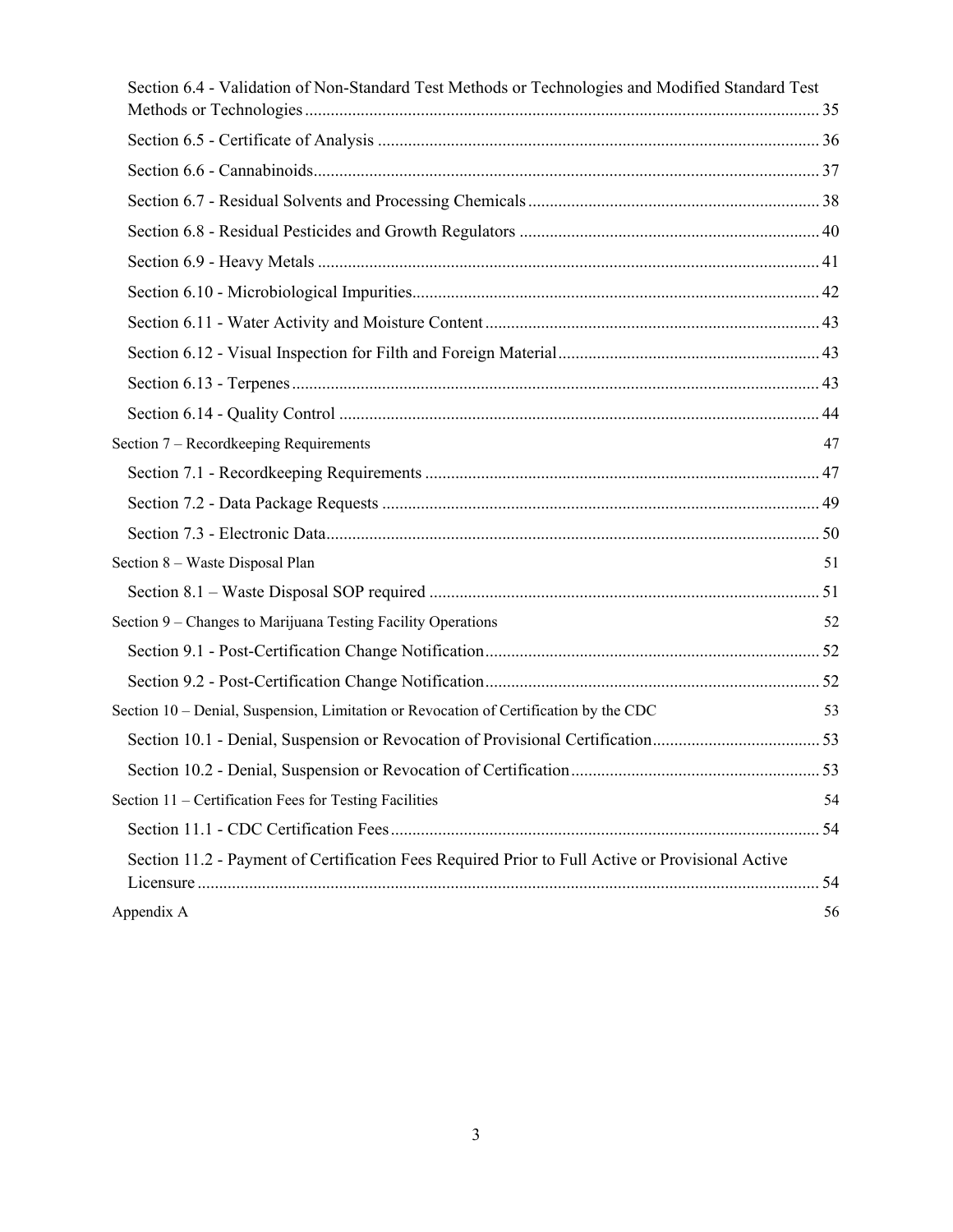## General

<span id="page-3-0"></span>This rule is promulgated to establish the requirements for certification by the Maine Center for Disease Control and Prevention of marijuana testing facilities licensed under Maine's Adult Use Marijuana Program administered by the Office of Marijuana Policy, Department of Administrative and Financial Services, in order to mitigate potential threat to public health and safety by establishing minimum standards and procedures for the operation of marijuana testing facilities to provide information to consumers of adult use marijuana and marijuana for medical use.

The activities described in this rule may be considered a violation of federal law. Persons cultivating, manufacturing, testing, selling, purchasing or otherwise receiving adult use marijuana or marijuana for medical use, or marijuana products derived from the same, may be subject to federal sanctions for what may otherwise be considered authorized conduct in the State of Maine, and compliance with this rule does not exempt licensees, their employees or customers from possible federal prosecution. Neither the Department of Administrative and Financial Services nor the Department of Health and Human Services is responsible for the actions of licensed and/or certified marijuana testing facilities under this rule.

## <span id="page-3-1"></span>Section 1 – Marijuana Testing Facility Certification Program Established

### Section 1.1 – Statutory Authority

<span id="page-3-2"></span>The Department of Administrative and Financial Services (referred to heretofore as DAFS), acting through its Office of Marijuana Policy (referred to heretofore as OMP), has promulgated the following rule on an emergency basis in accordance with the statutory authority provided in 28-B MRS §104, in order to mitigate potential threat to public health and safety following emergency legislative action, for the purpose of implementing, administering and enforcing the provisions of 28-B MRS, chapter 1. The Department of Health and Human Services (referred to heretofore as DHHS), acting through its Center for Disease Control and Prevention (referred to heretofore as the CDC) shall implement the certification program described herein in accordance with the statutory authority provided in 22 MRS § 569.

### Section 1.2 - Department Authority

<span id="page-3-3"></span>DAFS and DHHS, through the CDC, may enforce this Rule and any relevant provisions of Titles 4, 5, 22 and 28-B, and any other general statutes, laws, executive orders or subsequently passed legislation. DAFS shall set licensing fees in accordance with 28-B MRS § 207, and CDC shall set certification and technology fees in accordance with 22 MRS § 569. DAFS, DHHS or an agent thereof shall have the authority to inspect, during operating hours, times of apparent activity or any other reasonable time, any marijuana testing facility and its business records. DAFS shall further have the authority to inspect, during operating hours, times of apparent activity or any other reasonable time, vehicles used to transport marijuana or marijuana products to a marijuana testing facility. Approval by the CDC of the plans, standard operating procedures, financial and business arrangements or other documents and information provided for certification by the CDC during the certification process does not constitute approval by DAFS for the purposes of licensure pursuant to the *Adult Use Marijuana Program Rule,* 18-691 CMR, ch. 1.

### Section 1.3 - Communication with DAFS and/or DHHS

<span id="page-3-4"></span>**1.3.1 Written Communications**. If an applicant or licensee is required to or elects to submit anything in writing to DAFS or DHHS, unless otherwise prescribed by DAFS or DHHS, the applicant or licensee may submit the writing to DAFS or DHHS via:

- A. Mail;
- B. In-person delivery;
- C. Facsimile; or
- D. E-mail.

**1.3.2 Submission Deadline**. If a written notification must be submitted by a deadline it must be received by DAFS or DHHS, regardless of method used to submit the writing, by 5 p.m. Eastern Time.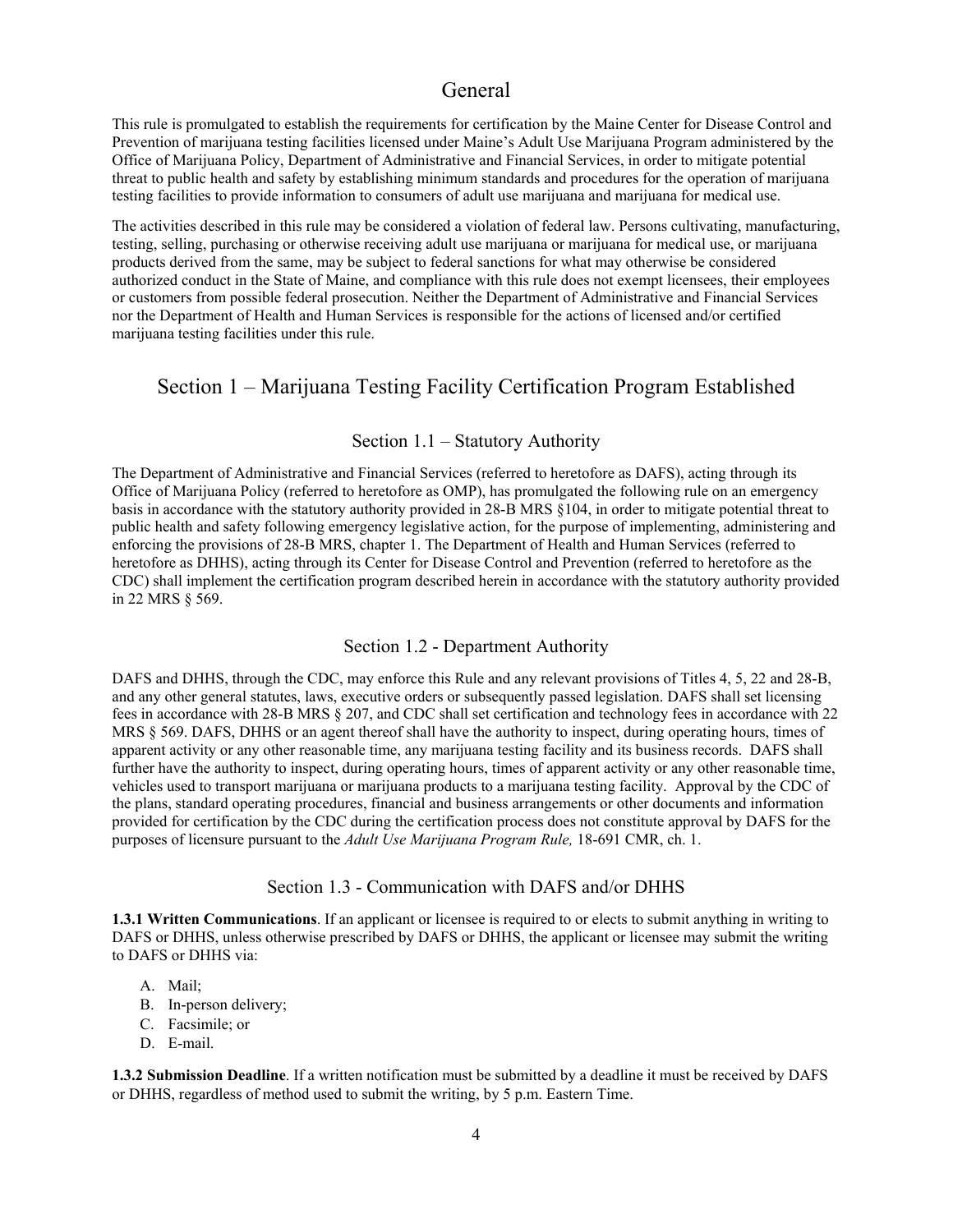### Section 1.4 – Definitions

- <span id="page-4-0"></span>1. **Aw** means the water activity, which is the partial vapor pressure of water in a substance divided by the standard state partial vapor pressure of water. It is a measure of the quantity of water in a product that is available, and therefore capable of, supporting bacteria, yeasts and fungi.
- 2. **Acceptance criteria** means the specified limits placed on characteristics of an item, process or service that are used to determine data quality as defined in methods, rules or regulations.
- 3. **Accredited** means to be recognized as conforming to a standard by an accrediting organization, such as ISO/IEC 17025.
- 4. **Accredited college or university** is a college or university accredited by a regional or national accrediting agency recognized by the United States Department of Education.
- 5. **Accuracy** means the degree of agreement between an observed value and an accepted reference value. Accuracy includes a combination of random error (precision) and systematic error (bias) components that are a result of sampling and analytical operations; a data quality indicator.
- 6. **Action level** is the threshold value for determining whether a sample passes or fails an analytical test.
- 7. **Adult use marijuana** means marijuana cultivated, manufactured, distributed or sold by a marijuana establishment.
- 8. **Adult use marijuana product** means a marijuana product that is manufactured, distributed or sold by a marijuana establishment.
- 9. **Aliquot** is a portion of a sample that is used in an analysis performed by a testing facility.
- 10. **Analyst** means the designated individual who tests the samples by performing the "hands-on" analytical methods and associated techniques. The analyst is responsible for applying required testing facility practices and other pertinent quality controls to meet the required level of quality.
- 11. **Analyte** is a chemical, compound, element, bacteria, yeast, fungus or toxin that is identified or measured.
- 12. **Analytical batch** means a group of samples that is prepared and/or analyzed together with the same process and personnel, using the same lot(s) of reagents.
- 13. **Analytical method** is a technique used qualitatively or quantitatively to determine the composition of a sample or a microbial contamination of a sample.
- 14. **AOAC International** means Association of Official Agricultural Chemists International, a non-profit scientific association that creates, validates and publishes reliable analytical test methods.
- 15. **Apparent activity** means any sight, sound, smell or other indication that persons are present at a marijuana establishment.
- 16. **Applicant** means a person who submits to certification by the Maine CDC as part of an application for a license to operate a marijuana testing facility issued by OMP.
- 17. **Approved proficiency testing provider** means a provider of proficiency testing samples whom the certification officer has deemed to meet the requirements of this Rule.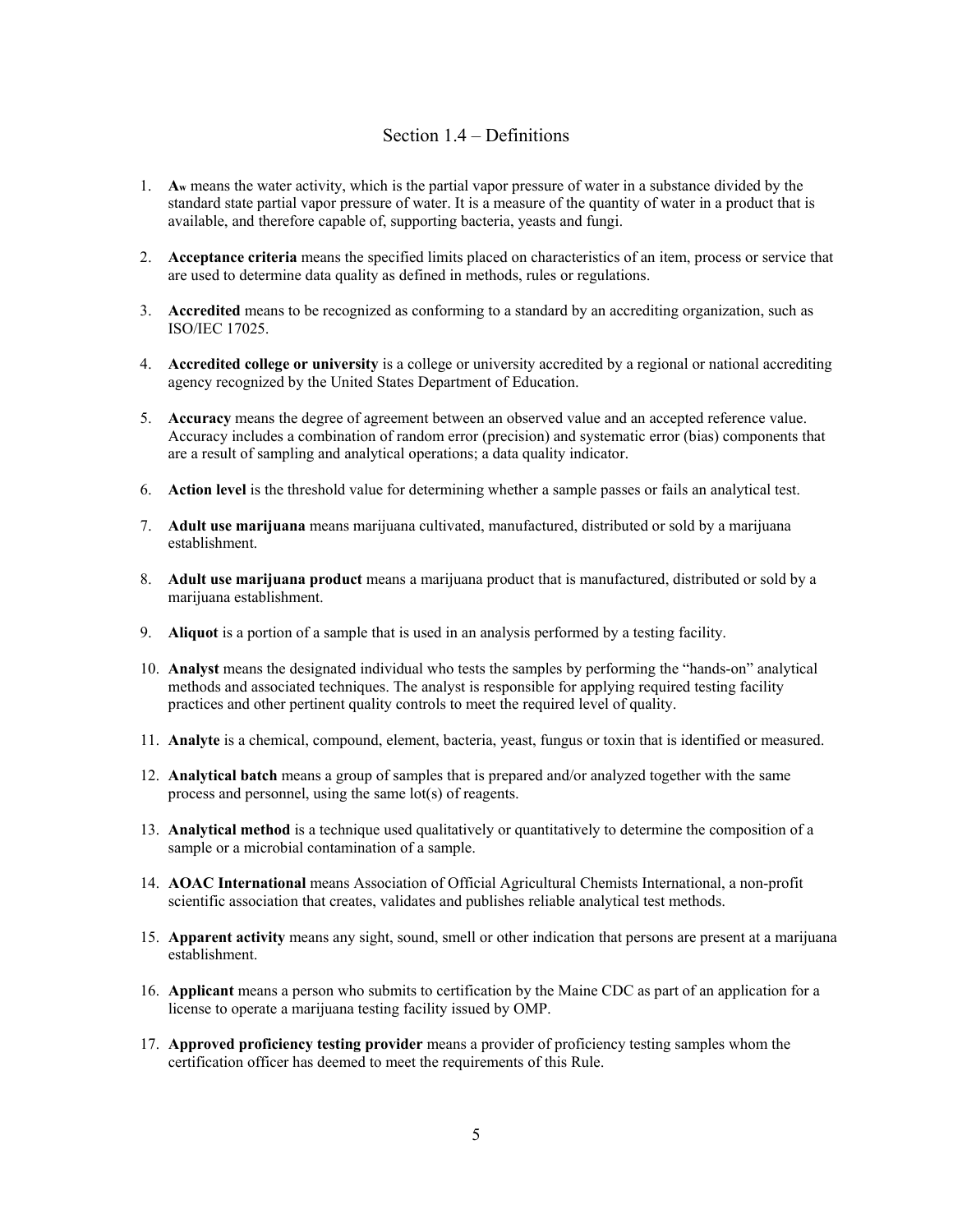- 18. **Assessment** means the evaluation process used to measure or establish the performance effectiveness and conformance of a testing facility and/or its systems to defined criteria and standards and requirements of testing facility certification.
- 19. **Audit** means a systematic and independent examination of facilities, equipment, personnel, training, procedures, record-keeping, data validation, data management and reporting aspects of a system to determine whether quality assurance, quality control and technical activities are being conducted as planned. An audit is conducted to determine whether these activities will effectively achieve quality objectives.
- 20. **Batch** means:
	- a. A harvest batch; or
	- b. A production batch.
- 21. **Batch number** means a distinct group of numbers, letters or symbols, or any combination thereof, assigned to a specific batch of adult use marijuana by a cultivation facility, sample collector, testing facility, or a marijuana store or to a specific batch of adult use marijuana or adult use marijuana products by a products manufacturing facility, sample collector, testing facility or a marijuana store.
- 22. **Best Practices Guide** means the *Best Practices for the Sampling of Adult Use Marijuana,* published by the Department, incorporated by reference in 18-691 CMR, ch.1. All licensees and any employee of a licensee collecting samples of marijuana, marijuana concentrate, or marijuana products for mandatory testing must collect samples in accordance with the best practices described in the guide.
- 23. **Bias** means the systematic or persistent distortion of a measurement process, which causes errors in one direction, resulting in the expected sample measurement being different from the sample's true value.
- 24. **Cannabinoid** is a chemical compound that is unique to, and derived from, marijuana.
- 25. **Calibration** means a set of operations that establish, under specified conditions, the relationship between values of quantities indicated by a measuring instrument or measuring system or values represented by a material measure or a reference material, and the corresponding values realized by standards.
	- a. In calibration of support equipment, the values realized by standards are established using reference standards that are traceable to the International System of Units (SI).
	- b. In calibration, per methods, the values realized by standards are typically established using reference materials that are either purchased by the testing facility with a certificate of analysis or purity or prepared by the testing facility using support equipment that has been calibrated or verified to meet specifications.
- 26. **Calibration curve** means the mathematical relationship between the known values, such as concentrations, of a series of calibration standards and their instrument response.
- 27. **Calibration standard** means a substance or reference material used for calibration.
- 28. **CAS number** is the unique numerical identifier assigned to every chemical substance by Chemical Abstracts Service (CAS).
- 29. **CBD** is cannabidiol, CAS number 13956-29-1.
- 30. **CBDA** is cannabidiolic acid, CAS number 1244-58-2.
- 31. **Certificate of analysis** means the report prepared for the requester and OMP about the analytical testing performed and results obtained by the testing facility.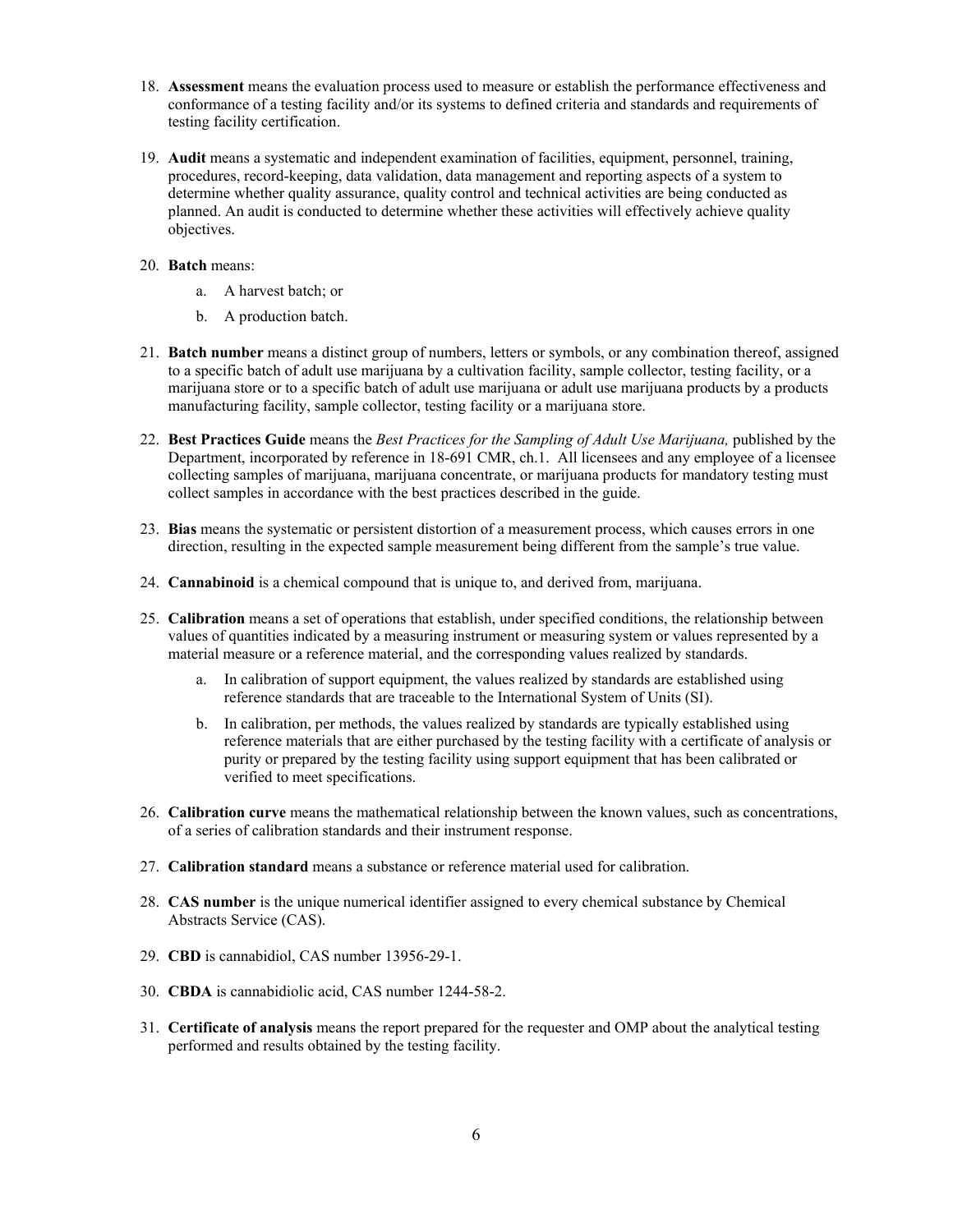- 32. **Certification** means the process by which an agency or organization evaluates and recognizes a testing facility as meeting certain predetermined qualifications or standards, thereby certifying the testing facility. The Department of Health and Human Services is responsible for certification of all testing facilities.
- 33. **Certification officer** means the person designated by the Department of Health and Human Services to manage certification of testing facilities.
- 34. **Certified reference material** means reference material, accompanied by a certificate, having a value, measurement of uncertainty and stated metrological traceability chain to a national metrology institute.
- 35. **Chain of custody form** means a record, either paper-based or electronic, that documents the possession of the samples at the time of receipt by the marijuana testing facility, in accordance with chain of custody protocol prescribed by the marijuana testing facility. This record, at a minimum, must include the sample location, the number and types of containers, the mode of collection, the authorized individual who collected the sample, the date and time of collection, preservation and requested analyses.
- 36. **Chain of custody protocols** means the procedures developed and employed by the marijuana testing facility to record the possession of samples from the time of sampling through the retention time specified by the client or program. These procedures are performed at the special request of the client and include the use of a chain of custody form that documents the collection, transport and receipt of compliance samples by the marijuana testing facility. In addition, these protocols document all handling of the samples within the marijuana testing facility and, if applicable, by the sample collector or self-sampler.
- 37. **Colony forming unit (CFU)** means a unit of measurement of estimated number of bacteria or fungal cells in a sample.
- 38. **Contaminant** means an unacceptable level of an unwanted or objectionable substance, toxin, pollution or foreign material that causes impurity in a product. Contaminants include, but are not limited to, pesticides, microbiology, filth, heavy metals and residual chemical solvents.
- 39. **Corrective action** means an action taken by the marijuana testing facility to eliminate or correct the causes of an existing nonconformance to prevent the recurrence of the nonconformance.
- 40. **Corrective action plan** means a report, including specific corrective actions and a specific date of completion, generated in response to deficiencies or findings of non-compliance.
- 41. **Cultivar** means a specific variety of marijuana produced by selective breeding. Also commonly referred to as a "strain" of marijuana.
- 42. **Cultivation facility** means a facility licensed under Title 28-B and 18-691 CMR, ch. 1 to purchase marijuana plants and seeds from other cultivation facilities; to cultivate, prepare and package adult use marijuana; to collect and transport samples of marijuana cultivated by that facility for mandatory testing; to sell adult use marijuana to products manufacturing facilities, to marijuana stores and to other cultivation facilities; and to sell marijuana plants and seeds to other cultivation facilities and immature marijuana plants and seedlings to marijuana stores. A cultivation facility includes a nursery cultivation facility. Licensees that cultivate marijuana in a nursery cultivation facility may sell an unlimited number of marijuana seeds and a sum total of 12 seedlings and immature plants to a consumer 21 years of age or older.
- 43. **Cultivator** means a cultivation facility licensed under 28-B MRS, Chapter 1, subchapters 2 and 3 or a person, qualifying patient, exempt caregiver, registered caregiver or registered dispensary that is authorized under 22 MRS, chapter 558-C to cultivate marijuana.
- 44. **Deficiency** means a failure of the testing facility to meet any one of the requirements in this rule.
- 45. **Demonstration of capability** means a procedure to establish the ability of the analyst to generate acceptably accurate and precise analytical results.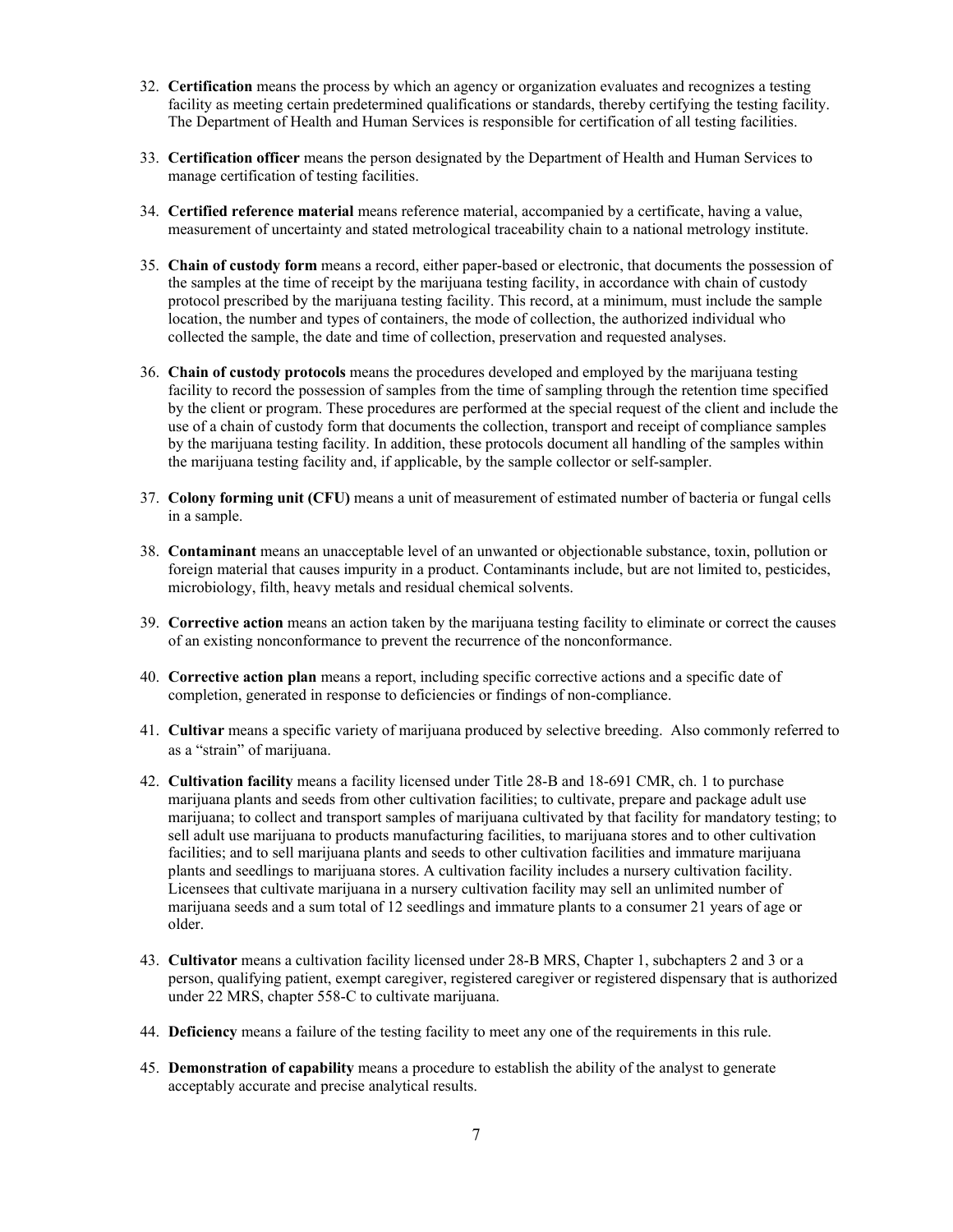- 46. **Department of Administrative and Financial Services (DAFS)** means the Maine Department of Administrative and Financial Services. DAFS includes the Office of Marijuana Policy (OMP), which licenses adult use marijuana establishments, including marijuana testing facilities, and registers medical marijuana program participants including patients, registered caregivers, registered dispensaries, registered manufacturing facilities and registered inherently hazardous extraction facilities.
- 47. **Department of Health and Human Services (DHHS)** means the Maine Department of Health and Human Services. DHHS includes the Maine Center for Disease Control and Prevention (CDC), which certifies, through its Maine Marijuana Certification Program, the technology and testing methods used by marijuana testing facilities under this Rule.
- 48. **Disciplinary action** means any action taken by the CDC to limit, suspend, revoke, or deny the certification of a marijuana testing facility as a result of the marijuana testing facility's violation or other nonconformance with this rule, 28-B MRS, chapter 1, or other rules promulgated by DHHS or DAFS.
- 49. **Edible marijuana product** means a marijuana product intended to be consumed orally, including, but not limited to, any type of food, drink or pill containing marijuana.
- 50. **Exempt caregiver** means a medical marijuana caregiver who is exempt from the registration requirements of 22 MRS § 2425-A.
- 51. **Facility director** means the individual who is legally authorized to direct the activities of a testing facility and who commits the appropriate resources to comply with this rule.
- 52. **Field of testing** means those programs, matrices, methods or analyte combinations, for which certification is offered.
- 53. **Finished plant material** means marijuana that has been trimmed and dried. Trimming includes removing the leaves immediately subtending the buds and any dead leaves or stems.
- 54. **Foreign material** means any physical contaminant or filth, including without limitation hair, insects, feces, packaging contaminants and manufacturing waste and by-products.
- 55. **Full active license** means a license issued by the Department of Administrative and Financial Services, Office of Marijuana Policy to a marijuana testing facility that has received CDC full certification and ISO/IEC 17025:2017 or most recent version accreditation for at least one technology and analyte that authorizes testing of marijuana or marijuana products in accordance with 28-B MRS, Chapter 1, subchapters 2 and 6 and this rule.
- 56. **Full certification** means certification granted by the CDC to a marijuana testing facility that has received ISO/IEC 17025:2017 or most recent version accreditation and meets all other requirements of this Rule and authorizing it to seek an active license from DAFS.
- 57. **Harvest batch** means a specific quantity of adult use marijuana harvested from adult use marijuana plants of the same cultivar, grown under the same conditions, and harvested during a specified period of time from a specified cultivation area within a cultivation facility.
- 58. **Homogeneity** means the amount of marijuana or marijuana concentrate and cannabinoids within the product being consistent and reasonably equally dispersed throughout the product or each portion of the product or concentrate, or a representative sample.
- 59. **Increment or sample increment** means a smaller sample that, together with other increments, makes up the primary sample.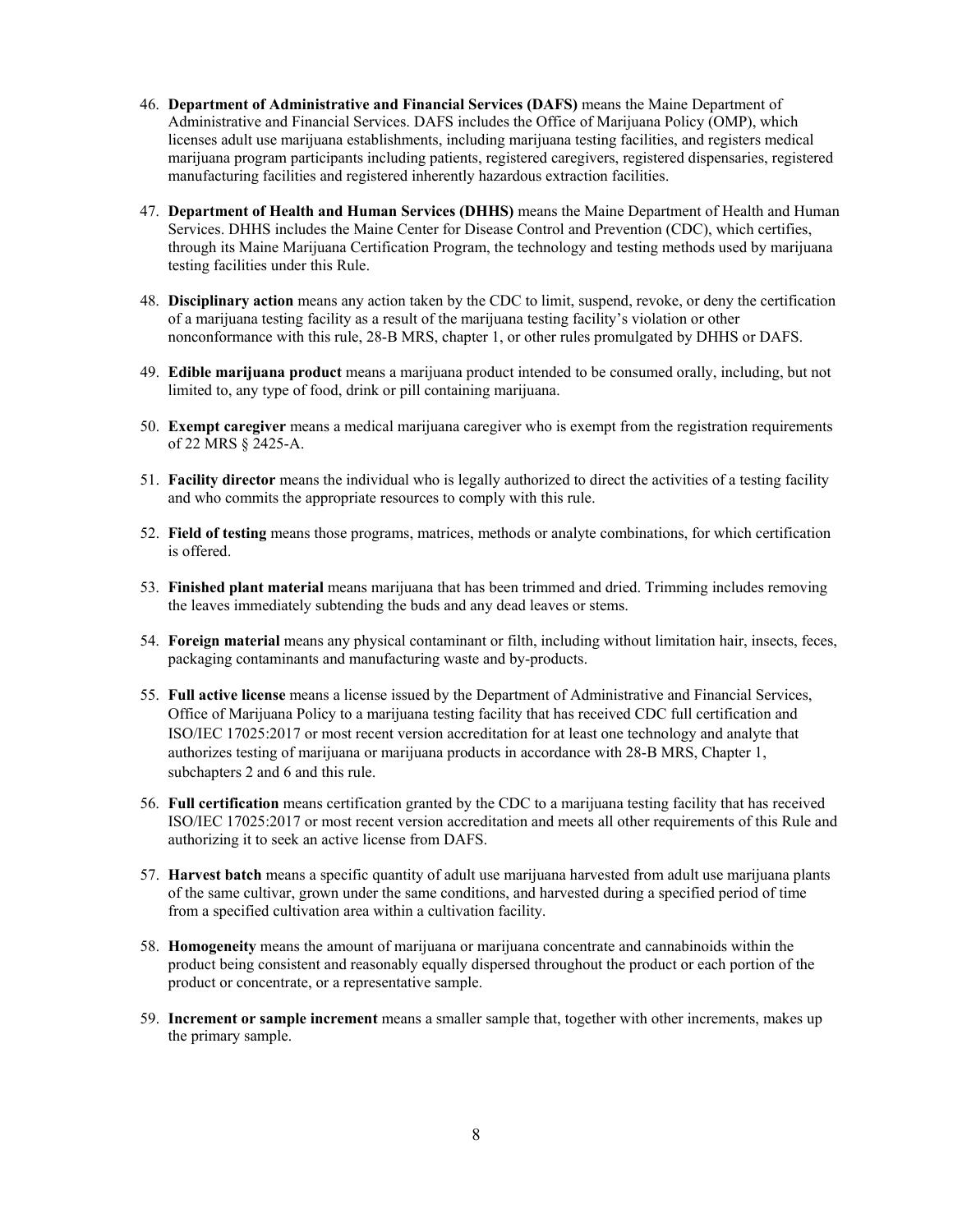- 60. **ISO/IEC 17025:2017** or most recent version means the general requirements for the competence of testing and calibration laboratories issued in 2017 (or more recent) joint technical committee of the International Organization for Standardization and the International Electrotechnical Commission.
- 61. **Licensee** means a natural person or business entity licensed pursuant to 28-B MRS, Chapter 1, subchapters 2 and 5 to operate an adult use marijuana establishment.
- 62. **Limit of detection (LOD)** means an estimate of the minimum amount of an analyte in a given matrix that an analytical process can reliably detect.
- 63. **Limit of quantitation** means the minimum level, concentration or quantity of a target variable (e.g., target analyte) that can be reported with a specified degree of confidence.
- 64. **Manufacturer** means a manufacturing facility licensed under 28-B MRS, Chapter 1, subchapter 2 or a person, qualifying patient, registered caregiver or registered dispensary that is legally allowed to manufacture under 22 MRS, chapter 558-C.
- 65. **Marijuana** means the leaves, stems, flowers and seeds of a marijuana plant, whether growing or not. "Marijuana" includes marijuana concentrate, except where context indicates otherwise, but does not include hemp as defined in 7 MRS §2231, or a marijuana product.
- 66. **Marijuana concentrate** means the resin extracted from any part of a marijuana plant and every compound, manufacture, salt, derivative, mixture or preparation from such resin, including, but not limited to hashish. In determining the weight of a marijuana concentrate in a marijuana product, the weight of any other ingredient combined with marijuana or marijuana concentrate to prepare the marijuana product may not be included.
- 67. **Marijuana flower** means the pistillate reproductive organs of a mature marijuana plant, whether processed or unprocessed, including the flowers and buds of the plant. Marijuana flower does not include marijuana trim or whole mature marijuana plants.
- 68. **Marijuana plant** means all species of the plant genus cannabis. Including but not limited to a mother plant, a mature marijuana plant, an immature marijuana plant or a seedling, but it does not include a marijuana product or "hemp" as defined in 7 MRS § 2231.
- 69. **Marijuana product** means a product composed of marijuana or marijuana concentrate and other ingredients that is intended for use or consumption. "Marijuana product" includes without limitation an edible marijuana product, a marijuana ointment and a marijuana tincture. Marijuana product does not include marijuana concentrate.
- 70. **Marijuana store** means a facility licensed under Title 28-B and 18-691 CMR, ch. 1 to purchase adult use marijuana, immature marijuana plants and seedlings from a cultivation facility, to purchase adult use marijuana and adult use marijuana products from a products manufacturing facility, to collect and transport samples of marijuana, marijuana concentrate and marijuana products in that marijuana store's possession for mandatory testing, and to sell adult use marijuana, adult use marijuana products, immature marijuana plants and seedlings to consumers.
- 71. **Marijuana testing facility** means an entity licensed according to 28-B MRS §503, including those also registered as marijuana testing facilities in accordance with 22 MRS §2423-A, to test marijuana, marijuana products and other substances for research and development and to analyze contaminants in and the potency and cannabinoid profile of samples in an approved location.
- 72. **Marijuana trim** means any part of a marijuana plant, whether processed or unprocessed, that is not marijuana flower or a marijuana seed.
- 73. **Marijuana waste** means marijuana, marijuana plants or marijuana products that are unfit for retail sale for reasons including without limitation failed mandatory testing, expired products or crop failure.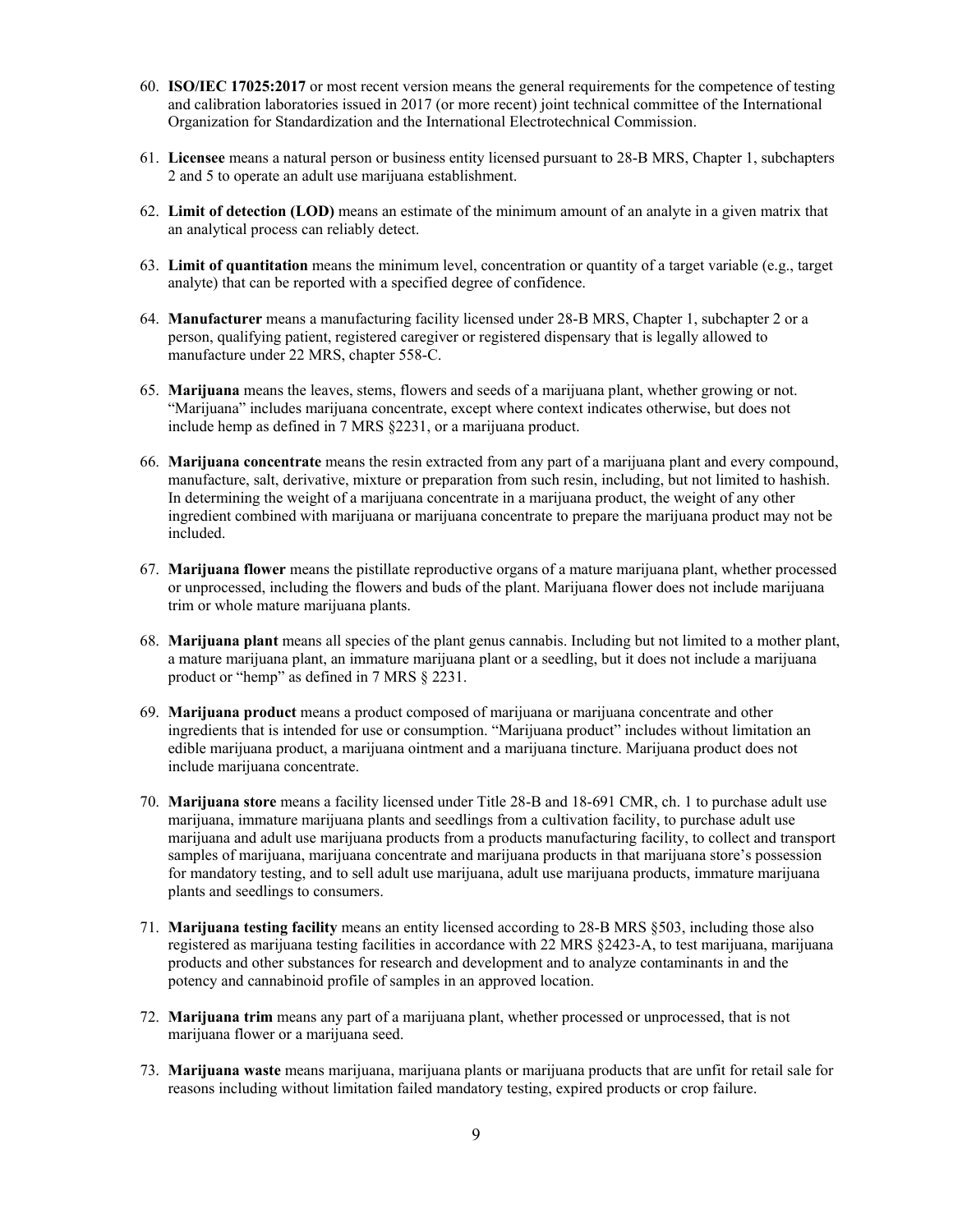- 74. **Matrix** means the component or substrate that contains the analyte of interest.
- 75. **Matrix spike** means a sample prepared by adding a known quantity of analyte and subjecting the sample to the entire analytical procedure to determine the ability to recover the known analyte or compound. The spiked concentration must be at a low to mid-range concentration of the calibration curve for the target analyte.
- 76. **Method** means a body of procedures and techniques for performing an activity (e.g., sampling, chemical analysis or quantification), systematically presented in the order in which they are to be executed.
- 77. **Method blank** means an analyte-free matrix, to which all reagents are added in the same volumes or proportions as are used in sample preparation and is processed in exactly the same manner as the samples.
- 78. **Method detection limit** means the minimum measured concentration of a substance that can be reported with 99-percent confidence that the measured analyte is distinguishable from method blank results.
- 79. **Moisture content** means the percentage of water in a sample, by weight.
- 80. **Mycotoxin** means any toxic substance produced by a fungus and especially a mold.
- 81. **National Institute of Standards and Technology (NIST)** means a federal agency of the United States Department of Commerce's Technology Administration.
- 82. **Nonconformance or noncompliance** means a failure of a testing facility to meet any requirement in this rule.
- 83. **Non-target organism** means an organism that the test method or analytical procedure is not testing for. Non-target organisms are used in evaluating the specificity of a test method.
- 84. **Percent recovery** means the percentage of a measured concentration relative to the added (i.e. spiked) concentration in a reference material, matrix spike sample or matrix spike duplicate. A testing facility shall calculate the percent recovery by dividing the sample result by the expected result then multiplying the quotient by 100.
- 85. **Pesticide** means any substance or mixture of substances intended for preventing, destroying, repelling or mitigating any pest; any substance or mixture of substances intended for use as a plant regulator, defoliant or desiccant; and any nitrogen stabilizer. It does not include multicellular biological controls such as mites, nematodes, parasitic wasps, snails or other biological agents not regulated as pesticides by the U.S. Environmental Protection Agency.
- 86. **Plant growth regulator** means any substance or mixture of substances intended through physiological action for accelerating or retarding the rate of growth or rate of maturation or for otherwise altering the behavior of plants or the produce thereof. "Plant growth regulator" does not include substances to the extent that they are intended as plant nutrients, trace elements, nutritional chemicals, plant inoculants or soil amendments.
- 87. **Practical experience** means hands-on post-secondary-education testing facility experience, using equipment, instruments, kits and materials routinely found in a testing facility.
- 88. **Precision** means the degree to which a set of observations or measurements of the same property, obtained under similar conditions, conform to themselves. Precision serves as a data quality indicator. Precision is usually expressed as standard deviation, variance or range, in either absolute or relative terms.
- 89. **Preservation** means any conditions under which a sample must be kept to maintain chemical and/or biological integrity prior to analysis.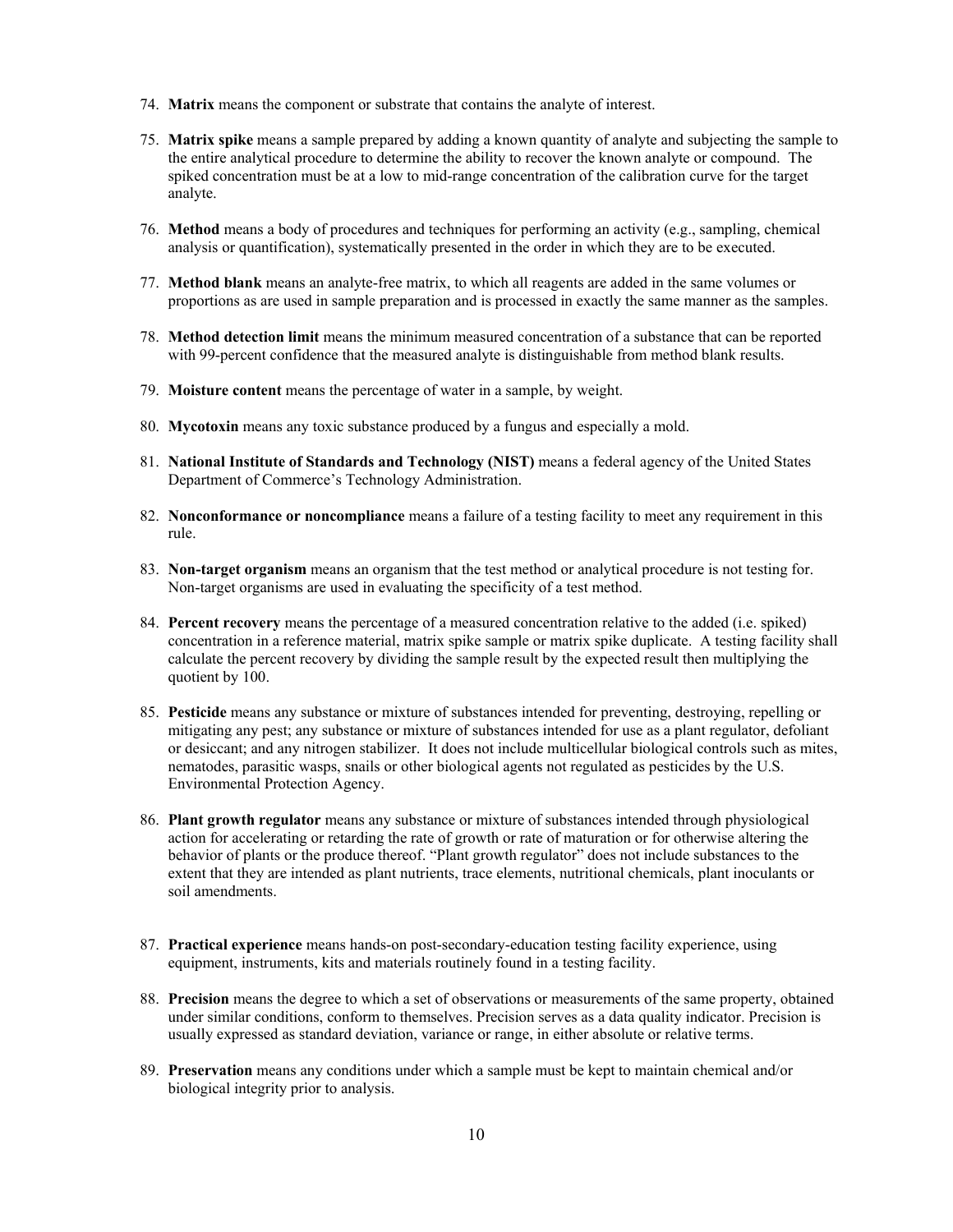- 90. **Primary sample** means a portion of marijuana or marijuana products collected from a harvest or production batch for testing. Also called a "composite" sample.
- 91. **Production batch** means a specific quantity of marijuana concentrate or a marijuana product that is produced during a specified period of time using the same extraction and/or manufacturing method, formulation and/or recipe and standard operating procedure.
- 92. **Products manufacturing facility** means a facility licensed under Title 28-B and 18-691 CMR, ch. 1 to purchase adult use marijuana from a cultivation facility or another products manufacturing facility; to manufacture, label and package adult use marijuana and adult use marijuana products; to collect and transport samples of marijuana, marijuana concentrate and marijuana products manufactured by that facility for mandatory testing; and to sell adult use marijuana and adult use marijuana products to marijuana stores and to other products manufacturing facilities
- 93. **Proficiency test** means an evaluation of a testing facility's performance against pre-established criteria, by means of inter-testing facility comparisons of test measurements.
- 94. **Proficiency test sample** means a sample prepared by a party independent of the testing facility tasked with evaluating the sample, with a concentration and identity of an analyte that is known to the independent party but is unknown to the testing facility evaluating the sample and its personnel.
- 95. **Provisional certification** means the process by which CDC evaluates and recognizes a marijuana testing facility as meeting the requirements of this Rule with the exception ISO/IEC 17025 accreditation, for which an application must be pending.
- 96. **Provisional active license** means a license issued by DAFS to a marijuana testing facility that has received CDC provisional certification and has applied for, but not yet received, ISO/IEC 17025:2017 or most recent version accreditation for at least one technology and analyte that authorizes testing of marijuana or marijuana products in accordance with 28-B MRS, Chapter 1, subchapter 2 and 6 and this rule.
- 97. **Proficiency testing** means a way to evaluate a testing facility's performance under controlled conditions relative to a given set of criteria, through analysis of unknown samples provided by an external source.
- 98. **Proficiency testing program** means the aggregate of providing rigorously controlled and standardized samples to a testing facility for analysis, reporting of results, statistical evaluation of results and the collective demographics and results summary of all participating testing facilities.
- 99. **Proficiency test sample** means a sample, the composition of which is unknown to the testing facility, provided to test whether the testing facility can produce analytical results within the specified acceptance criteria.
- 100.**Protocol** means the detailed written procedure for field and/or testing facility operation (e.g., sampling, analysis) that must be strictly followed.
- 101.**Qualifying patient** means a person who possesses a valid certification for the medical use of marijuana pursuant to 22 MRS § 2423-B.
- 102.**Quality assurance (QA)** means a set of operating principles that enable testing facilities to produce defensible data of known accuracy and precision. Quality assurance includes without limitation employee training, equipment preventative maintenance procedures, calibration procedures and quality control testing.
- 103.**Quality control (QC)** means the overall system of technical activities that measures the attributes and performance of a process, item or service against defined standards to verify that they meet the stated requirements established by the client; operational techniques and activities that are used to fulfill requirements for quality; also the system of activities and checks used to ensure that measurement systems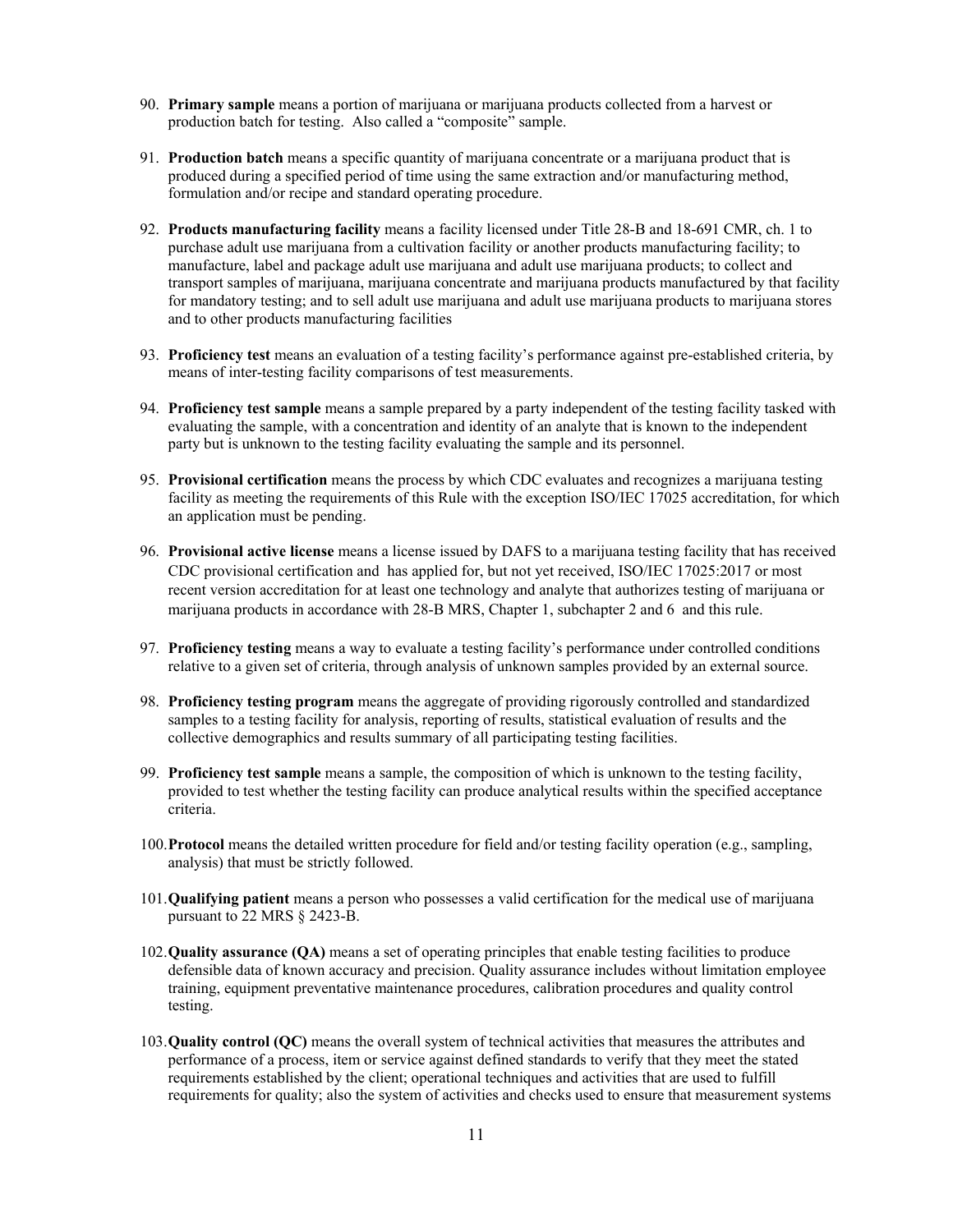are maintained within prescribed limits, providing protection against "out of control" conditions and ensuring that the results are of acceptable quality.

- 104.**Quality control sample** means a sample used to assess the performance of all, or a portion of, the measurement system. One of any number of samples, such as certified reference materials, a matrix fortified by spiking, or actual samples fortified by spiking, intended to demonstrate that a measurement system or activity is in control.
- 105.**Quality assurance manual** means a document stating the management policies, objectives, principles, organizational structure and authority, responsibilities, accountability and implementation of an agency, organization or marijuana testing facility, to ensure the quality of its product and the utility of its product to its users.
- 106.**Quality system** means a structured and documented management system describing the policies, objectives, principles, organizational authority, responsibilities, accountability and implementation plan of an organization for ensuring quality in its work processes, products (items) and services. The quality system provides the framework for planning, implementing and assessing work performed by the organization and for carrying out required QA and QC activities. A marijuana testing facility's quality system must account for anomalies arising from the collection and transport of samples for mandatory testing conducted by a self-sampler or a sample collector licensee, including provisions regarding the use of blanks.
- 107.**Quantitate** means to undertake the arithmetic process of determining the amount of analyte in a sample.
- 108.**Raw data** means the documentation generated during sampling and analysis. This documentation includes, but is not limited to, field notes, electronic data, magnetic tapes, un-tabulated sample results, QC sample results, chromatograms, instrument outputs and handwritten records.
- 109.**Reagent** means a compound or mixture added to a system to cause a chemical reaction, or test if a reaction occurs. A reagent may be used to determine whether or not a specific chemical substance is present by causing a reaction to occur with the chemical substance.
- 110.**Reference material** means a material or substance, one or more of which the property values are sufficiently homogeneous and well established to be used for the calibration of an apparatus, the assessment of a measurement method, or for assigning values to materials.
- 111.**Reference method** means a method by which the performance of an alternate method is measured or evaluated.
- 112.**Registered caregiver** means a caregiver who is registered by OMP pursuant to 22 MRS § 2425.
- 113.**Registered dispensary** or **dispensary** means an entity registered under 22 MRS § 2425-A that acquires, possesses, cultivates, manufactures, delivers, transfers, transports, sells, supplies or dispenses marijuana or related supplies and educational materials to qualifying patients and the caregivers of those patients.
- 114.**Relative standard deviation** means the standard deviation expressed as a percentage of the mean recovery. It is the coefficient of variation multiplied by 100 and is calculated using the following equation:  $RSD = (s / x) \times 100\%$ , where s = standard deviation and x = mean recovery. If any results are less than the limit of quantitation, the absolute value of the limit of quantitation is used.
- 115.**Reporting limit** means the lowest level of an analyte that can be accurately recovered from the matrix of interest (e.g., the level of quantitation).
- 116.**Requester** means a person who submits a request to a certified testing facility for state-mandated testing of marijuana or marijuana products.
- 117.**Sample** means, as applicable, an amount of: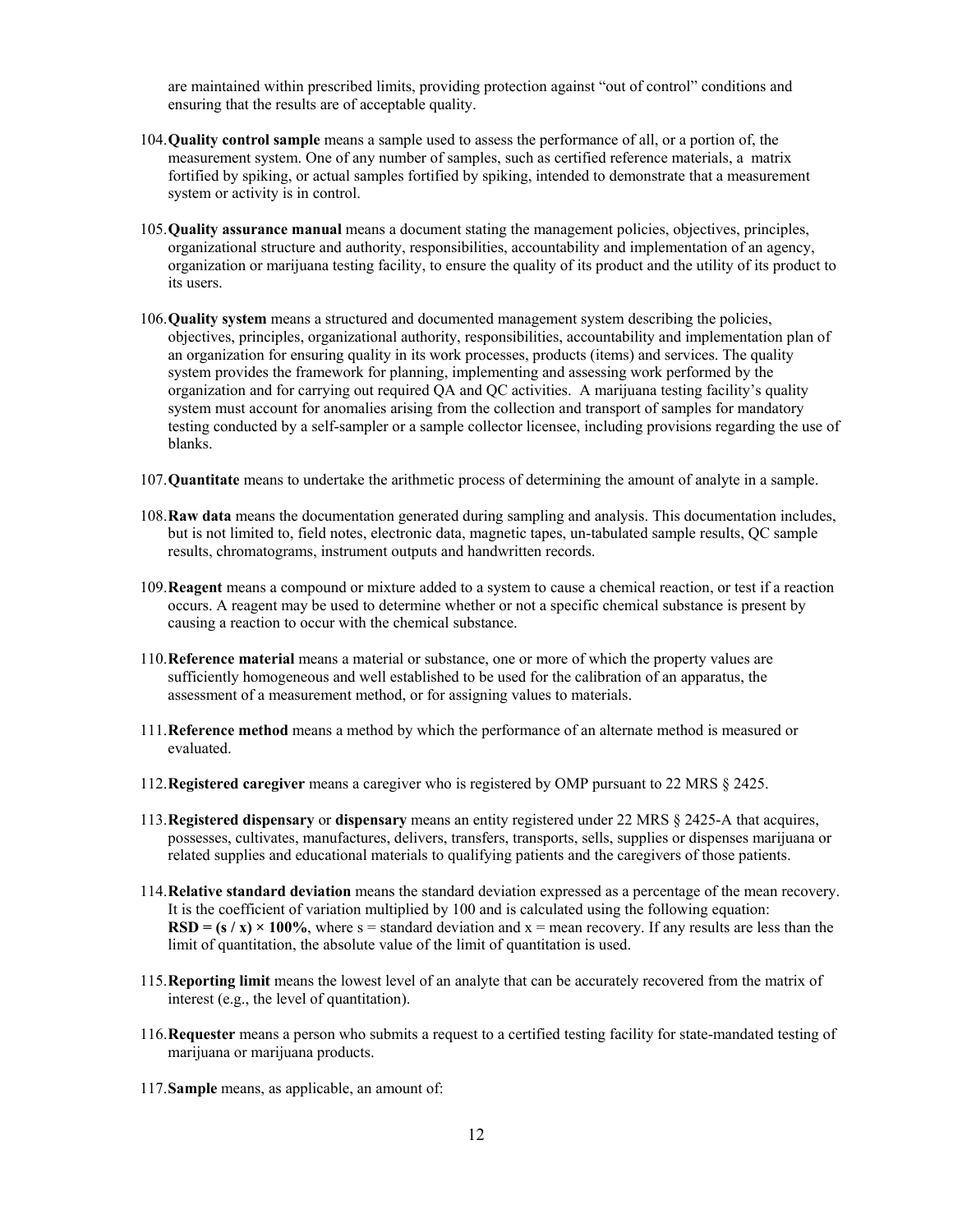- a. Marijuana, marijuana concentrate or marijuana product collected from an adult use marijuana establishment for mandatory testing:
	- i. By an employee of a testing facility in accordance with 28-B MRS § 604 and *Adult Use Marijuana Program Rule,* 18-691 CMR, ch. 1;
	- ii. By a sample collector, in accordance with 28-B MRS § 604 and 18-691 CMR, ch. 1; or
	- iii. By a self-sampler in accordance with 28-B MRS § 604-A and 18-691 CMR, ch.1;
- b. Marijuana, marijuana concentrate or marijuana product provided to a testing facility by a marijuana establishment or other person for mandatory testing or testing for research and development purposes in accordance with 28-B MRS, chapter 1;
- c. Adult use marijuana or adult use marijuana product collected from a licensee by the Department for the purposes of testing the marijuana or marijuana product for quality control purposes pursuant to 28-B MRS §512(2).
- 118.**Sample collection SOP** means a standard operating procedure for the collection of samples of marijuana, marijuana concentrate and marijuana products for mandatory testing published by the Department that must be used by all licensees collecting, transporting and transferring samples for mandatory testing. The current sample collection SOP is Appendix A of *Adult Use Marijuana Program Rule,* 18-691 CMR, ch. 1.
- 119.**Sample collector** means a person licensed pursuant to 18-691 CMR, ch. 1 and 28-B MRS, ch. 1 to collect samples of marijuana and marijuana products for testing and to transport and deliver those samples to a testing facility. A sample collector must hold a valid individual identification card ("IIC").
- 120.**Sample increment** means a portion of a batch that, together with other increments, makes up the sample.
- 121.**Sampling date** means the date that a sample was collected in the field, in order to be reported as such, when reporting the sample results to testing facility clients or regulatory programs.
- 122.**Sanitize** means to sterilize, disinfect or make hygienic.
- 123.**Self-sampler** or **Self-sampling licensee** means a cultivation facility, products manufacturing facility or marijuana store licensee that collects samples of marijuana, marijuana concentrate and marijuana products for mandatory testing or an employee of a cultivation facility, products manufacturing facility or marijuana store licensee who collects samples of marijuana, marijuana concentrate and marijuana products for that licensee for mandatory testing. Any individual collecting samples for mandatory testing must hold a valid individual identification card ("IIC").
- 124.**Solid** means a matrix that includes soils; sediments; solid waste; and sludges.
- 125.**Standard** means the certified reference materials produced by NIST or other equivalent organization and characterized for absolute content, independent of analytical method or the dilutions made from these certified reference materials for the purposes of calibration or determining accuracy of a test method.
- 126.**Standard operating procedure (SOP)** means a written document that details the method for an operation, analysis or action, with thoroughly prescribed techniques and steps. SOPs are officially approved by the testing facility's senior management as the methods for performing certain routine or repetitive tasks.
- 127.**Synthetic cannabinoid** means a designed compound with structural features that allow binding to the known cannabinoid receptors present in human cells and that produce psychoactive effects like those of marijuana.
- 128.**Target organism** is an organism that is being tested for in an analytical procedure or test method.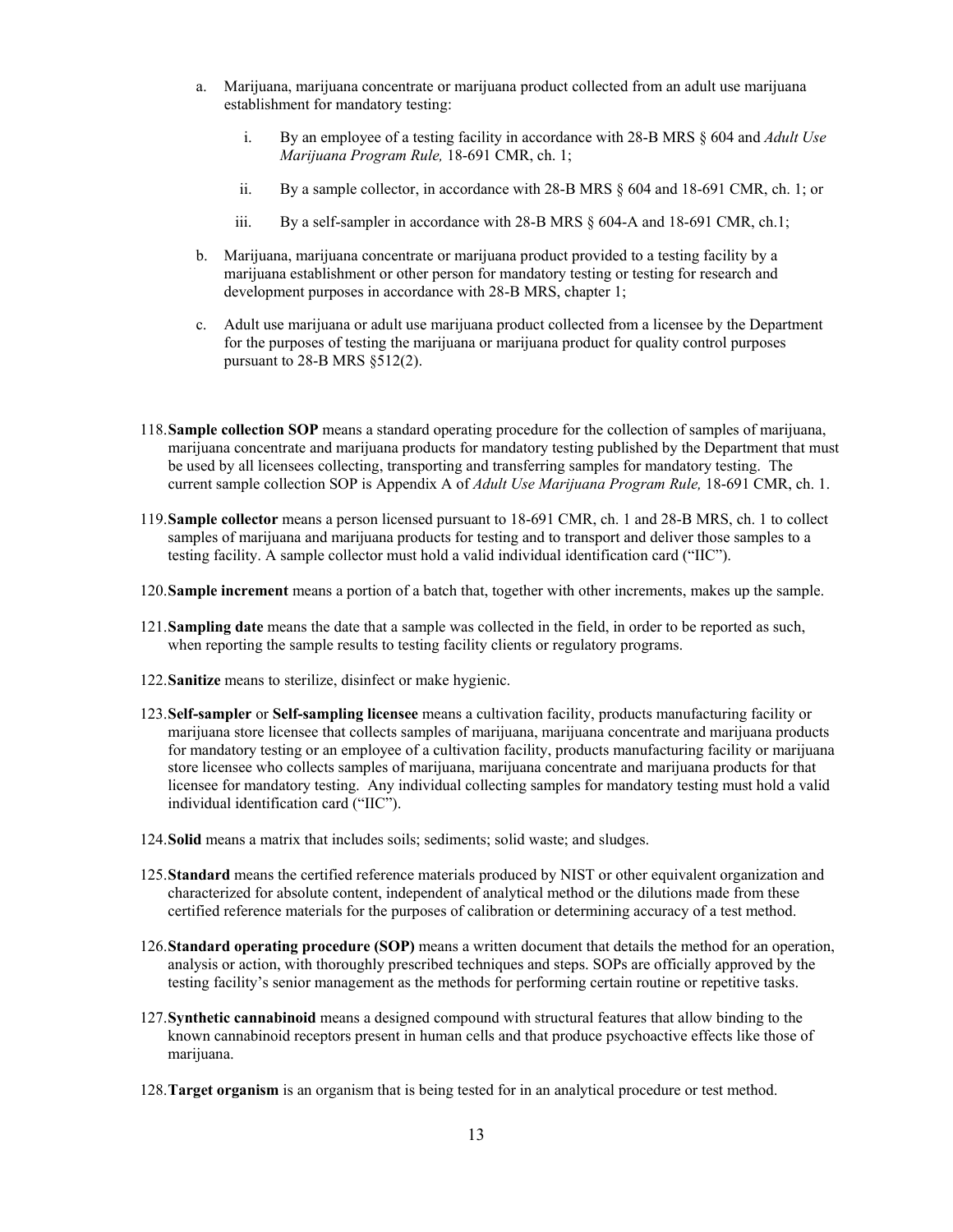- 129.**Target or target analyte** means an analyte or list of analytes within a test method that may be analyzed and for which the testing facility has obtained certification from the certification officer to test as part of a field of testing.
- 130.**Technology** means a specific arrangement of analytical instruments, detection systems and/or preparation techniques.
- 131.**Technology Analyte Table (TAT)** means the table used to identify methods, analytes, programs and matrices available for certification.
- 132.**Testing or test** means the research and analysis of marijuana, marijuana products or other substances for contaminants, safety or potency. "Testing" or "test" includes the collection of samples of marijuana and marijuana products for testing purposes but does not include cultivation or manufacturing. Nothing in this definition shall be construed to permit any licensee except a marijuana testing facility to perform analyses of marijuana, marijuana concentrate or marijuana products for mandatory testing without a separate marijuana testing facility license issued by DAFS.
- 133.**THC** is tetrahydrocannabinol (delta-9 THC), CAS number 1972-08-3.
- 134.**THCA** is tetrahydrocannabinolic acid, CAS number 23978-85-0.
- 135.**Total CBD** means the sum of CBD and CBDA. Total CBD is calculated using the following equation: Total CBD = CBD + (CBDA $*0.877$ ).
- 136.**Total THC** means the sum of THC and THCA. Total THC is calculated using the following equation: Total THC = delta-9 THC + (THCA $*0.877$ ).
- 137.**Tincture** means a liquid edible marijuana product with a concentration of greater than 1 mg of THC per ounce of liquid.
- 138.**Total Yeast and Mold Count (TYMC)** means the total combined yeast and mold count in standardized plating methodologies and is usually expressed in number of colony forming units (CFU).
- 139.**Traceability** means the ability to trace the history, application or location of an entity by means of recorded identifications. In a calibration sense, traceability relates measuring equipment to national or international standards, primary standards, basic physical constants or properties or reference materials. In a data collection sense, it relates calculations and data generated throughout the project back to the requirements for the quality of the project.
- 140.**Unusable** means that the marijuana can no longer be smoked, eaten, ingested, topically applied or otherwise ingested. Nor can the marijuana be further manipulated in a manner to extract more than a trace amount of cannabinoid.
- 141.**Validation** means the confirmation by examination and objective evidence that the requirements for a specific intended use are fulfilled.
- 142.**Verification** means the confirmation by examination of, and provision of, objective evidence that specified requirements have been fulfilled. Verification refers to the process of examining a result of a given activity to determine conformance with this rule.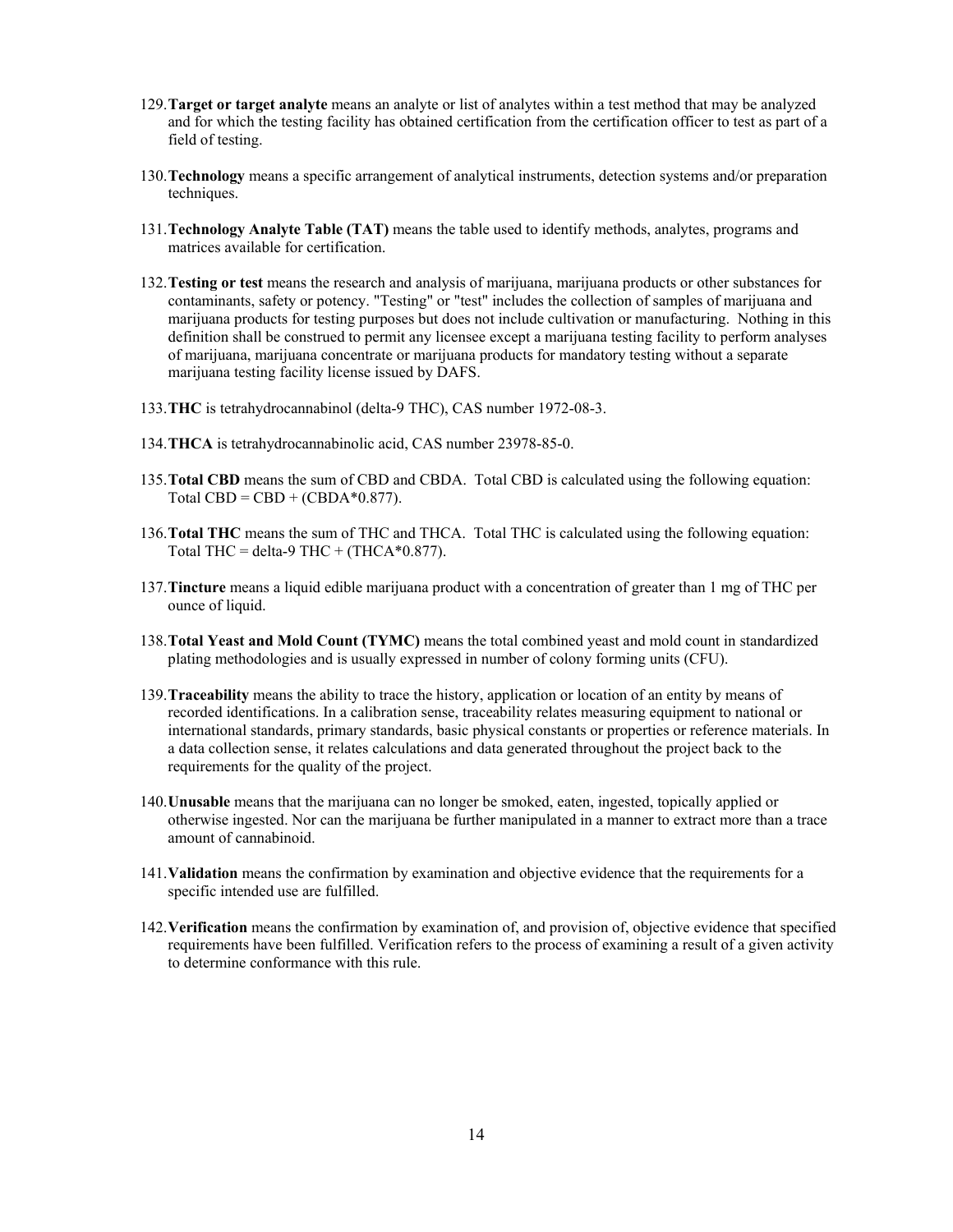## <span id="page-14-0"></span>Section 2 – General CDC Certification and ISO/IEC 17025: 2017 Accreditation Requirements Prior to Issuance of a Marijuana Testing Facility License

## <span id="page-14-1"></span>Section 2.1 – Certification of Marijuana Testing Facility Required Prior to Issuance of a Full Active or Provisional Active License

A marijuana testing facility must obtain certification by DHHS, CDC, as described in this Rule, before DAFS, OMP will issue to that marijuana testing facility a full active or provisional active license.

#### **2.1.1. Marijuana Testing Facility General Requirements.** The marijuana testing facility must:

- A. Be an entity that can be held legally responsible;
- B. Carry out its testing activities in such a way as to meet the requirements of this rule and to meet the needs of clients in accordance with the marijuana testing facility's quality assurance manual;
- C. Employ technical management and personnel who, irrespective of other responsibilities, have the authority and resources needed to carry out their duties and identify departures from the management system and initiate actions to prevent or minimize such departures;
- D. Use personnel employed by, or under contract to, the marijuana testing facility, and where contracted and additional technical and key support personnel are used, ensure that such personnel are supervised and competent and that they work in accordance with the marijuana testing facility's quality system;
- E. Have a written policy that, as indicated by signature, ensures management and personnel are free from any undue internal and external commercial, financial and other pressures and influences that may adversely affect the quality of their work or diminish confidence in its competence, impartiality, judgement or operational integrity. Submission of this policy for the purposes of certification does not fulfill licensing requirements regarding undue influence evaluated by OMP, such information will be evaluated by OMP independent of any assessment made by the CDC;
- F. Have policies and procedures to ensure the protection of its clients' confidential information and proprietary rights, including procedures for protecting the electronic storage and transmission of results;
- G. Authorize specific personnel to perform particular types of sampling, if applicable, and environmental testing, issue test reports, give opinions and interpretations and operate particular types of equipment; and
- H. Authorize specific personnel to maintain document control policies, chain of custody forms for each sample tested and control access to certificate of analysis data.

**2.1.2. Certification may be full or provisional.** A marijuana testing facility must receive from the CDC full or provisional certification for at least one analyte and technology to be used for the testing of adult use marijuana and adult use marijuana products before that marijuana testing facility can seek a full active or provisional active license from OMP.

- A. Full certification will be granted by the CDC to a marijuana testing facility that can demonstrate that it has applied for and received ISO/IEC 17025:2017 or most recent version accreditation and that it meets all other requirements of this Rule.
- B. Provisional certification will be granted by the CDC to a marijuana testing facility that can demonstrate that it has had an application accepted for, but has not yet received nor been denied, ISO/IEC 17025:2017 or most recent version accreditation and that meets all other requirements of this rule.
- C. Certification may be denied when an applicant has deficiencies and the certification officer determines that the applicant cannot consistently produce valid data.

## <span id="page-14-2"></span>Section 2.2 - ISO/IEC 17025:2017 or most recent version Accreditation Requirements for CDC Marijuana Testing Facility Certification

**2.2.1. The marijuana testing facility must demonstrate ISO/IEC 17025: 2017 accreditation before the CDC will issue a full testing facility certification.** The marijuana testing facility may apply for full certification for only those fields of testing accredited by ISO/IEC 17025:2017 or most recent version. The marijuana testing facility may apply for an OMP-issued full active license for only those fields of testing for which it has received ISO/IEC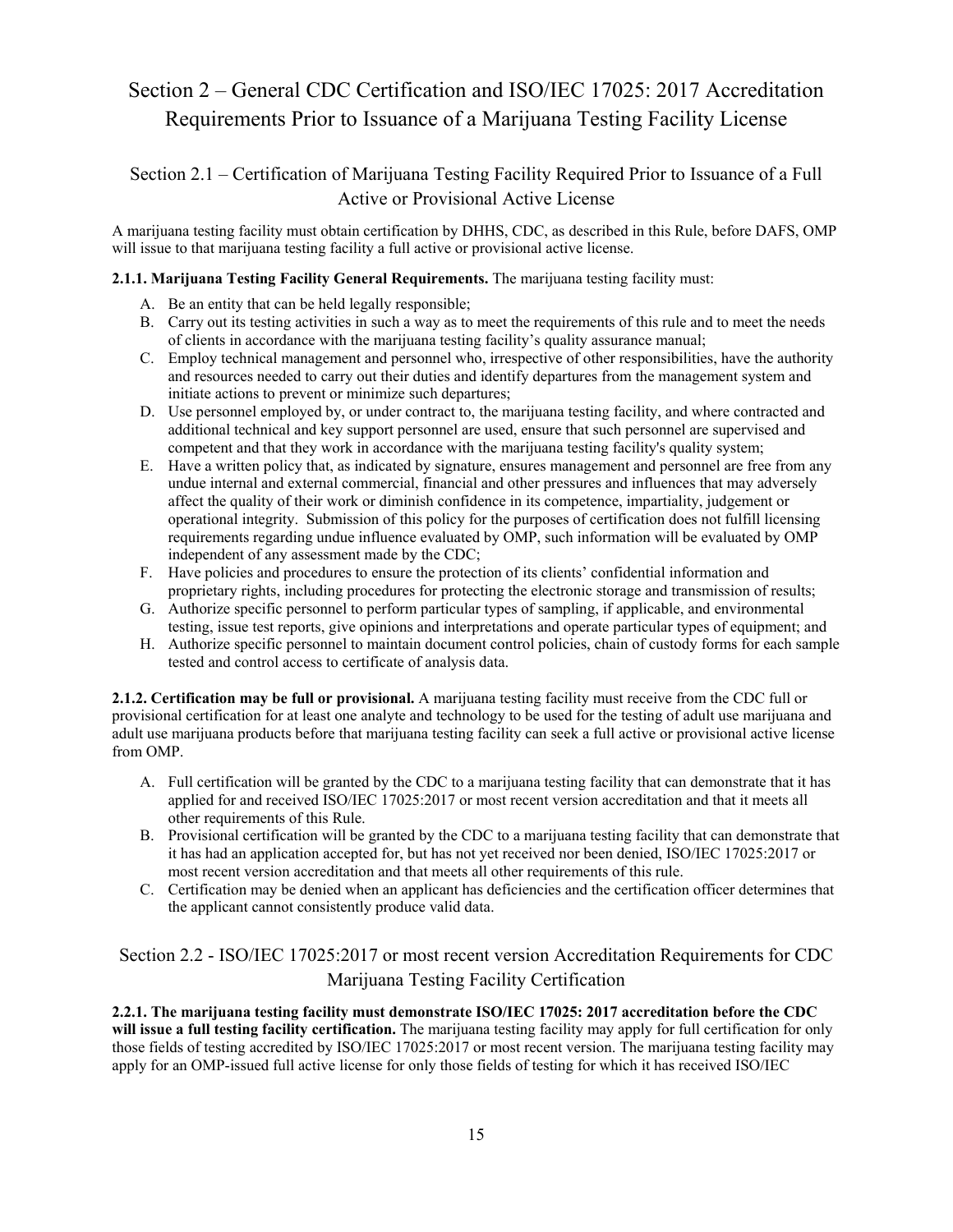17025:2017 or most recent version accreditation and CDC certification. An on-site inspection by CDC will be required.

**2.2.2. The marijuana testing facility must apply for ISO/IEC 17025:2017 or most recent version accreditation before the CDC will issue a provisional testing facility certification.** A marijuana testing facility applicant meeting all general requirements for certification, except for ISO/IEC 17025:2017 or most recent version accreditation, may apply to the CDC for provisional certification by submitting a complete application and required fees. Following an on-site inspection of an applicant that has not received ISO/IEC 17025:2017 or most recent version accreditation, the CDC will perform a review of data validation studies and a review of all other proof that the marijuana testing facility has met certification requirements, and if the CDC determines the marijuana testing facility meets all requirements, the CDC may grant the applicant a provisional certification. The provisional certification, if granted, expires 12 months from the date of issuance.

- A. The marijuana testing facility may apply for an OMP-issued provisional active license for only those fields of testing included in the application for ISO/IEC 17025:2017 or most recent version accreditation.
- B. Upon receipt of ISO/IEC 17025:2017 or most recent version accreditation, the marijuana testing facility must demonstrate proof of accreditation to OMP and the CDC within 5 business days. Upon receipt of such notice and following confirmation of accreditation, the CDC will issue to the marijuana testing facility full certification for the accredited technologies and analytes which will expire on the same date as the originally issued provisional certification. A marijuana testing facility can request a change in licensure status from provisional active to full active licensure for the remainder of the term of the originally issued provisional active license. Nothing in this section shall be construed to extend the term of certification or licensure beyond the term of the originally issued provisional certification or provisional active licensure.
- C. Before the expiration of its provisional certification, the marijuana testing facility must obtain ISO/IEC 17025:2017 or most recent version accreditation for at least one field of testing included in its accreditation application; otherwise it must cease all operations until such accreditation is obtained for at least one field of testing.
- D. If ISO/IEC 17025:2017 or most recent version accreditation is denied to the marijuana testing facility holding provisional certification, the facility must notify the CDC of the denial within one business day of receipt of the denial. The CDC shall revoke the provisional certification, upon the marijuana testing facility's notification of denial of ISO/IEC 17025:2017 or most recent version accreditation. Upon revocation of a provisional certification by the CDC, OMP shall revoke immediately the marijuana testing facility's provisional active license.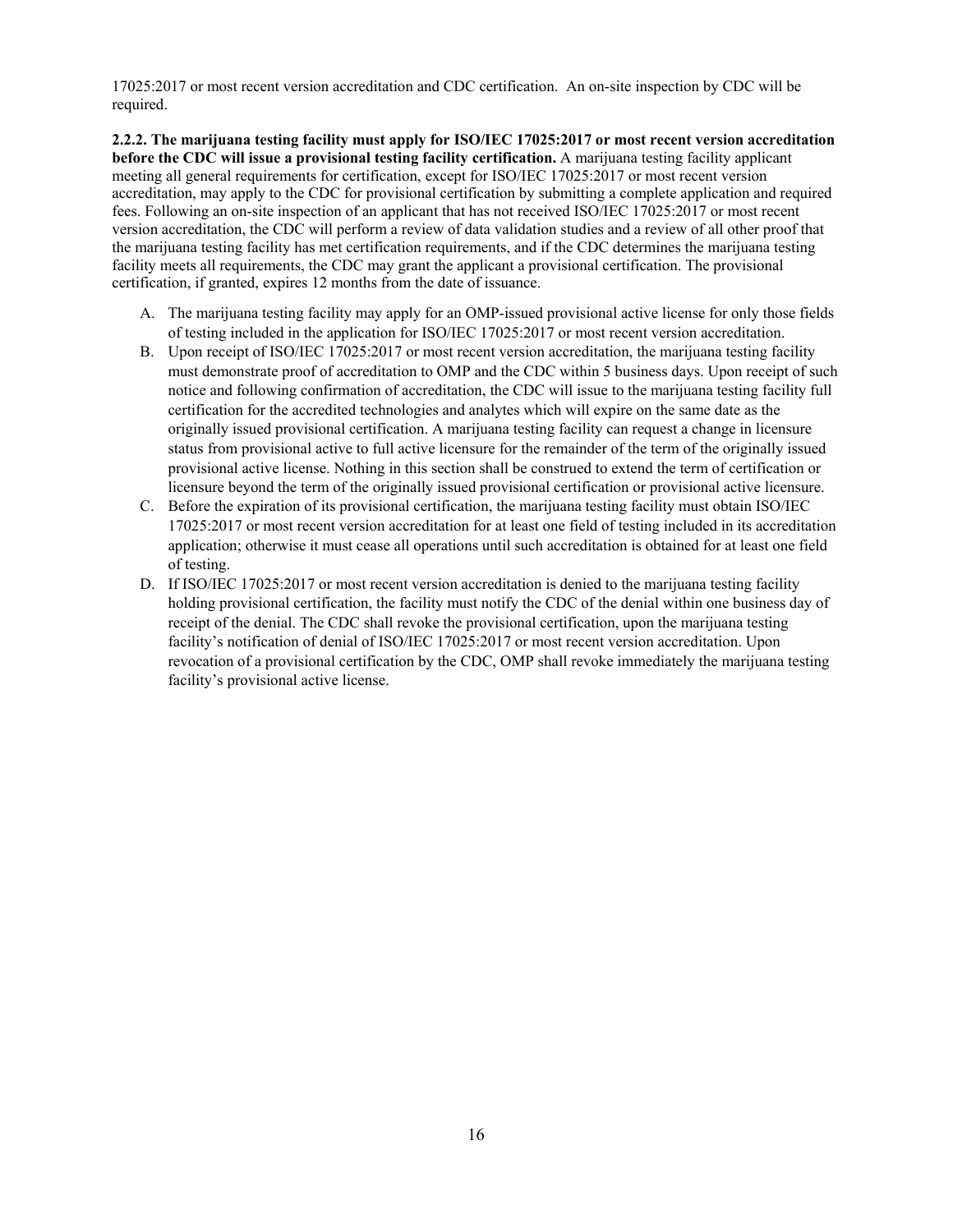## Section 3 – Certification of Testing Facilities

# Section 3.1 - Certification Required

<span id="page-16-1"></span><span id="page-16-0"></span>A marijuana testing facility may test marijuana or marijuana products only if it holds a current certification from DHHS, CDC. Initial certification will be for a period of 1 year, and annual recertification is required.

#### **3.1.1. Applications must meet all CDC requirements.**

- A. At a minimum, the application for certification must include:
	- (1) The name of the facility director in charge of the marijuana testing facility and each employee's qualifications or job descriptions;
	- (2) Resumes that document appropriate experience and education, including college transcripts and evidence of a completed degree, for personnel specified in section 4;
	- (3) A quality assurance manual, meeting the specifications of subsection 3.2;
	- (4) Standard operating procedures, meeting the specifications of subsection 3.3; and
	- (5) The fields of testing for which the applicant seeks provisional certification or certification using the technology analyte table (TAT) maintained by the program and proof of ISO/IEC 17025:2017 or most recent version accreditation for such fields of testing or, if applying for a provisional certification, proof that the applicant has submitted an approved application for ISO/IEC 17025:2017 or most recent version accreditation for such fields of testing.
- B. Applications for certification will not be considered complete until payment of the non-refundable application fee.
- C. The marijuana testing facility must submit the following additional documentation to obtain provisional or full certification from the CDC:
	- (1) A description of the organization and management structure of the marijuana testing facility, its place in any parent organization and the relationships between quality management, technical operations and support services;
	- (2) A management plan defining the responsibilities of key personnel in the organization who have any involvement or influence on the testing, and if the marijuana testing facility is part of an organization performing activities other than testing, identifying potential conflicts of interest;
	- (3) Written policies and procedures that ensure the protection of its clients' confidential information and proprietary rights, including procedures for protecting the electronic storage and transmission of results;
	- (4) Written policies and procedures for receipt of samples for mandatory or other testing; and
	- (5) A written policy defining legal chain of custody protocols and including procedures to control access to certificate of analysis data and other testing data to prevent it from being falsified or manipulated.

#### **3.1.2. Certification is granted for specified matrices, technology and analytes.**

- A. The CDC will only certify applicants for the matrices, technologies and analytes required for testing under this rule.
- B. The CDC may, at its discretion, allow applicants to submit an application to expand the scope of its certification for one or more of the fields of testing on an individual basis rather than requiring the applicant to meet all fields of testing for all available testing types.
- C. The CDC must conduct a comprehensive on-site inspection of each marijuana testing facility prior to granting certification. Following its inspection, the CDC must issue a written initial on-site assessment report which identifies any deficiencies noted during the CDC inspection. In order to receive certification, the marijuana testing facility must correct any deficiencies identified and provide documentation of the correction to CDC within 30 days of receipt of the initial on-site inspection report.

#### **3.1.3. A marijuana testing facility must maintain its CDC certification at all times to remain licensed by DAFS.**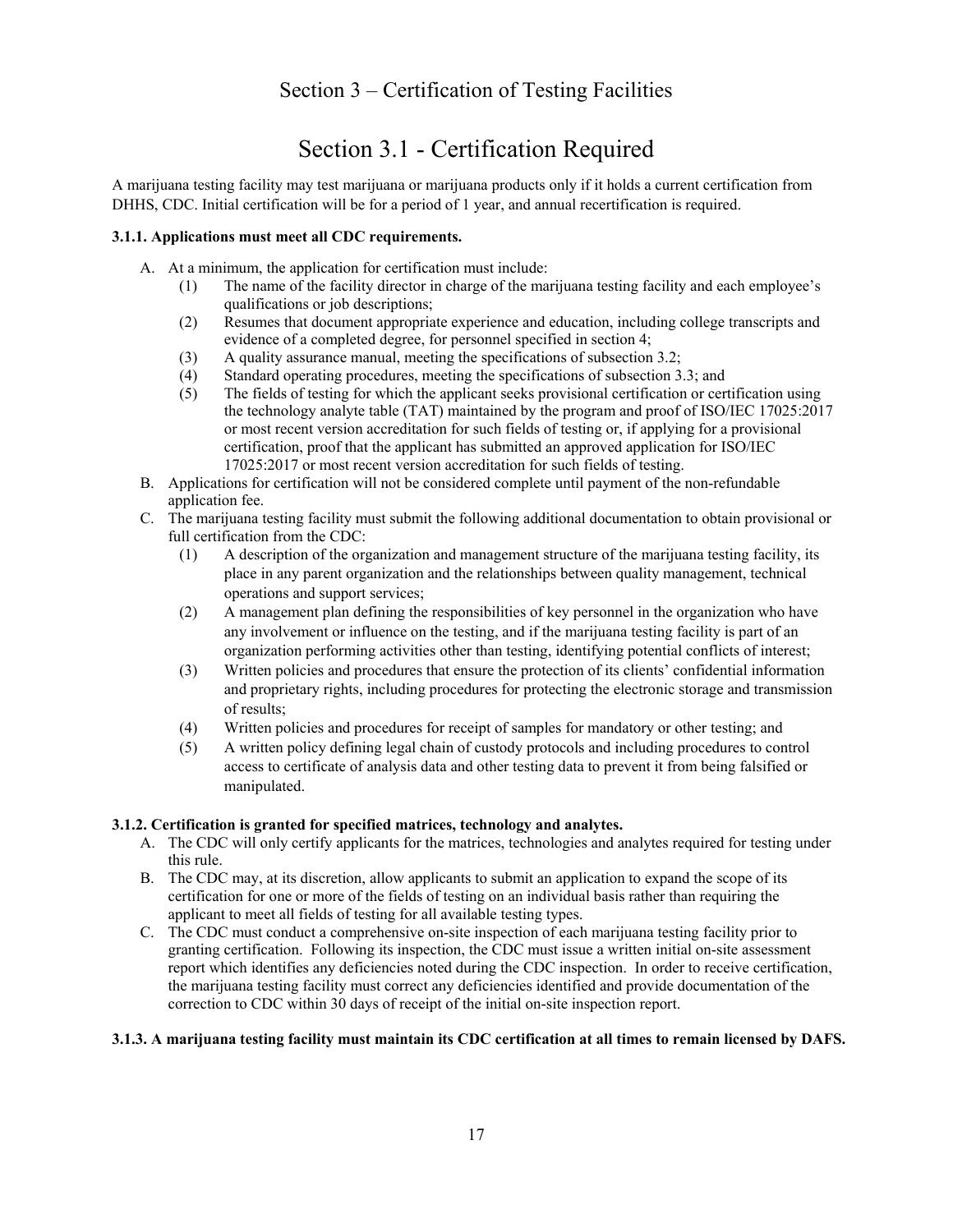- A. The CDC may, upon reasonable cause, complaint, or to assess continued compliance with this rule, conduct an onsite inspection or review written or electronic records to determine the marijuana testing facility's compliance with the certification requirements described in this section.
- B. Upon the finding of significant or intentional deviation from certification requirements or if the marijuana testing facility refuses to permit access to the site or records, the CDC may suspend or revoke the marijuana testing facility's certification.
	- (1) A marijuana testing facility may not conduct testing of marijuana or marijuana products while its certification is suspended or revoked.
	- (2) The CDC shall communicate any suspension or revocation in writing, along with a notice of the licensee's right to appeal, consistent with the Maine Administrative Procedures Act, 5 MRS, chapter 375.
	- (3) Simultaneously, the CDC shall inform OMP of its actions.
- C. Annual recertification is required.
	- (1) The recertification application shall include at minimum, the following:
		- (a) Any changes to assertions made during initial certification or most recent recertification;
		- (b) Any fines, enforcement or letters of warning by OMP;
		- (c) Copies of updated SOPs;
		- (d) Copy of current QA manual; and
		- (e) Updated copies, at the CDC's discretion, of any materials required for initial certification.
	- (2) The CDC may consider a marijuana testing facility's compliance with certification requirements, proficiency testing, accuracy of testing and reporting implicated in this rule when determining whether to renew the marijuana testing facility's certification.

### Section 3.2 - Quality Assurance Program and Manual

<span id="page-17-0"></span>**3.2.1. The marijuana testing facility must develop and implement a quality assurance program.** The program must be sufficient to ensure the reliability and validity of the analytical data produced by the marijuana testing facility. The marijuana testing facility operations must also meet the requirements of the ISO 17025:2017 accreditation.

#### **3.2.2. The marijuana testing facility must develop and maintain a written quality assurance program manual.**

- A. The manual must contain the following elements:
	- (1) Document title;
	- (2) Identification on each page to ensure that the page is recognized as part of the manual and clear identification of the end of the manual;
	- (3) The marijuana testing facility's name and address;
	- (4) Identification of the marijuana testing facility's approved signatories;
	- (5) A revision number;
	- (6) A date indicating when the revision became effective;
	- (7) A table of contents, applicable lists of references, glossaries and appendices;
	- (8) Listing of all certified testing methods;
	- (9) Relevant organizational charts showing the organization and management structure of the marijuana testing facility and, if applicable, its place within a larger business entity; and
	- (10) Job descriptions of key staff and reference to the job descriptions of other marijuana testing facility staff;
- B. The manual must address all aspects of the marijuana testing facility's quality assurance program, including without limitation the following:
	- (1) Quality control;
	- (2) Quality assurance objectives for measurement data;
	- (3) Traceability of all data, analytical results and certificates of analysis;
	- (4) Equipment preventative maintenance;
	- (5) Equipment calibration procedures and frequency;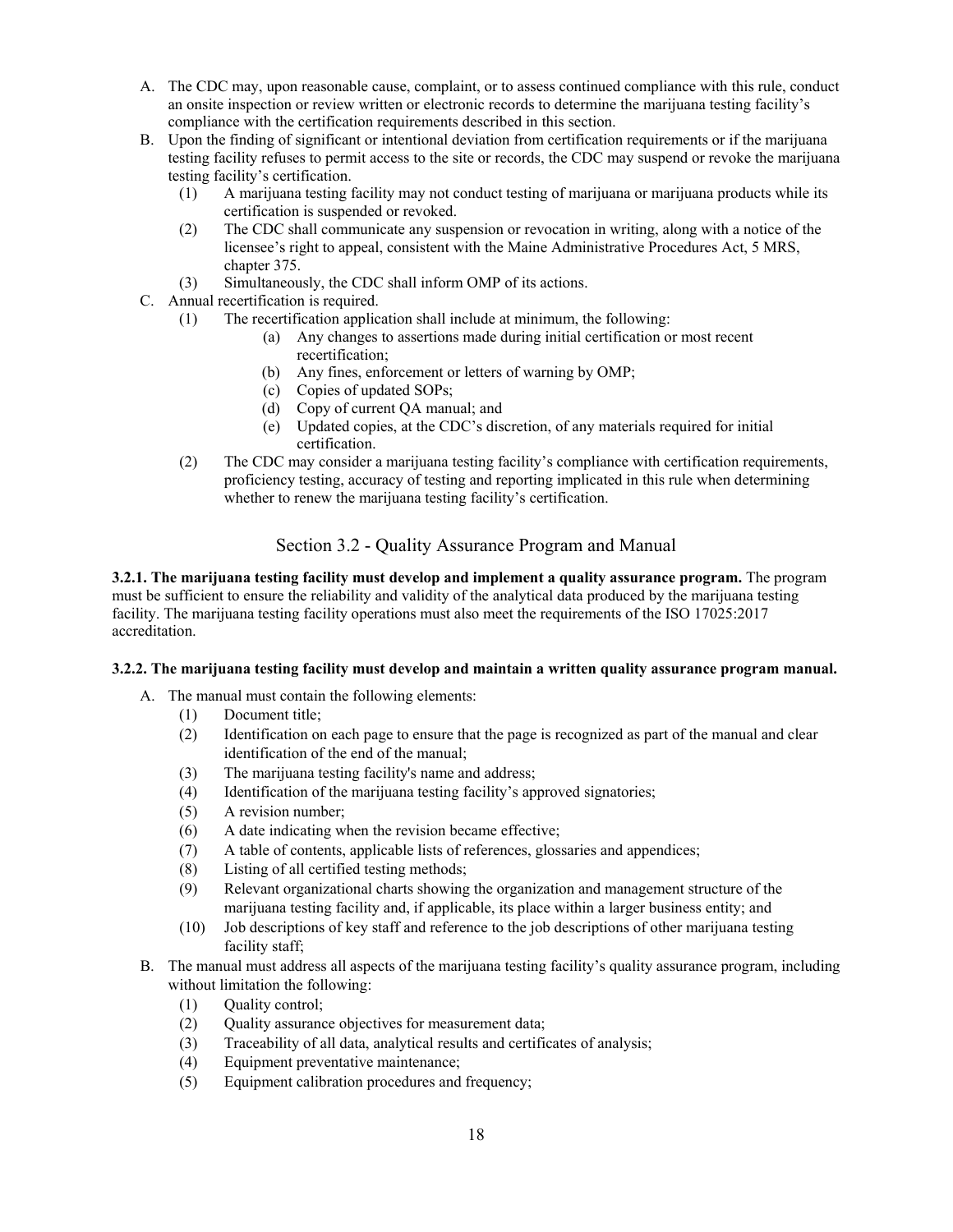- (6) Performance and system audits;
- (7) Corrective action;
- (8) Record retention, including retention of quality assurance records;
- (9) Document control;
- (10) Standardization of testing procedures;
- (11) Method validation;
- (12) Maintenance, calibration and verification procedures;
- (13) Major equipment, support equipment and reference measurement standards (e.g., NIST traceable thermometers and weights);
- (14) Verification practices, which may include proficiency testing programs, use of reference materials, internal quality control processes and inter-marijuana testing facility comparisons;
- (15) Reporting analytical results and generating the certificate of analysis;
- (16) Traceability of measurements;
- (17) Adoption of new testing methods;
- (18) Handling of samples, including subcontract testing;
- (19) Collection and transportation of samples, as applicable;
- (20) Receipt of samples for mandatory testing, or testing for research and development purposes;
- (21) Sample rejection;
- (22) Feedback and corrective action related to testing discrepancies or departures from documented policies and procedures;
- (23) Policy for permitting departures from documented policies and procedures or from standard specifications;
- (24) Handling of complaints;
- (25) Protection of confidentiality and proprietary rights;
- (26) Data review;
- (27) Chain of custody forms;
- (28) Annual internal audits;
- (29) Evaluation of employee credentials;
- (30) Employee training, including initial data integrity training for new personnel and annual data integrity training for all current employees with written documentation of attendance;
- (31) Electronic signatures, where applicable;
- (32) How data accuracy and precision are determined for each accredited method and analyte within each test category;
- (33) Disposal of marijuana waste; and
- (34) Review of all new work to ensure that the marijuana testing facility has appropriate facilities and resources before commencing such work; and
- (35) Meeting all applicable ISO 17025:2017 accreditation requirements.
- C. The manual may include separate procedures or incorporate documents by reference.

#### **3.2.3. The quality assurance program and manual must be reviewed and updated regularly to remain current.**

- A. The facility director and quality assurance officer must review, amend if necessary and approve the quality assurance program and manual.
	- (1) Routine review is required at least annually.
	- (2) The facility director must also review and amend the quality assurance program and manual whenever there is a change in methods, marijuana testing facility equipment or facility director.
	- (3) Documentation of the review process must include the scope of the review, identification and signature of the reviewer and the date the review was completed.
- B. Method detection limits and reporting limits may be determined by methods used by the U.S. Environmental Protection Agency.
	- (1) The marijuana testing facility may use the procedure for determining the method detection limit described in 40 C.F.R. Part 136, Appendix B, revised as of July 1, 2017, as amended by Federal Register, Vol. 82, No. 165, p. 40836-40941, August 28, 2017; or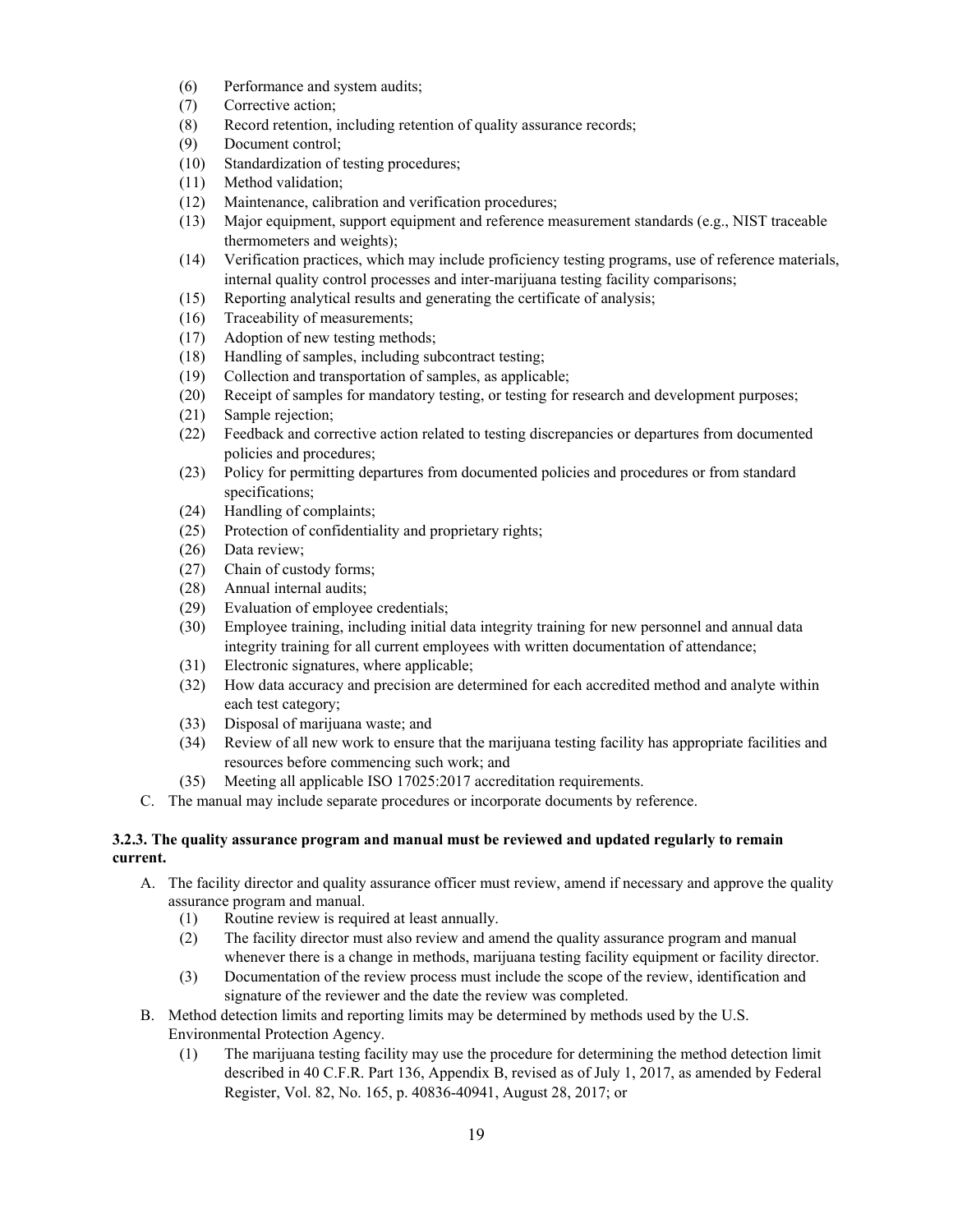(2) Other methods published by the federal U.S. Food and Drug Administration for the determination of limit of detection (LOD) and limit of quantitation including Guidelines for the Validation of Analytical Methods for the Detection of Microbial Pathogens in Foods and Feeds, 2nd Edition, April 2015.

## Section 3.3 - Standard Operating Procedures (SOPs).

<span id="page-19-0"></span>**3.3.1. Written SOPs are required.** The marijuana testing facility must possess written SOPs used by marijuana testing facility personnel for the analysis of samples and must prepare written procedures for all marijuana testing facility activities, including, but not limited to, sample collection, sample acceptance, sample analysis, operation of instrumentation, generation of data and performance of corrective action.

- A. Only the facility director, quality assurance officer or designee may make changes to SOPs.
- B. Such changes are effective only when documented in writing and approved by the facility director or quality assurance officer.
- C. The SOPs must be formatted to include:
	- (1) A table of contents;
	- (2) A unique identification of the SOP, such as a serial number, an identification on each page to ensure that the page is recognized as a part of the manual and a clear identification of the end of the manual;
	- (3) Page numbers;
	- (4) The marijuana testing facility's name;
	- (5) A revision number; and
	- (6) A date indicating when the revision became effective.
- D. Each analytical method SOP must include or reference the following topics, where applicable:
	- (1) Identification of the method;
	- (2) Applicable matrix or matrices;
	- (3) Limits of detection and quantitation;
	- (4) Scope and application, including parameters to be analyzed;
	- (5) Summary of the method;
	- (6) Definitions;
	- (7) Interferences;
	- (8) Safety;
	- (9) Equipment and supplies;
	- (10) Reagents and standards;
	- (11) Sample collection, preservation, shipment and storage;
	- (12) Quality control (QC);
	- (13) Calibration and standardization;
	- (14) Procedure;
	- (15) Data analysis and calculations;
	- (16) Method performance;
	- (17) Pollution prevention;
	- (18) Data assessment and acceptance criteria for QC measures;
	- (19) Corrective actions for out-of-control data;
	- (20) Contingencies for handling out-of-control or unacceptable data;
	- (21) Waste management;
	- (22) References; and
	- (23) Any tables, diagrams, flowcharts and validation data.
- E. For pesticide analysis, the SOP must include established and documented detection limits for each matrix type.

#### **3.3.2. Written SOPs are requirements of certification and licensing and must be followed.**

A. Actual practice must conform to the written procedures.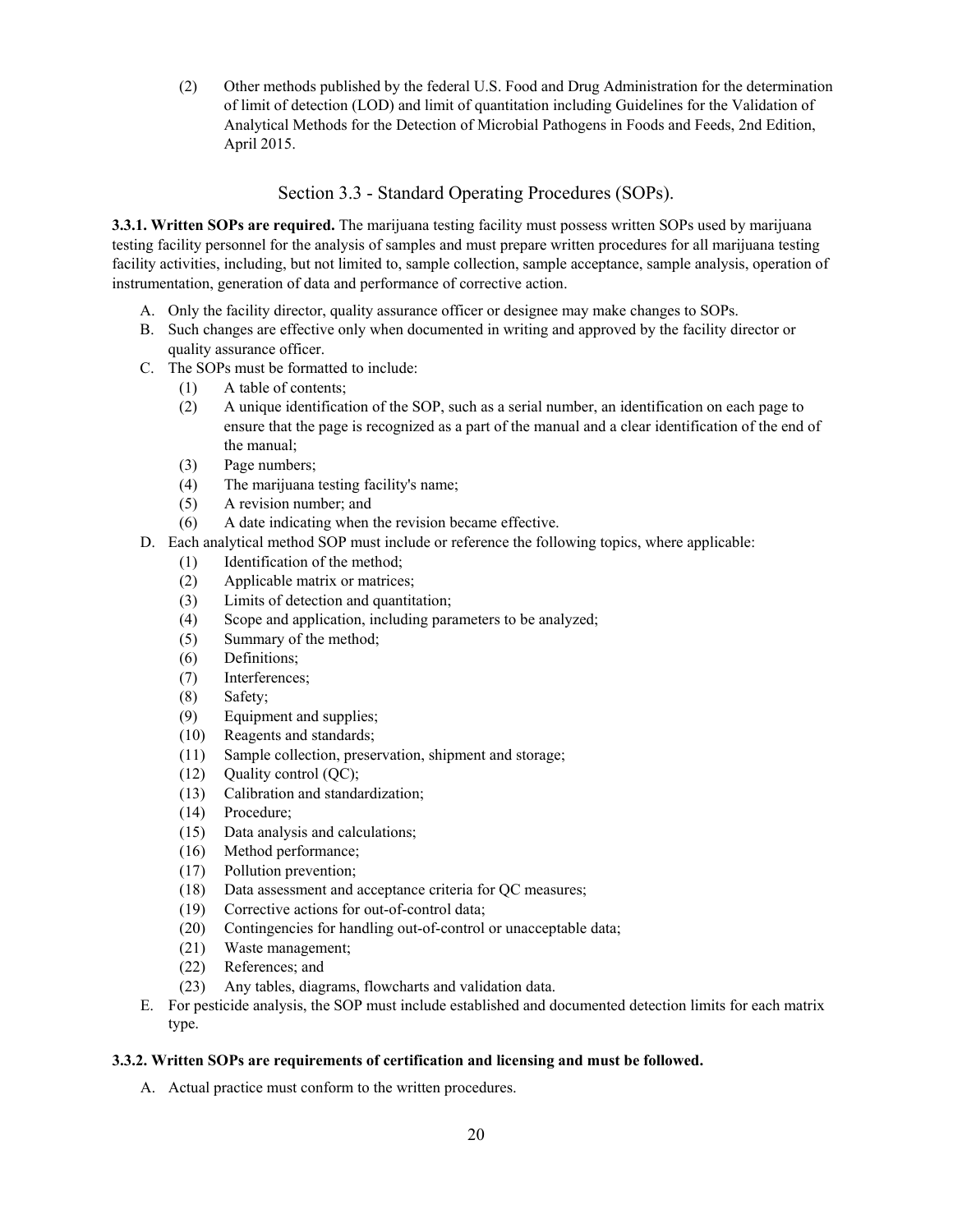- (1) The marijuana testing facility must maintain copies of the methods from which the procedures are developed and must ensure that the applicable requirements are incorporated into each procedure.
- (2) A copy of each procedure must be available to all personnel that engage in that activity.
- (3) An analyst must use the marijuana testing facility's SOP beginning on its effective date.
- B. Standard operating procedure requirements may be considered confidential material, and OMP and the CDC may not disclose the information except in conjunction with agency actions.
- C. The marijuana testing facility must maintain a record of effective dates for all procedures and must review SOPs at least annually. A copy of the procedure and the record of effective dates must be maintained for the same period that records of the data generated by those procedures are required to be maintained.
- D. The marijuana testing facility must keep all standard operating procedures on the marijuana testing facility premises and in the field, as necessary, and must ensure that each standard operating procedure is accessible to marijuana testing facility personnel during operating hours. The marijuana testing facility must make the standard operating procedures available to the CDC upon request.
- E. All changes to the SOPs must be documented.
	- (1) Changes to the SOPs must be incorporated at least annually.
	- (2) The marijuana testing facility's facility director must review, approve, sign and date each SOP and each revision to a SOP.
	- (3) The SOPs must include the dates of issue and dates of revision, if any.

# Section 3.4 - Proficiency Testing

<span id="page-20-0"></span>The marijuana testing facility must participate in a proficiency-testing program provided by an ISO-17043 accredited proficiency test provider, at least annually by October 31 each year. The CDC may waive proficiency testing requirements if no proficiency tests are available.

#### **3.4.1. Proficiency tests are required.**

- A. Any marijuana testing facility seeking to obtain certification must successfully complete at least one proficiency test sample (unless a proficiency test is not available) for each requested field of testing.
	- (1) The proficiency test must occur within six months prior to the date that the marijuana testing facility submits its application.
	- (2) When any marijuana testing facility is granted certification, it must continue to complete proficiency testing studies for each field of testing and maintain a history of at least one acceptable evaluation for each field of testing out of the most recent two proficiency test sample results submitted to the proficiency test provider.
	- (3) To maintain certification, the marijuana testing facility must complete the annual study, and any corrective action study required, by October 31 each year.
	- (4) Failure to participate in a proficiency test may result in disciplinary action against the marijuana testing facility, including suspension or revocation of certification.
- B. Proficiency testing must be conducted according to the following guidelines:
	- (1) The marijuana testing facility must rotate the proficiency tests among marijuana testing facility staff, so that all methods and all staff performing the methods have participated in proficiency tests over a reasonable planned period, as defined in the marijuana testing facility quality assurance manual.
	- (2) The marijuana testing facility must analyze the proficiency test samples following the approved marijuana testing facility standard operating procedures and using the same equipment that are used for testing.
	- (3) Marijuana testing facility employees who participate in a proficiency test must sign corresponding analytical reports or attestation statements to certify that the proficiency test was conducted in the same manner as the marijuana testing facility ordinarily conducts testing.
	- (4) The facility director must review and approve all proficiency test samples analyzed and results reported.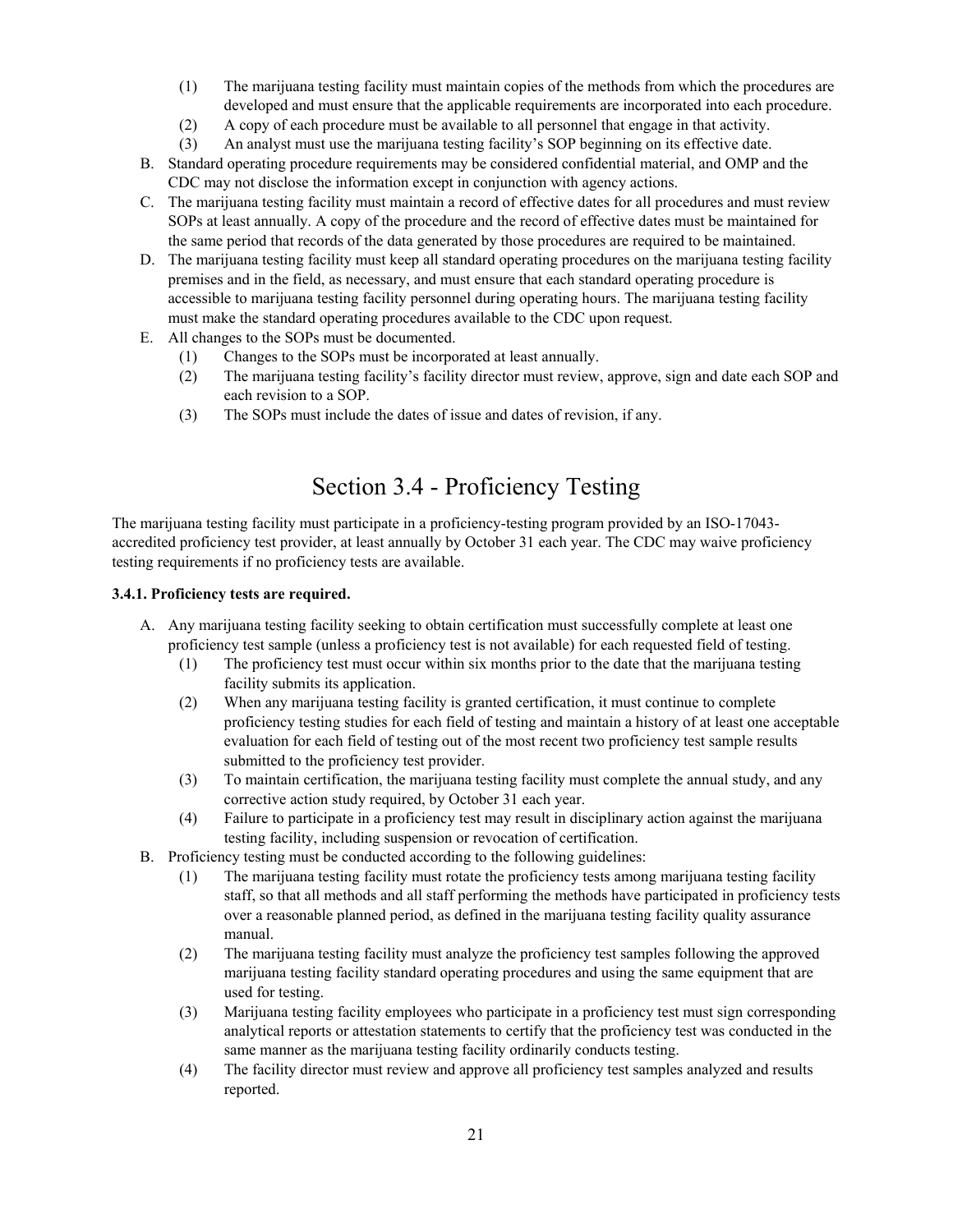- (5) The marijuana testing facility must authorize the proficiency test provider to release the results of the proficiency test to OMP and CDC at the same time that the results are submitted to the marijuana testing facility.
- (6) Prior to the closing date of a study, marijuana testing facility personnel, including corporate personnel, may not:
	- (a) Communicate with any individual at another marijuana testing facility, concerning the analysis of the proficiency test sample prior to the closing date of the study;
	- (b) Subcontract the analysis of any proficiency test sample or a portion of a proficiency test sample to another marijuana testing facility for any analysis;
	- (c) Knowingly receive and analyze any proficiency test sample or portion of a proficiency test sample from another marijuana testing facility, for which the results of the proficiency test sample are intended for use for initial or continued certification; or
	- (d) Attempt to obtain the assigned value of any proficiency test sample.
- (7) The marijuana testing facility must analyze proficiency test samples in the same manner used for routine samples, using the same staff, sample tracking, sample preparation and analysis methods, SOPs, calibration techniques, QC procedures and acceptance criteria.
- (8) The marijuana testing facility must follow sample preparation steps for the proficiency test sample, as instructed by the approved proficiency test provider for which the proficiency test sample was obtained.
- (9) Testing facilities under the same ownership may not participate in the same study by the same approved proficiency test provider for the same fields of testing, except when a study is not again available for that field of testing by any approved proficiency test provider within the calendar year.
- C. Errors in reporting the proper matrix, the method used or the tested analytes in the proficiency test study by the marijuana testing facility must be graded as "not acceptable."

### **3.4.2. Marijuana testing facilities must provide proficiency test results.**

- A. The marijuana testing facility must evaluate and report the analytical result for certification as follows:
	- (1) For instrument technology that employs a multi-point calibration, the working range of the calibration under which the proficiency test sample is analyzed must be the same range as used for routine samples.
		- (a) A result for any proficiency test at a concentration above or equal to the lowest calibration standard must be reported as the resultant value.
		- (b) A result for any proficiency test at a concentration less than the lowest calibration standard must be reported as less than the value of the lowest calibration standard.
		- (c) A result for any proficiency test greater than the highest calibration standard must be diluted to fall within the range of the calibration curve.
	- (2) For instrument technology (e.g., ICP-AES or ICP-MS) that employs standardization with a zero point and a single point calibration standard, the marijuana testing facility must evaluate the analytical result in the same range as used for routine samples.
		- (a) A result for any proficiency test at a concentration above or equal to the reporting limit must be reported as the resultant value.
		- (b) A result for any proficiency test at a concentration less than the reporting limit must be reported as less than the value of the reporting limit.
		- (c) A result for any proficiency test greater than the high calibration standard must be diluted to be within the working range.
- B. The marijuana testing facility must ensure that the proficiency test results include the correct physical address of the marijuana testing facility.
- C. The marijuana testing facility must report the analytical results to the proficiency test provider on or before the closing date of the study using the reporting format specified by the proficiency test provider.
- D. On or before the closing date of the study, the marijuana testing facility must authorize the proficiency test provider to release the marijuana testing facility's final evaluation report directly to OMP and the CDC.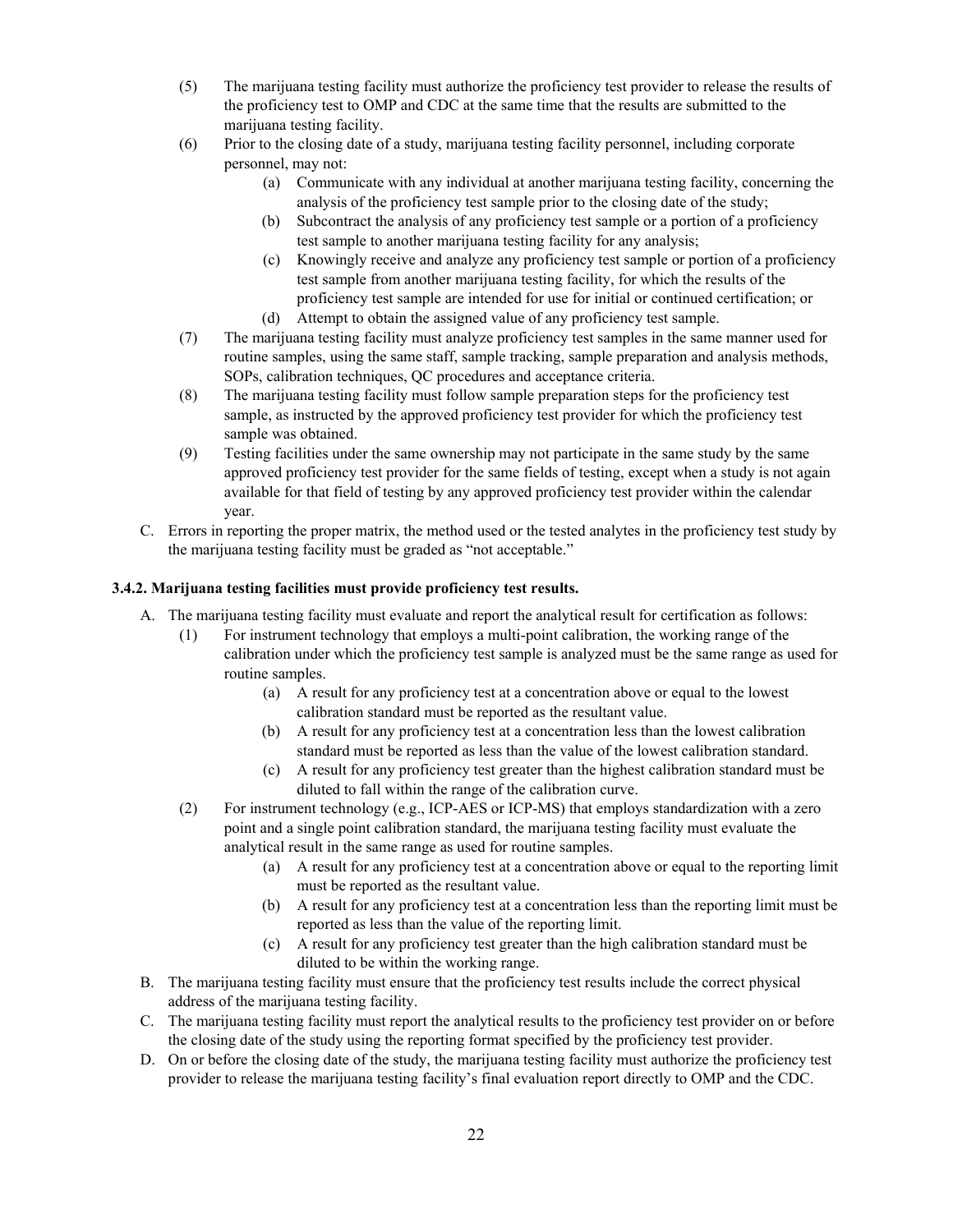- E. The marijuana testing facility must supply results by authorizing the approved proficiency test provider to release all PT results and corrective action results to the certification officer by an electronic format specified by the certification officer. The CDC must evaluate only results received directly from the proficiency test provider.
- F. The marijuana testing facility may not request a revised report from the proficiency test provider, when the revisions to the report are due to any error on the part of the marijuana testing facility.

### **3.4.3. Successful performance is required.**

- A. The marijuana testing facility must successfully participate in a proficiency test for each matrix, technology and analyte.
	- (1) Test results are considered "satisfactory" for an analyte tested in a specific technology, or if the results demonstrate a positive identification of an analyte tested in a specific technology, including quantitative results, when applicable.
	- (2) A marijuana testing facility must analyze only the analytes for which proficiency test results were considered "satisfactory."
	- (3) The reporting of a false-positive result is an "unsatisfactory" score for the proficiency test.
- B. The marijuana testing facility must take corrective action and document corrective action, when the marijuana testing facility fails to score 100% on a proficiency test.
	- (1) Within 30 days of receiving an "unacceptable," "questionable," or "unsatisfactory" proficiency test result, a marijuana testing facility must submit the proficiency-test results and detailed corrective action responses to the CDC.
		- (a) This information must include root-cause analysis and remedial action plans.
		- (b) The marijuana testing facility must not accept samples or analyze the analytes for which proficiency test results were considered "unacceptable," or "unsatisfactory," until completing the corrective action and resolving the problem.
		- (c) The marijuana testing facility must enroll in the next available round of proficiency tests.
		- (d) Such enrollment should be documented in the corrective action plan initiated in response to a proficiency test failure.
	- (2) The marijuana testing facility may not continue to report results for analytes that were deemed "unacceptable," "questionable" or "unsatisfactory" if the marijuana testing facility has two successive failed proficiency test studies for any analyte and technologies.
	- (3) Within 180 days of an unacceptable or unsatisfactory proficiency test result, the marijuana testing facility must submit a written report showing whether the marijuana testing facility successfully implemented the corrective action to the CDC.
	- (4) Within 30 days of receipt of a corrective action report, the marijuana testing facility must order a new proficiency test to demonstrate proficiency for reinstatement of certification.
- C. If the facility fails two successive proficiency test studies for any analyte and technology, certification for that analyte and technology is suspended immediately. Certification may be reinstated pending successful completion of two successive proficiency test studies.

#### **3.4.4. Proficiency test sample study records must be maintained.**

- A. The marijuana testing facility must maintain copies of all written, printed and electronic records pertaining to proficiency test sample analyses for 5 years.
- B. Proficiency test records must include, without limitation:
	- (1) Bench sheets;
	- (2) Instrument strip charts or printouts;
	- (3) Data calculations;
	- (4) Data reports; and
	- (5) Proficiency test study report forms used by the marijuana testing facility to record proficiency test results.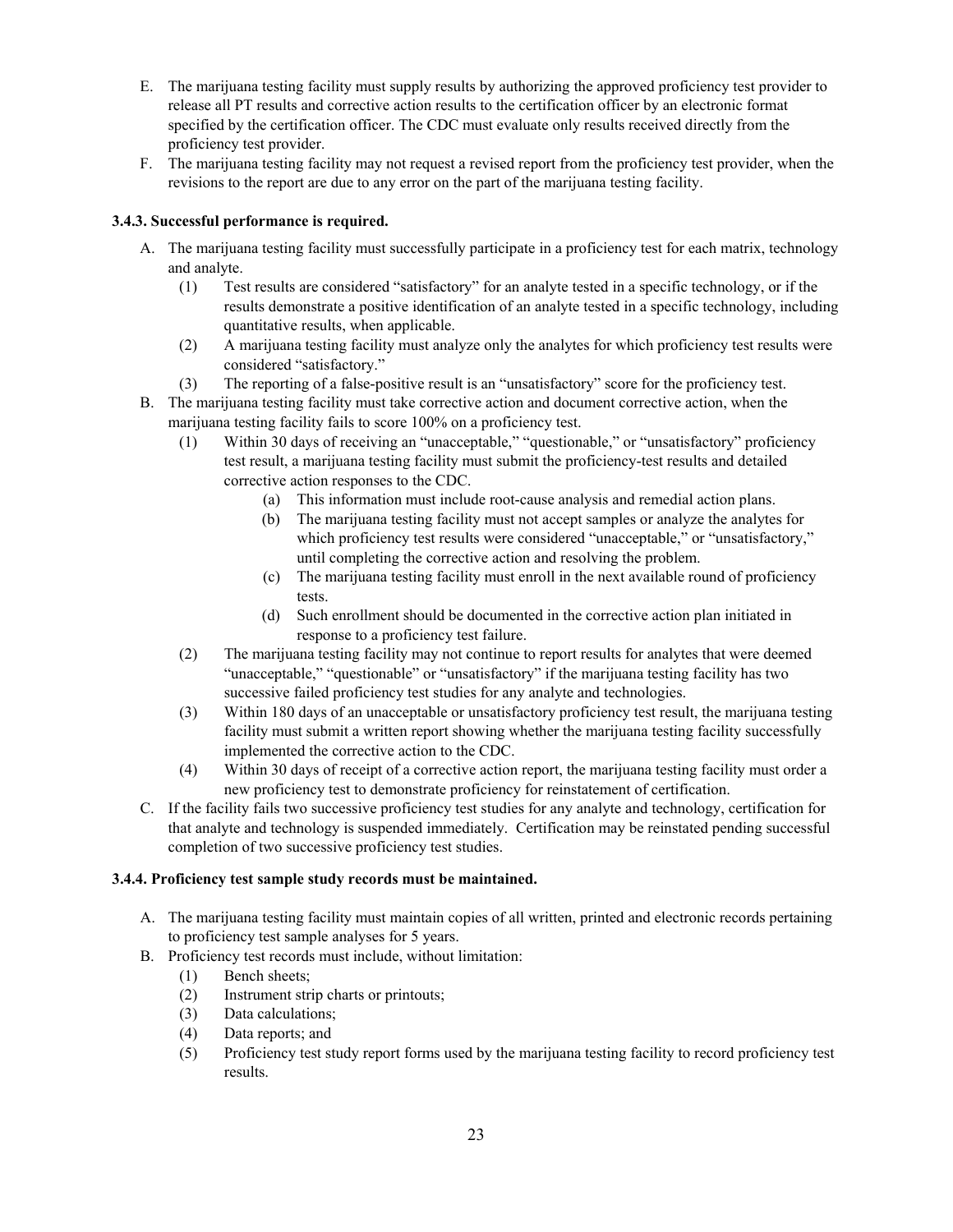<span id="page-23-0"></span>C. The marijuana testing facility must make all retained records available to marijuana certification officers during on-site assessments of the marijuana testing facility.

### Section 3.5 - Conducting Annual Internal Audit

- A. The marijuana testing facility must conduct an internal audit at least once per year, or per the ISO/IEC 17025:2017 or most recent version accrediting body's requirement, whichever is more frequent.
- B. The internal audit must cover everything required to be covered by this Rule and ISO/IEC 17025:2017 or most recent version internal-audit standards.
- C. The internal audit will be reviewed during the on-site assessment by the CDC, during an inspection by the CDC, or at the request of the CDC.
- D. Failure to conduct an internal audit or failure to submit the results of an internal audit to the CDC may subject the marijuana testing facility to suspension or revocation of certification.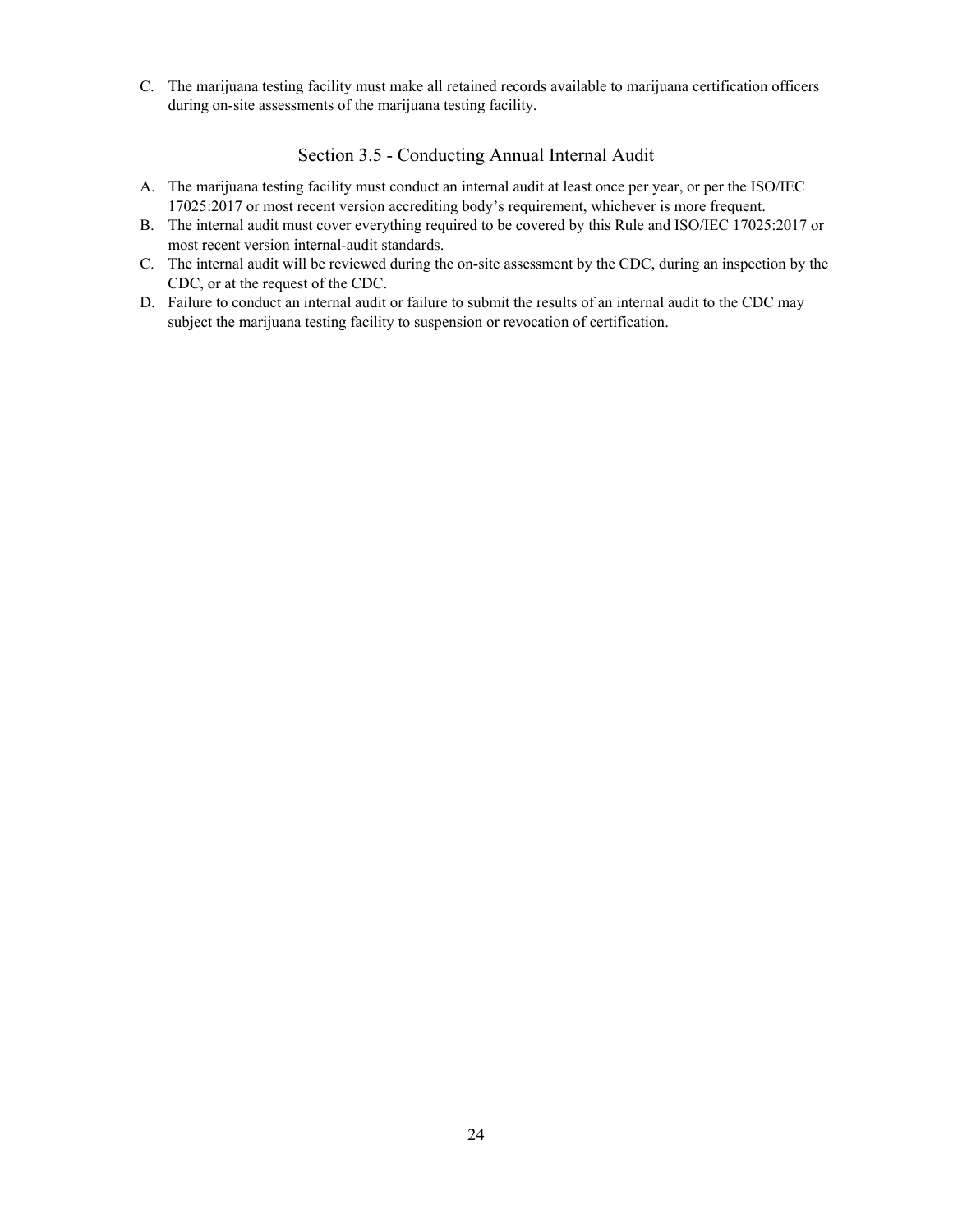# <span id="page-24-0"></span>Section 4 – Required Marijuana Testing Facility Personnel, Training and Supervision

# Section 4.1 - Required Personnel

<span id="page-24-1"></span>Certification requires a marijuana testing facility to employ a qualified facility director and sufficient marijuana testing facility analysts and staff to handle the anticipated volume of testing. The marijuana testing facility must either employ a qualified quality assurance officer (QAO) or designate the facility director to fulfill that role. The marijuana testing facility must ensure that a testing facility director or QAO meeting the requirements of this rule is onsite and available during the hours of operation indicated on the facility's operating plan.

### **4.1.1. General requirements.**

- A. All management of the marijuana testing facility and performance of required testing and related activities must be performed by personnel who meet the required educational and experience requirements.
- B. Only degrees issued by, or courses completed at, an accredited college or university may fulfill the educational requirements of this section.
- C. To meet practical laboratory experience requirements, prior work experience must:
	- (1) Have involved full-time work of 30 or more hours per week;
	- (2) Not have been completed as part of any educational requirement, even if it did not lead to the conferring of a degree; and
	- (3) Have taken place in a laboratory or marijuana testing facility performing analytical scientific testing in which the testing methods are or were recognized by a laboratory-accrediting body.

### **4.1.2. Facility director.**

- A. To be a facility director of a certified marijuana testing facility under this rule, a person must meet one of the following:
	- (1) A doctoral degree in a related science and 1 year of practical laboratory experience;
	- (2) A master's degree in a related science and 2 years of practical laboratory experience; or
	- (3) A bachelor of science or bachelor of art degree in a related science and 4 years of practical laboratory experience.
- B. The facility director must be capable of fulfilling all the following core responsibilities:
	- (1) Oversee and direct the scientific methods of the marijuana testing facility;
	- (2) Ensure that the marijuana testing facility achieves and maintains quality standards of practice;
	- (3) Supervise all personnel; and
	- (4) Be present in the marijuana testing facility an average of 60% of hours of operation.
- C. The facility director may not have been convicted of an offense punishable by 1 year or more in prison and related to conduct involving dishonesty, fraud, deceit or gross negligence with the intent to substantially benefit himself, herself or another or to substantially injure another.
- D. The testing facility must appoint a deputy when the testing facility director is absent from the testing facility for more than 15 consecutive calendar days.
	- (1) The deputy facility director must meet the qualifications for testing facility director or QAO.
	- (2) Testing facility management must notify OMP and CDC in writing when the absence of the testing facility director is expected to, or in fact exceeds, 60 consecutive calendar days.
- E. Any requests for a waiver of any provision under this paragraph must be submitted in writing to the CDC, which reserves the right to deny such a request.

#### **4.1.3. Quality assurance officer (QAO).**

- A. To be a QAO of a certified marijuana testing facility under this rule, a person must satisfy one of the following:
	- (1) Meet the qualification criteria required for a facility director; or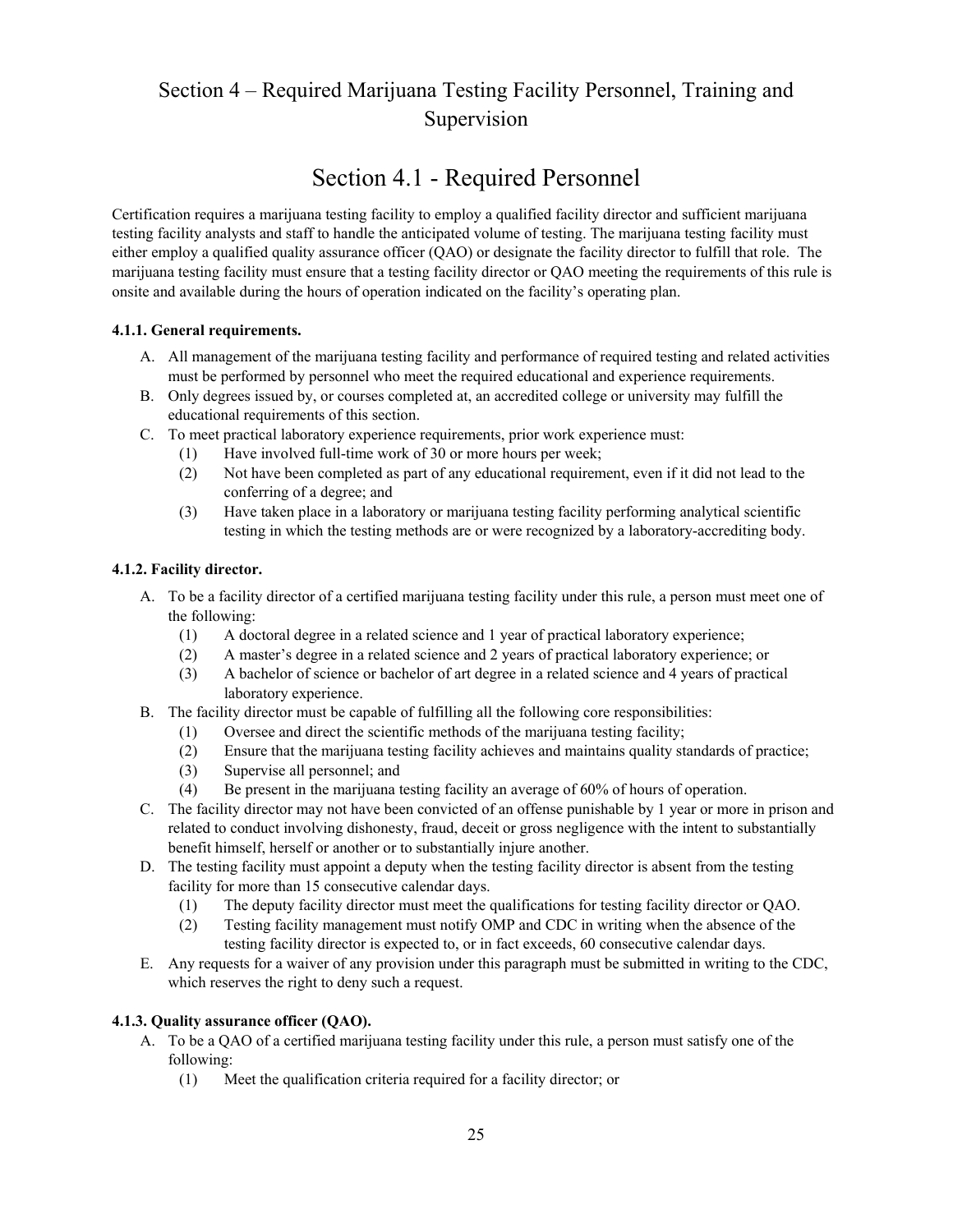- (2) Hold a bachelor's degree in one of the related sciences; or
- (3) Have completed at least 2 years of college coursework and at least 1 year of practical laboratory experience.
- B. The QAO must be capable of fulfilling all the following core responsibilities:
	- (1) Ensure that the marijuana testing facility achieves and maintains quality standards of practice;
	- (2) Review marijuana testing facility quality control data, conduct annual internal audits, notify management of deficiencies found in the quality system, ensure the accuracy and integrity of certificates of analysis and be free from internal and external influences, when evaluating data and conducting audits;
	- (3) Provide documented training and/or experience in QA and QC procedures and demonstrate knowledge of the approved analytical methods and quality system requirements, as well as maintain the QA documents up to date;
	- (4) Have direct access to marijuana testing facility management; and
	- (5) Whenever possible, conduct functions that are independent from the marijuana testing facility operations for which they have quality assurance oversight.
- C. The QAO, regardless of other duties and responsibilities, must have defined responsibility and authority for ensuring that the management system related to quality and integrity of testing results is implemented and complied with at all times.
- D. The QAO duties and responsibilities may alternatively be carried out by the marijuana testing facility technical director.

**4.1.4. Marijuana Testing Facility Analyst.** Any person who performs analytical tasks must meet the experience and educational requirements of an analyst and must be able to demonstrate proper performance of all analytical tasks. To be an analyst employed by a certified marijuana testing facility pursuant to this Rule, a person must meet one of the following standards:

- A. Fulfill the qualification criteria required for the facility director; or
- B. Hold a bachelor's degree in one of the related sciences; or
- C. Demonstrate completion of at least 2 years of college coursework and at least 1 year of practical laboratory experience.

**4.1.5 Marijuana Testing Facility Sample Collection.** If the marijuana testing facility offers sample collection services, any person who performs sample collection for a marijuana testing facility must meet the experience and educational requirements of a sample collector contained in Section 5.1.5 of this Rule and be able to demonstrate appropriate sampling methods.

# <span id="page-25-0"></span>Section 4.2 - Verification and Maintenance of Personnel Documentation

The marijuana testing facility must verify and maintain documentation of qualifications of all employees and contracted workers. Required documentation includes the following:

- A. Documentation of the employee's education:
	- (1) The colleges and universities attended by the employee and the names and addresses of the colleges and universities, the major course of study, dates of attendance, degrees conferred and completion date;
	- (2) Official transcripts from the registrar of the colleges and universities attended by the employee showing all courses, course credits, degrees conferred, and dates degrees were conferred; and
	- (3) Records from credential evaluation services, including translations of transcripts from non-English-language colleges and universities. For an employee who attended a college or university not located in the United States (U.S.) or its territories, the requirement that the college or university be accredited is satisfied if the educational credentials of the employee are found, by the credential evaluation service, to be equivalent to those of a person who attended an accredited U.S. college or university.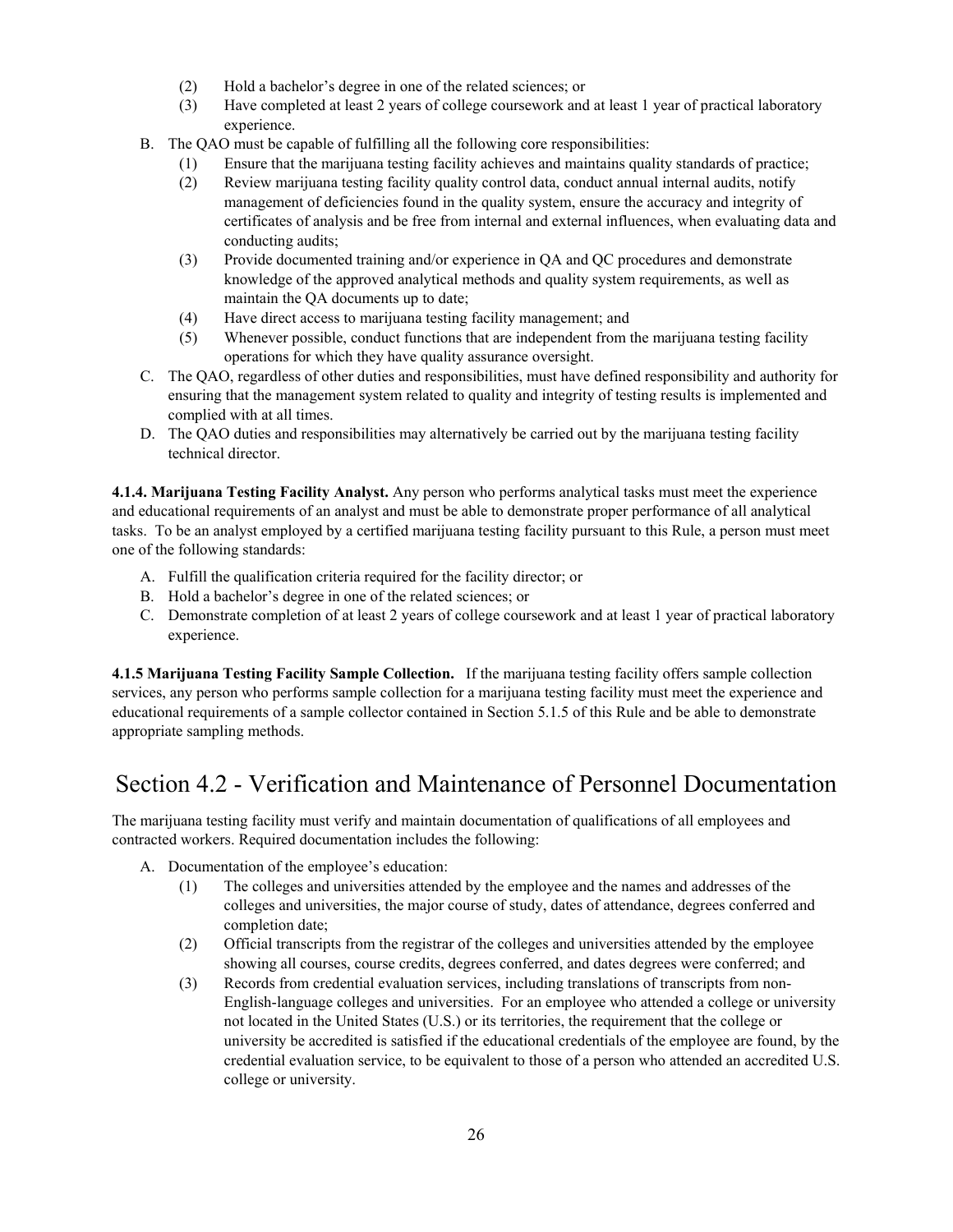- B. Documentation of each employee's experience:
	- (1) Name and address of the laboratory or marijuana testing facility where the employee received noncourse related experience, dates of employment, number of hours per week employed and a description of the testing and analytic methods performed by the person; and
	- (2) Signed documentation of such experience from the director or equivalent of the laboratory or marijuana testing facility.
- C. Records of all individual identification cards including the identification number and the date of issuance and expiration for every principal office, board member and employee of the marijuana testing facility.
- D. Personnel plans reflecting sufficient personnel with the necessary education, training, technical knowledge and experience for their assigned functions. marijuana testing facility management must:
	- (1) Specify and document the responsibility, authority and interrelationships of all personnel who manage, perform or verify work affecting the quality of the tests;
	- (2) Establish job descriptions to include the minimum level of qualifications, experience and basic marijuana testing facility skills necessary for all positions in the marijuana testing facility;
	- (3) Document authority of specific personnel to perform particular types of sampling and environmental testing, issue test reports, give opinions and interpretations and operate particular types of equipment; and
	- (4) Document authority of specific personnel to maintain document control policies, chain of custody forms for each sample tested and control access to certificate of analysis data.
- E. Records of the relevant authorization(s), demonstration(s) of capability, educational and professional qualifications, training, skills and experience of all technical personnel, including contracted personnel. This information must be readily available and include the date on which authorization and/or competence is confirmed.
- F. Documentation of the initials and signatures of anyone analyzing or reviewing data so that the records can be traced back to the individual approving the data.

## Section 4.3 - Personnel Training and Supervision

<span id="page-26-0"></span>The marijuana testing facility management must:

- A. Provide adequate supervision of staff by persons familiar with methods and procedures;
- B. Formulate goals with respect to the education and training skills of the marijuana testing facility personnel, including:
	- (1) Policies and procedures for identifying training needs and providing training of personnel;
	- (2) Ensuring relevance of the training program to the present and anticipated tasks of the marijuana testing facility; and
	- (3) Making documentation available upon request from the CDC;
- C. Ensure all technical marijuana testing facility staff has demonstrated capability in the activities for which they are responsible; and
- D. Ensure that the training of the marijuana testing facility personnel is kept up to date (on-going) by providing the following:
	- (1) Documentation that each employee has read, understands and uses the latest version of the marijuana testing facility's quality documents and security plan;
	- (2) Training documentation on equipment, techniques and/or procedures;
	- (3) Training in ethical and legal responsibilities; and
	- (4) Documentation of each analyst's continued performance at least once per year.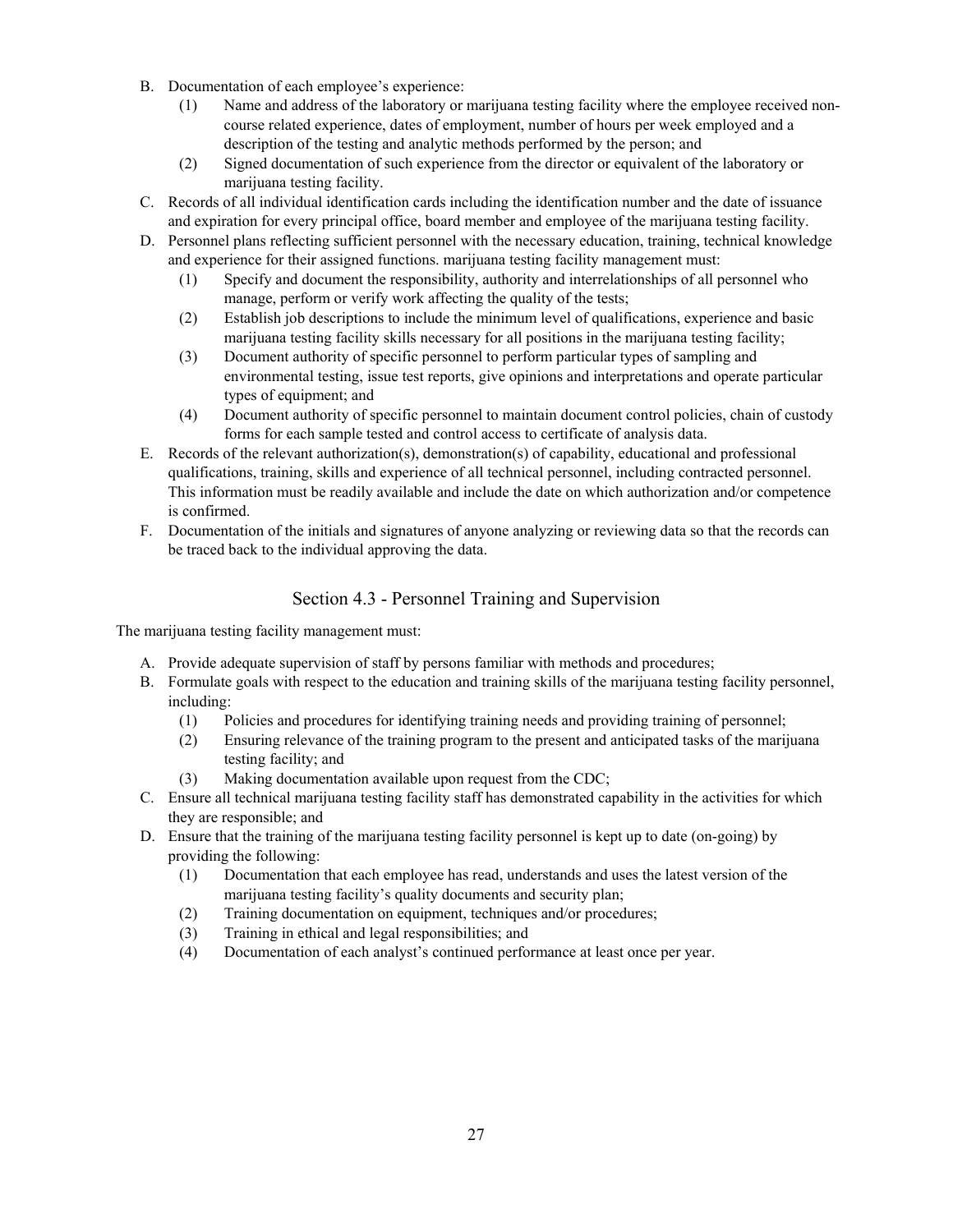## Section 5 – Samples for Testing and Research

<span id="page-27-0"></span>A marijuana testing facility may offer a service to collect samples for mandatory testing from a licensee. A marijuana testing facility may contract with or otherwise accept samples for mandatory testing from a sample collector licensed pursuant to Title 28-B and 18-691 CMR, ch. 1. A marijuana testing facility may accept samples for mandatory testing from a self-sampling licensee authorized to collect samples pursuant to Title 28-B and 18-691 CMR, ch. 1. All samples for mandatory testing must be collected in accordance with Title 28-B, 18-691 CMR, ch. 1 and this Rule.

## Section 5.1 – Samples for Mandatory Testing or Research and Development

<span id="page-27-1"></span>**5.1.1. Authorized collection of samples.** In accordance with 28-B MRS §§604 and 604-A, all samples for mandatory testing under this Rule must be collected by:

- A. An employee of the testing facility;
- B. A licensed sample collector; or
- C. A self-sampling licensee, collecting samples of marijuana or marijuana products cultivated, manufactured or otherwise produced by that licensee in compliance with all requirements of 18-691 CMR, ch. 1.

**5.1.2. Collection by marijuana testing facilities or sample collectors**. An employee of a marijuana testing facility or a sample collector must collect samples of marijuana or marijuana products in compliance with:

- A. Sample collection recordkeeping requirements of 18-691 CMR, ch. 1;
- B. The Department-required sampling standard operating procedures;
- C. The Department-required Best Practices Guide;
- D. The requirements and restrictions of 28-B MRS § 604; and
- E. The requirements and restrictions of 18-691 CMR, ch. 1.

**5.1.3. Collection by self-sampling licensees.** A self-sampling licensee may collect samples of marijuana or marijuana products cultivated, manufactured, or otherwise produced or sold by that licensee if the licensee has submitted all required documentation to the Department and in compliance with:

- A. Sample collection recordkeeping requirements of 18-691 CMR, ch.1;
- B. The Department-required sampling standard operating procedures;
- C. The Department-required Best Practices Guide;
- D. The requirements and restrictions of 28-B MRS § 604-A; and
- E. The requirements and restrictions of 18-691 CMR, ch. 1.

**5.1.4. Required documentation and record keeping**. An adult use marijuana cultivation, manufacturing, or marijuana store licensee requesting testing by a marijuana testing facility must indicate in its request for testing whether the requested testing is for mandatory testing purposes as required by 18-691 CMR, ch. 1, or for research and development purposes. The licensee must indicate in writing, prior to collection of the samples for testing, whether such testing is for mandatory testing purposes or for research and development purposes.

- A. Pursuant to 28-B MRS § 602(2), a licensee must maintain a record of all mandatory testing conducted at the request of the licensee that includes at a minimum:
	- (1) A description of the marijuana, marijuana concentrate or marijuana product submitted for mandatory testing;
	- (2) The identity of the testing facility conducting the mandatory testing; and
	- (3) The results of any and all mandatory testing conducted at the request of the licensee.

**5.1.5. Qualifications**. Employees of a marijuana testing facility or sample collectors who collect samples from licensees must have a current individual identification card issued by OMP and must:

A. Be physically able to perform the duties, with or without reasonable accommodations;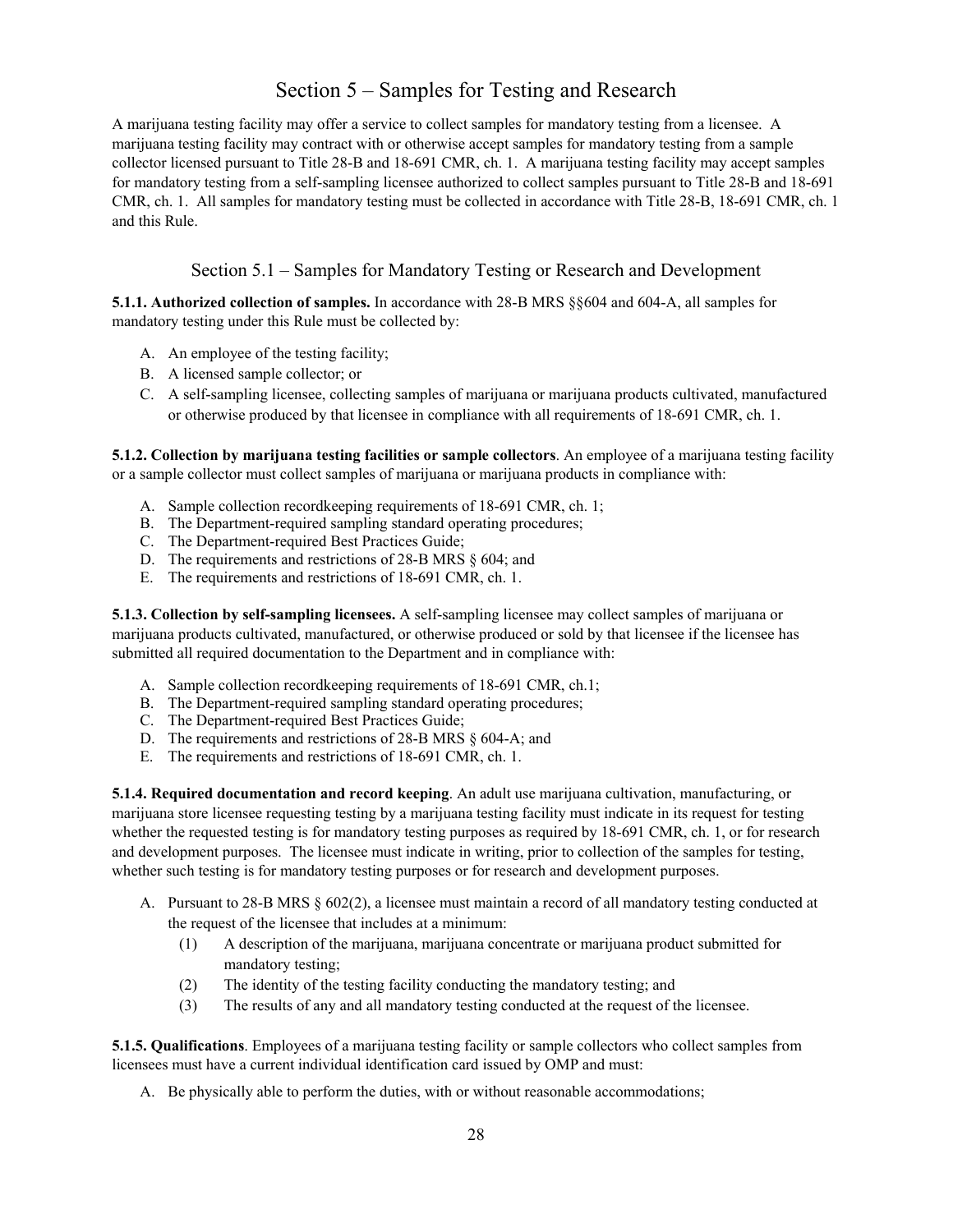- B. Pass initial and ongoing demonstrations of capability;
- C. When available, complete 8 hours of initial training on various sampling techniques; and
- D. When available, complete 8 hours of periodic refresher training annually.

**5.1.6. Transportation of Samples.** A sample collector or self-sampling licensees may transport a sample from a licensee to the marijuana testing facility for testing and analysis.

- A. The sample collector or self-sampling licensee shall ensure the samples are not visible to the public. Samples shall be locked in a fully enclosed box, container or cage that is secured to the inside of the vehicle or trailer. For the purposes of this section, the inside of the vehicle includes the trunk.
- B. The sample collector or self-sampling licensees shall ensure that packages or containers holding marijuana goods samples are neither tampered with nor opened during transport.
- C. An employee of a marijuana testing facility who is collecting samples of marijuana, marijuana concentrate or marijuana products for mandatory testing shall only travel between licensees for whom the marijuana testing facility is conducting mandatory testing and the marijuana testing facility's premises when engaged in the transportation of samples; a sample collector not employed by a marijuana testing facility shall only travel between licensees for whom the sample collector is collecting samples and the marijuana testing facility(ies) conducting the mandatory testing. A sample collector shall not deviate from the travel requirements described in this section, except for necessary meals or rest required by law, or refueling.
- D. The sample collector may transport multiple samples obtained from multiple licensees at once. A selfsampling licensee may transport only those samples collected by the licensee and must deliver those samples to the marijuana testing facility directly.
- E. Only persons who are in possession of a valid individual identification card issued by OMP may be in a vehicle or trailer transporting samples.
- F. All samples being transported must have a label with the following statement: "For Testing Purposes Only."

## <span id="page-28-0"></span>Section 5.2 – Protocols for Acceptance of Samples Collected by Licensees or Other Qualified Persons

The marijuana testing facility must develop and maintain a plan for receiving samples for mandatory and other testing.

**5.2.1. SOPs.** If the marijuana testing facility accepts samples from a sample collector or self-sampling licensee for mandatory or other testing, it must develop and maintain SOPs for receiving samples.

- A. A sample collector or self-sampling licensee must contact the marijuana testing facility(ies) and comply with the marijuana testing facility's recommendations, based upon matrices sampled and analyses required, regarding, without limitation:
	- (1) Sample collection tools;
	- (2) Sample collection and transport containers;
	- (3) Whether any Field or Trip blanks are required to be collected, transported or otherwise used or delivered to the marijuana testing facility pursuant to the marijuana testing facility's quality system; and
	- (4) Any limitations regarding sample delivery.
- B. The SOPs must have detailed chain of custody protocols for receiving samples.
- C. The SOPs must require sample collectors or self-samplers to address factors such as storage, environmental conditions, transportation of the batch or sample, tamper evident sealing and labeling samples for transport "For Testing Purposes Only."
- D. The SOPs must address representativeness of the samples received from the sample collector or selfsampler; the sampling increments must be selected at random by the sample collector or self-sampler, and designed so that the samples collected reflect the total composition of the product.
- E. The SOPs must be designed to meet specified sample quality criteria, which is dependent upon whether the samples provided are for mandatory testing in compliance with the requirements of Title 28-B, ch. 1 or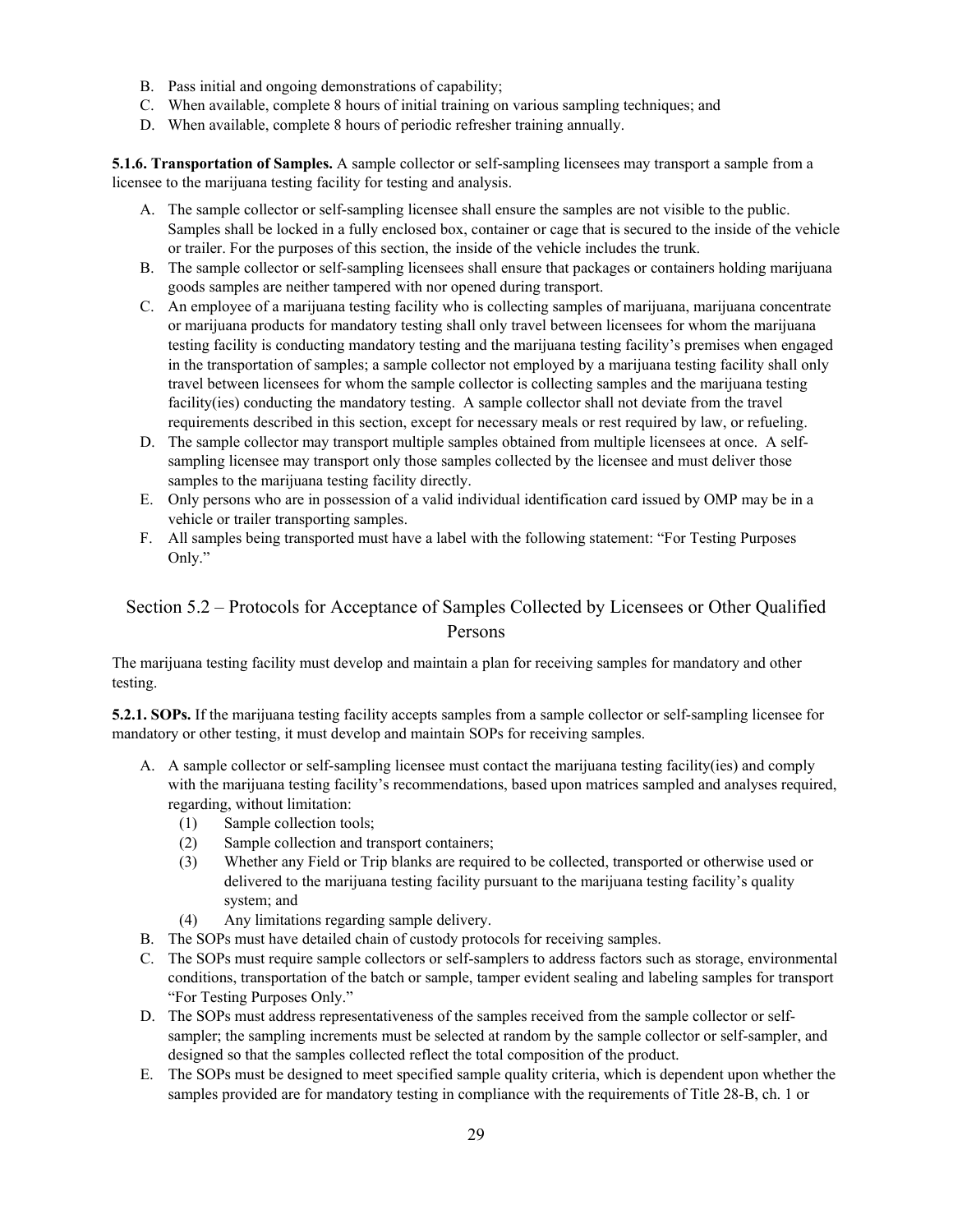additional analyses not required by law. For non-mandatory test samples, this requires a sampling plan that includes enough representative sample increments to meet the client-specified confidence intervals.

F. The SOPs must address volume of sample to be collected by sample collector or self-sampler from each batch in compliance with the requirements of Section 6 of this rule for samples collected for mandatory testing , or client specifications for non-mandatory testing. This specification will ensure that adequate sample volume is collected for the analyses required, including all required quality control samples and any potential confirmation analysis.

# <span id="page-29-0"></span>Section 5.3 – Chain of Custody and Document Control Requirements

Testing facilities must develop and implement a chain of custody protocol to ensure accurate documentation of the handling, storage and destruction of marijuana samples. All samples for mandatory testing must also be accompanied by any documentation required by the testing facility.

**5.3.1. Chain of custody forms.** The chain of custody protocol must require the use of a chain of custody form that contains, at a minimum, the following:

- A. Marijuana testing facility name, physical address and certification number of the marijuana testing facility analyzing the sample;
- B. Requester name, physical address and license or registration number; or if a registered caregiver, the registration card identification number; or if an exempt caregiver, the caregiver's name and address; or if a qualifying patient, the patient's name and address;
- C. Information regarding each primary sample, as follows:
	- (1) Unique primary sample identifier, as indicated on the sample container;
		- (2) For sample increments from the same sampled batch that are separated for homogeneity testing, the unique sample increment identifier as indicated on the container holding the separate sample increment for homogeneity testing;
	- (3) The sample location, number and type of containers used to collect samples, and the sample collection technique(s) used to collect the samples;
	- (4) Date and time of the sample collection;
	- (5) The printed names and signatures of the sample collector(s);
	- (6) For marijuana products that need to be stored at specific temperatures: All conditions, including sample temperature at time of collection and temperature of the cooler used for transport;
	- (7) The printed name and signature of the person at the marijuana testing facility receiving the samples; and
	- (8) The location of the sample within the marijuana testing facility storage area.

#### **5.3.2. Document control.**

- A. Each time the sample changes custody, is transported, is removed from storage at the marijuana testing facility, or is destroyed, the date, time and the names and signatures of persons involved in these activities must be recorded on the chain of custody form.
- B. All documents must be controlled and retained in accordance with this rule.
	- (1) Acomplete chain of custody is required for each batch.
	- (2) If there is a quality assurance plan for the client, the sampling plan can be abbreviated to include the client and marijuana testing facility information and any variation or modification that occurred in the sampling event.

## Section 5.4 - Sample Rejection

<span id="page-29-1"></span>A. When samples are received by the marijuana testing facility, the marijuana testing facility must check the integrity of the samples. The marijuana testing facility must deem a sample compromised if one or more of the following has occurred: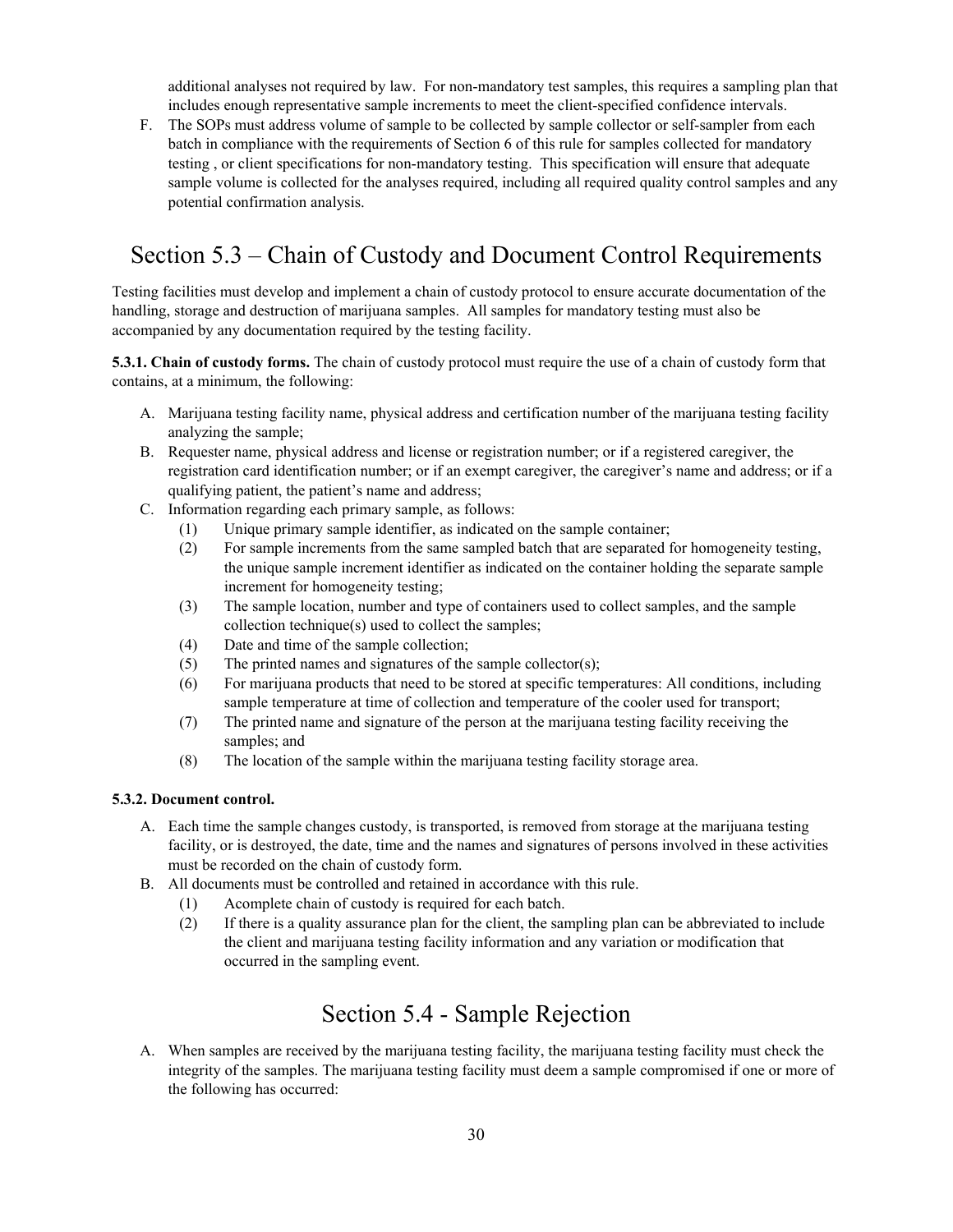- (1) Broken shipping container;
- (2) Evidence that the sample has been tampered with, manipulated, adulterated or contaminated;
- (3) Evidence that the sample was not collected in the manner required by this rule or the DAFSrequired sample collection SOP;
- (4) Any missing or incomplete sample collection records required by testing facility in accordance with its quality system;
- (5) The temperature of the sample is out of the required range to prevent microbial growth;
- (6) The sample weight, as determined upon receipt by the marijuana testing facility, is greater than +/- 10% difference than =the weight recorded on the transport manifest accompanying the samples; or
- (7) Any other factor that may have negatively impacted the integrity of the sample since its collection.
- B. If the sample is rejected, the marijuana testing facility must document the sampling or handling errors, contact the requester and the sample collector (if the requester did not self-sample), schedule re-sampling and time for sample receipt, and document the conversation with all parties, including any additional specific instructions given to the sampling party to correct any sample deficiencies noted.

### Section 5.5 - Sample Collection

#### <span id="page-30-0"></span>**5.5.1. Sample Collection by Marijuana Testing Facility Personnel.**

- A. At minimum, the marijuana testing facility must use the *Maine Adult Use Marijuana Program Sample Collection Standard Operating Procedure for Mandatory Testing* included as Appendix A to the *Adult Use Marijuana Program Rule,* 18-691 CMR, ch.1, and must complete for every batch a sample collection record to ensure it is collecting samples that support accurate analyses of cannabinoids, residual solvents and processing chemicals, contaminants, pesticides, microbiological impurities, mycotoxins, water activity, filth and foreign material and heavy metals, in compliance with *Best Practice Guide for the Sample Collection of Adult Use Marijuana for Mandatory Testing* published by DAFS.
- B. The marijuana testing facility must collect adequate samples of the marijuana, marijuana concentrate or marijuana product in the form in which it will be conveyed to another licensee or consumer (finished or unfinished plant material; marijuana concentrate; or an unpackaged or pre-packaged marijuana product) in accordance with Table 5.5-A. The sample must comprise the number of sample increments, selected at random, indicated in Table 5.5-A. The marijuana testing facility will combine these increments to make one complete sample for testing.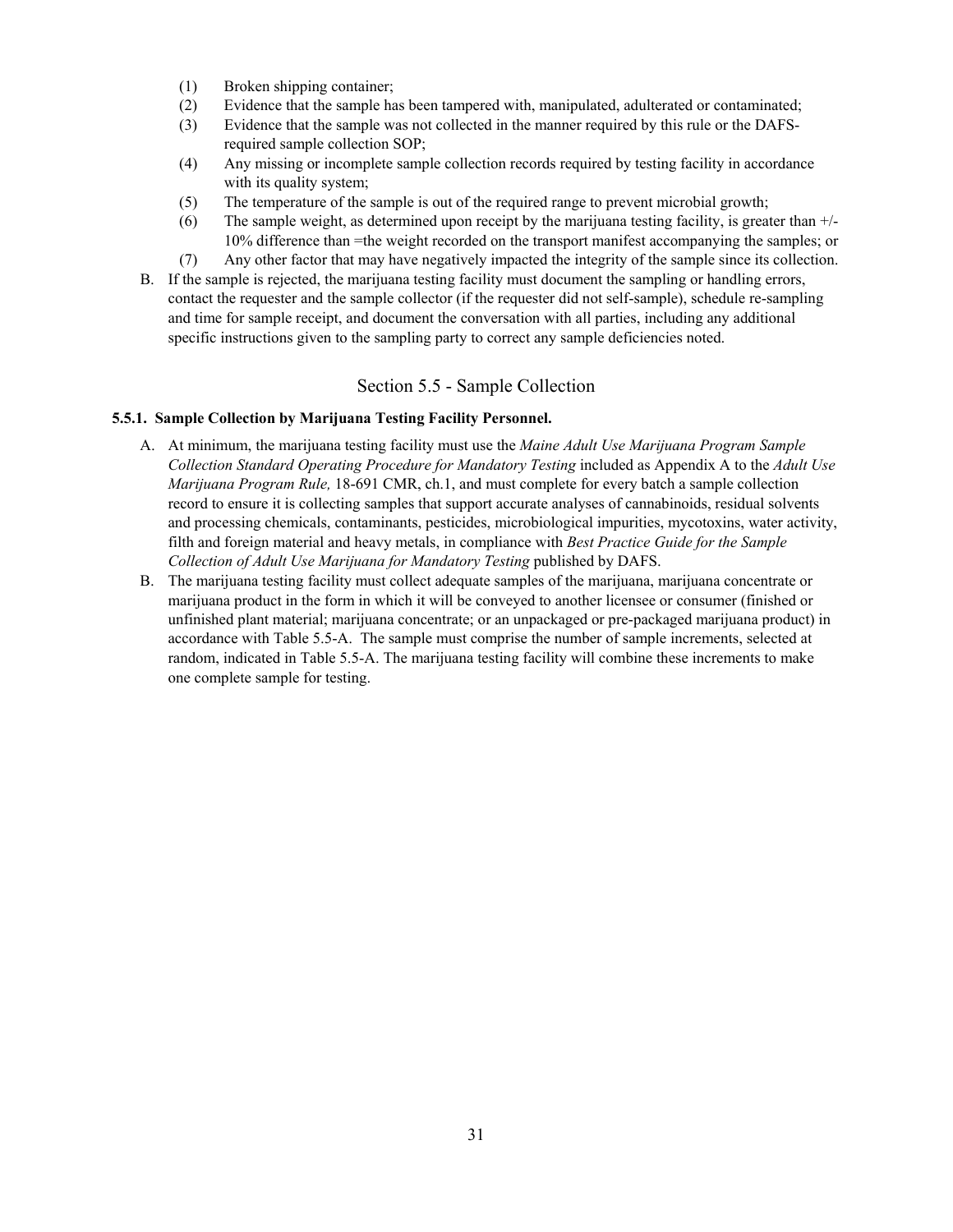| <b>Matrix Type</b>    | <b>Harvest Batch Weight</b>            | <b>Production Batch</b> | <b>Primary Sample</b>  |
|-----------------------|----------------------------------------|-------------------------|------------------------|
|                       | Range*                                 | Units*                  | Amount                 |
| <b>Plant Material</b> | $\leq$ 2.5 kg                          |                         | 6.5 <sub>g</sub>       |
|                       |                                        |                         | (13 increments of 0.5  |
|                       |                                        |                         | grams each)            |
|                       | 2.5 $kg < w \leq 5 kg$                 |                         | 9.5 g                  |
|                       |                                        |                         | (19 increments of 0.5  |
|                       |                                        |                         | grams each)            |
|                       | $5 \text{ kg} < w \le 7.5 \text{ kg}$  |                         | 16 <sub>g</sub>        |
|                       |                                        |                         | (16 increments of 1    |
|                       |                                        |                         | gram each)             |
|                       | 7.5 $kg < w \le 10 kg$                 |                         | 22g                    |
|                       |                                        |                         | (22 increments of 1    |
|                       |                                        |                         | gram each)             |
| Concentrate           | $\leq$ 0.5 kg                          |                         | 6g                     |
|                       |                                        |                         | (12 increments of 0.5  |
|                       |                                        |                         | grams each)            |
|                       | $0.5$ kg < w $\leq$ 1 kg               |                         | 8g                     |
|                       |                                        |                         | (16 increments of 0.5  |
|                       |                                        |                         | grams each)            |
|                       | $1 \text{ kg} < w \leq 1.5 \text{ kg}$ |                         | 10 <sub>g</sub>        |
|                       |                                        |                         | (20 increments of 0.5  |
|                       |                                        |                         | grams each)            |
|                       | 1.5 $kg < w \le 2 kg$                  |                         | 12 <sub>g</sub>        |
|                       |                                        |                         | (24 increments of 0.5) |
|                       |                                        |                         | grams each)            |
|                       | $2$ kg < w $\leq$ 5 kg                 |                         | 14 <sub>g</sub>        |
|                       |                                        |                         | (28 increments of 0.5  |
|                       |                                        |                         | grams each)            |
| Product **            |                                        | $\leq 50$               | 2 units                |
|                       |                                        | $51 - 150$              | 3 units                |
|                       |                                        | $151 - 500$             | 5 units                |
|                       |                                        | 501-1200                | 8 units                |
|                       |                                        | 1201-3200               | 13 units               |
|                       |                                        | 3201-10000              | 20 units               |

**Table 5.5-A. Required Sample Size Based Upon Matrix Type and Batch Size**

\*For harvest or production batches in excess of the sizes listed in this table (10 kg of plant material, 5 kg of concentrate or 10,000 production batch units), the batch must be divided and sampled in smaller batches in accordance with the batch size limits listed in this table, the requirements of this Rule, and the requirements of 18- 691 CMR, ch. 1.

\*\*For production batches of prepackaged marijuana products, one production unit is one sample increment. For production batches of unpackaged marijuana products, one serving size of the marijuana product is one sample increment.

#### **5.5.2. Sample Collection by Sample Collectors and Self-Samplers.**

A. Sample collectors and self-samplers must collect samples of marijuana, marijuana concentrate and marijuana products in accordance with OMP's *Maine Adult Use Marijuana Program Sample Collection*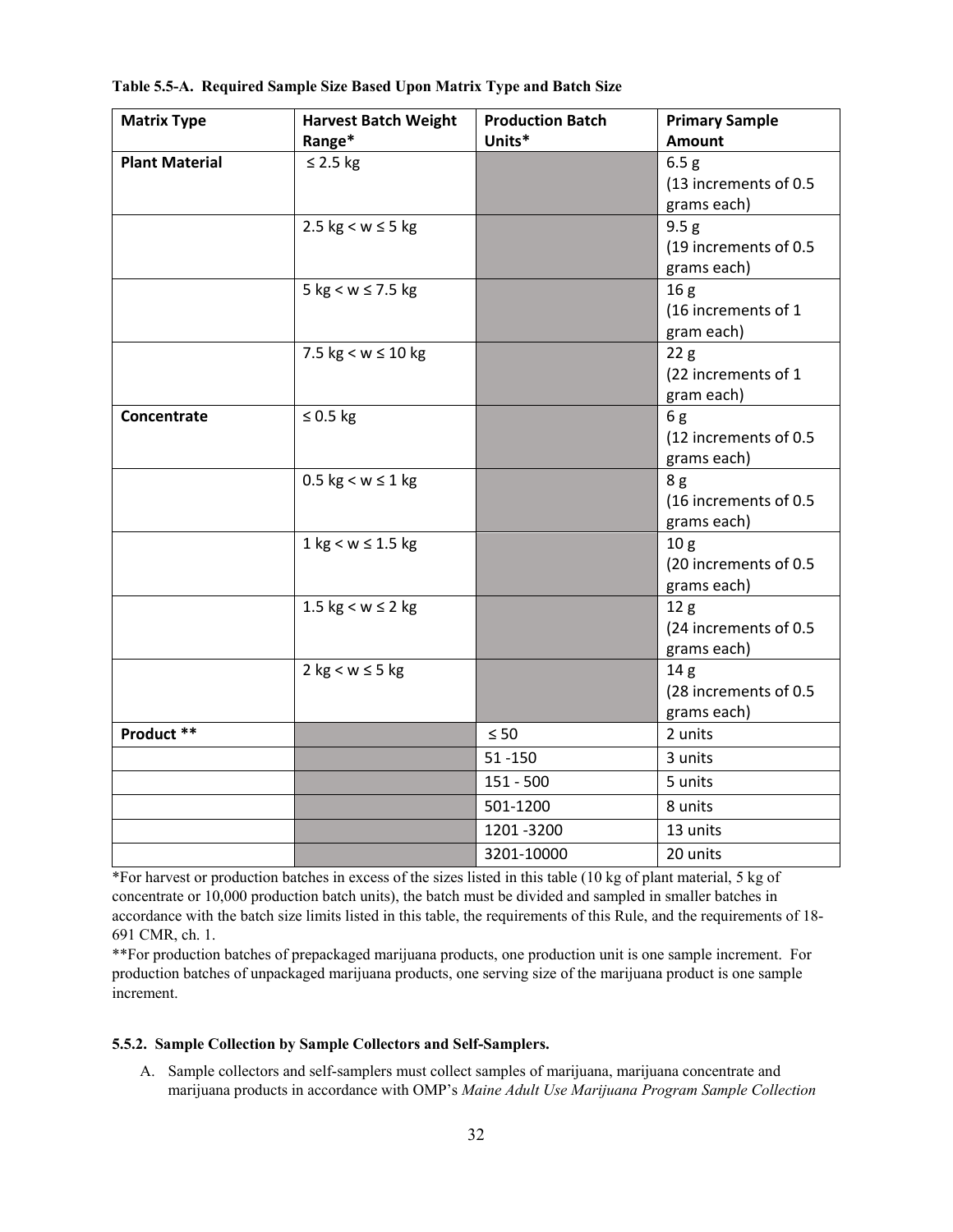*Standard Operating Procedure for Mandatory Testing* and must complete for every batch a sample collection record in accordance with 18-691 CMR, ch.1, §3.11, in addition to any additional forms, including chain of custody forms, required by the marijuana testing facility receiving the samples.

- B. Sample collectors and self-samplers must collect the required number of sample increments, based upon matrix type and batch size, in accordance with Table 5.5-A. The sample collector or self-sampler will specify in its sample collection records, after contacting the marijuana testing facility, the number and type of sample containers required to transport the primary sample and any separate sample increments to the testing facility for mandatory testing.
	- a. Sample increments for homogeneity testing must be stored in a separate sample collection container from the other combined primary sample to ensure accurate testing.
	- b. Sample increments for some analyses, depending on the instrumentation of the marijuana testing facility conducting the mandatory analyses, may require storage and transport in particular kinds of sample collection containers to ensure the integrity of the samples collected.

# Section 5.6 - Sample Preparation and Testing

- <span id="page-32-0"></span>A. The marijuana testing facility must designate an area for preparation of marijuana product samples for analysis.
- B. The preparation area must include:
	- (1) Disposable gloves to be worn, to avoid sample contamination;
	- (2) Decontaminated or single-use disposable tool(s), including stainless steel spatulas, knives and/or disposable pipettes;
	- (3) Decontaminated stainless-steel bowls and implements for homogenizing samples appropriately;
	- (4) Clean, decontaminated surfaces for sample processing;
	- (5) Decontaminated or single use, disposable sample containers appropriate for processing;
	- (6) Labels and pens with indelible ink; and
	- (7) Necessary supplies for thoroughly cleaning, decontaminating and drying sample preparation tools and equipment between samples.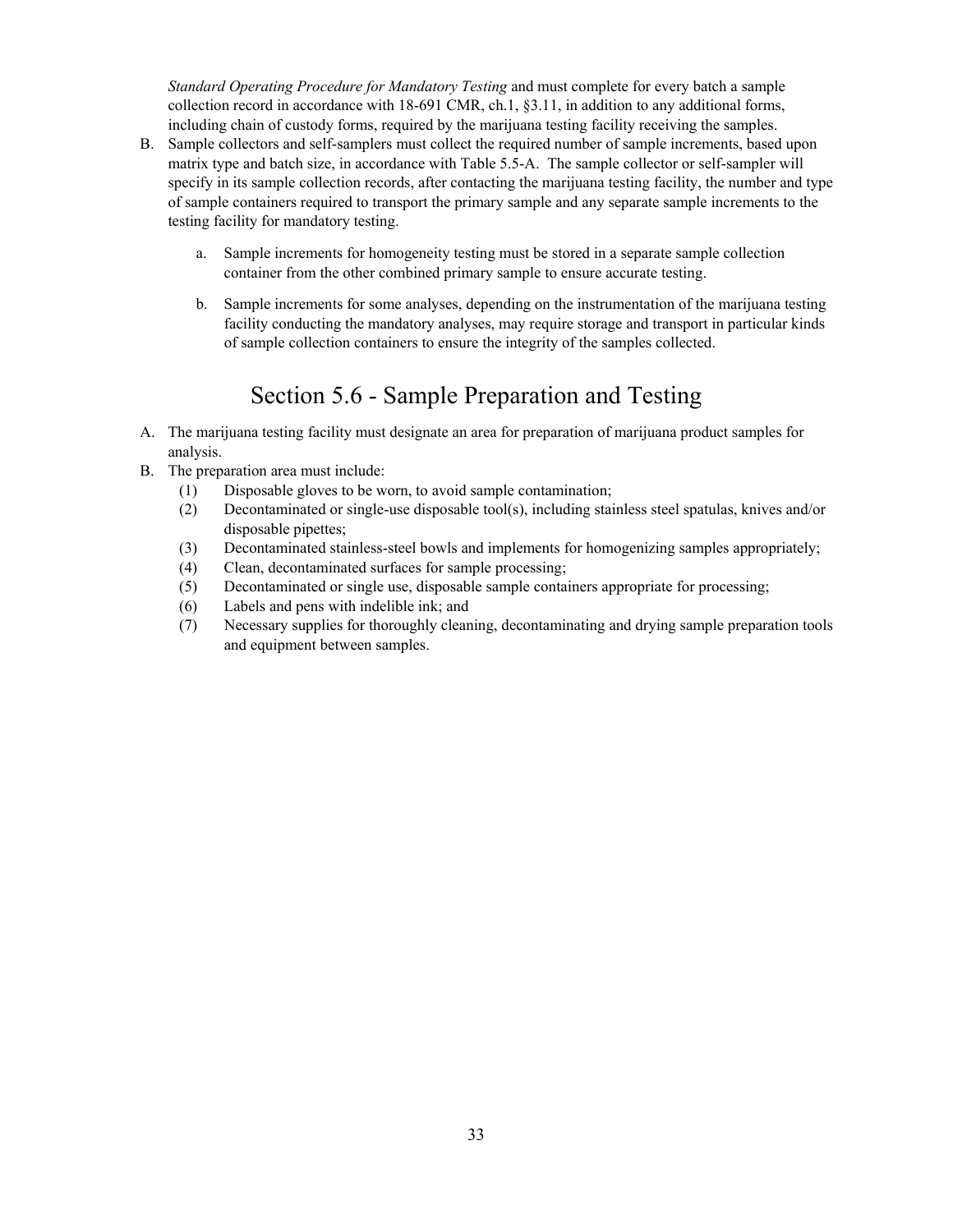## Section 6 – Testing of Marijuana and Marijuana Products

### Section 6.1 - Mandatory Testing Required

<span id="page-33-1"></span><span id="page-33-0"></span>An adult use marijuana licensee may not sell or distribute adult use marijuana or an adult use marijuana product to a consumer or to another licensee unless the marijuana or marijuana product has been tested pursuant to this Rule and that mandatory testing has demonstrated that the marijuana or marijuana product does not exceed the maximum level of allowable contamination for any contaminant that is injurious to health and for which testing is required, except that OMP may temporarily waive mandatory testing requirements under this section for any contaminant or factor for which OMP has determined that there exists no licensed marijuana testing facility in the state capable of and certified to perform such testing.

## Section 6.2 - Mandatory Testing and Additional Analysis

<span id="page-33-2"></span>Marijuana products must be tested in accordance with this Rule. OMP or a client may request additional analyses which will be specified by the marijuana testing facility in the written sampling plan.

- A. The following tests are mandatory for all marijuana or marijuana products prior to being sold or transferred to a consumer or another licensee:
	- (1) **Filth and foreign material.** Any visible contaminant, including without limitation hair, insects, feces, mold, sand, soil, cinders, dirt, packaging contaminants and manufacturing waste and byproducts.
	- (2) **Residual solvents, poisons and toxins.** Acetone, acetonitrile, butanes, ethanol, ethyl acetate, ethyl ether, heptanes, hexane, isopropyl alcohol, methanol, pentane, propane, toluene, total xylenes (m, p, o-xylenes), 1,2-dichloroethane, benzene, chloroform, ethylene oxide, methylene chloride, trichloroethylene and any others used.
	- (3) **Pesticides (insecticides, fungicides, herbicides, acaricides, plant growth regulators, disinfectants, etc.).** Bifenthrin, cyfluthrin, daminozide, etoxazole, imazalil, myclobutanil, spiromesifen, trifloxystrobin, and any others reported by the cultivation facility licensee in its operating plan. Marijuana testing facilities must also report any pesticides that appear on testing and which are on the list of 195 pesticides federally prohibited for use on organic produce.
	- (4) **Other harmful chemicals.** Cadmium (Cd), lead (Pb), arsenic (As) and mercury (Hg)
	- (5) **Dangerous molds and mildew.** Total yeast and mold, and for any marijuana or marijuana product that is further manufactured after failure of such test, mycotoxins including aflatoxins (B1, B2, G1 and G2) and ochratoxin A.
	- (6) **Harmful microbes.** Total viable aerobic bacteria, total coliforms, Enterobacteriaceae, *E. coli* and Salmonella (spp.).
	- (7) **THC potency, homogeneity and cannabinoid profiles.** THC and any other cannabinoid to be referenced in labeling or marketing materials.
	- (8) **Water activity and moisture content.** Testing for water activity is mandatory for solid and semisolid edible marijuana products and for marijuana plant material that is dried and prepared as a product in its final form of intended use and that is to be sold or transferred by a cultivation facility, products manufacturing facility, marijuana store, registered caregiver or registered dispensary. Testing for moisture content is mandatory for flower and trim and other plant material that has been dried, cured or otherwise prepared in any manner to reduce or eliminate moisture from the plant material.
- B. A registered or licensed cultivation facility, registered or licensed products manufacturing facility, registered inherently hazardous extraction facility, registered or exempt caregiver, or registered dispensary may submit for research and development purposes samples of marijuana, but such testing shall not be considered mandatory, and marijuana that is transferred to a licensee or consumer must then undergo mandatory testing.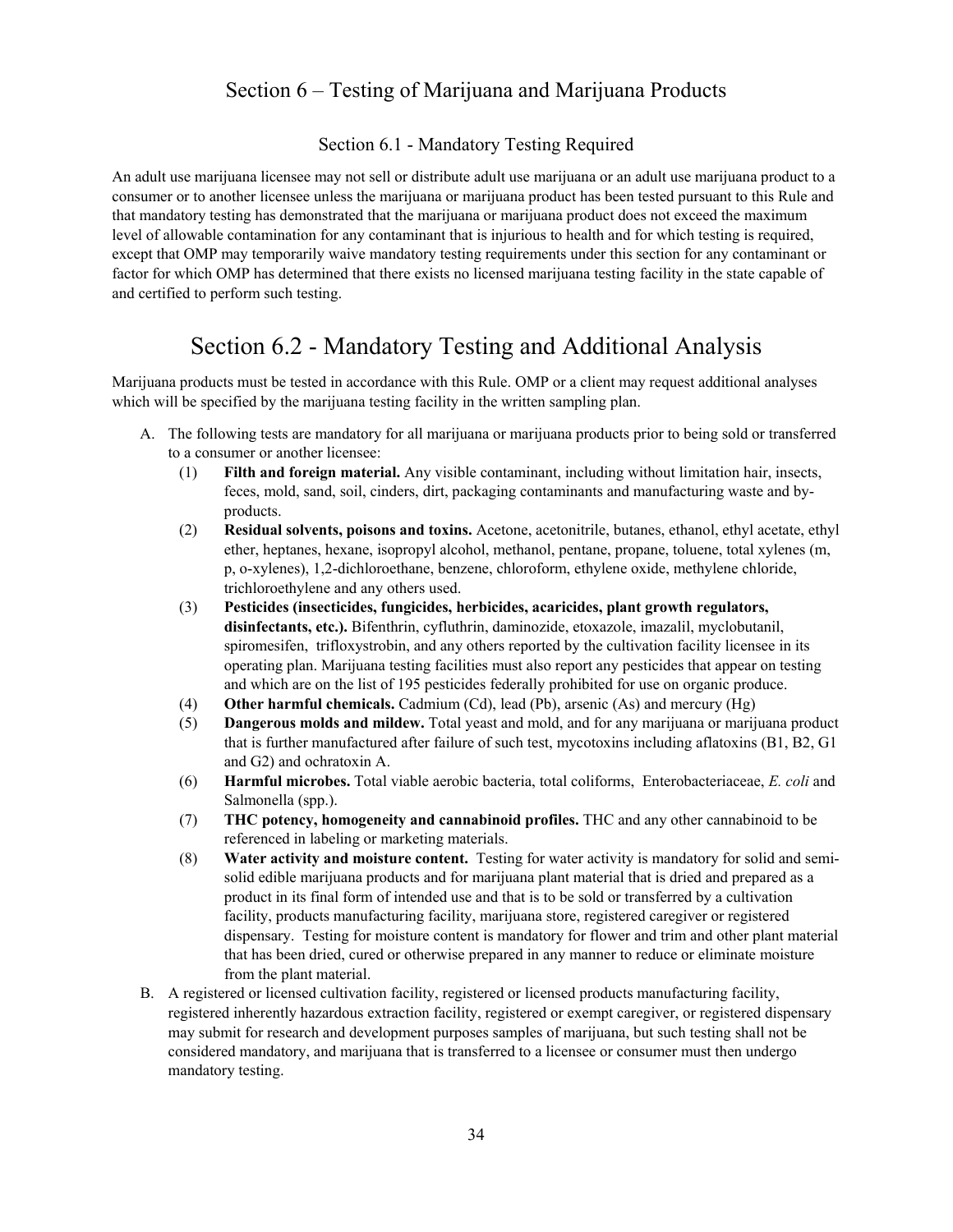- C. OMP or its designee will publish a best practices guidance document that includes examples of a sampling plan and preservation instructions appropriate to each matrix type.
- D. A marijuana testing facility must perform, and provide a certificate of analysis for, any test(s) requested by the CDC or OMP on any sample.

# Section 6.3 - Testing Methodology

- <span id="page-34-0"></span>A. Testing facilities must develop and implement scientifically valid testing methodologies for the chemical, physical and microbial analysis of marijuana and marijuana products. A method validated in accordance with this section is deemed a scientifically valid testing methodology. The marijuana testing facility must not perform testing using a method that has not been validated.
- B. To the extent practicable, the marijuana testing facility's testing methodologies must comport with the following guidelines:
	- (1) U.S. Food and Drug Administration's Bacterial Analytical Manual, 2016;
	- (2) AOAC International's Official Methods of Analysis for Contaminant Testing of AOAC International, 20th Edition, 2016;
	- (3) Methods of analysis for contaminant testing published in the 2016 United States Pharmacopeia and the National Formulary (USP-NF); or
	- (4) If the marijuana testing facility wants to use an alternative scientifically valid testing methodology, the marijuana testing facility must validate the methodology and submit the validation study and standard operating procedure for the new methodology to the CDC.

# <span id="page-34-1"></span>Section 6.4 - Validation of Non-Standard Test Methods or Technologies and Modified Standard Test Methods or Technologies

- A. The marijuana testing facility may use a nonstandard method, including the use of a technology or instrumentation that is not one of the suggested instrumentations indicated in this rule, and including the use of a marijuana testing facility-designed or -developed method, a standard method used outside its intended scope or an amplification or a modified standard method for the analysis of samples, so long as the marijuana testing facility receives CDC certification for the use of such a nonstandard method.
- B. The marijuana testing facility must validate a desired method to use for the analysis of samples for each matrix. The marijuana testing facility must use one of the following guidelines, or equivalent methodologies, for validating a method, depending on the type of method:
	- (1) U.S. Food and Drug Administration's Guidelines for the Validation of Methods for the Detection of Microbial Pathogens in Foods and Feeds, 2nd Edition, 2015; or
	- (2) U.S. Food and Drug Administration's Guidelines for the Validation of Chemical Methods for the FDA FVM Program, 2nd Edition, 2015.
- C. At a minimum, the marijuana testing facility must conduct a level-one (emergency-use) single-marijuana testing facility validation study for all methods for testing for microbiological impurities or chemicals.
- D. A marijuana testing facility must include and address the criteria listed in Table 6.4-A in the marijuana testing facility's level-one validation study.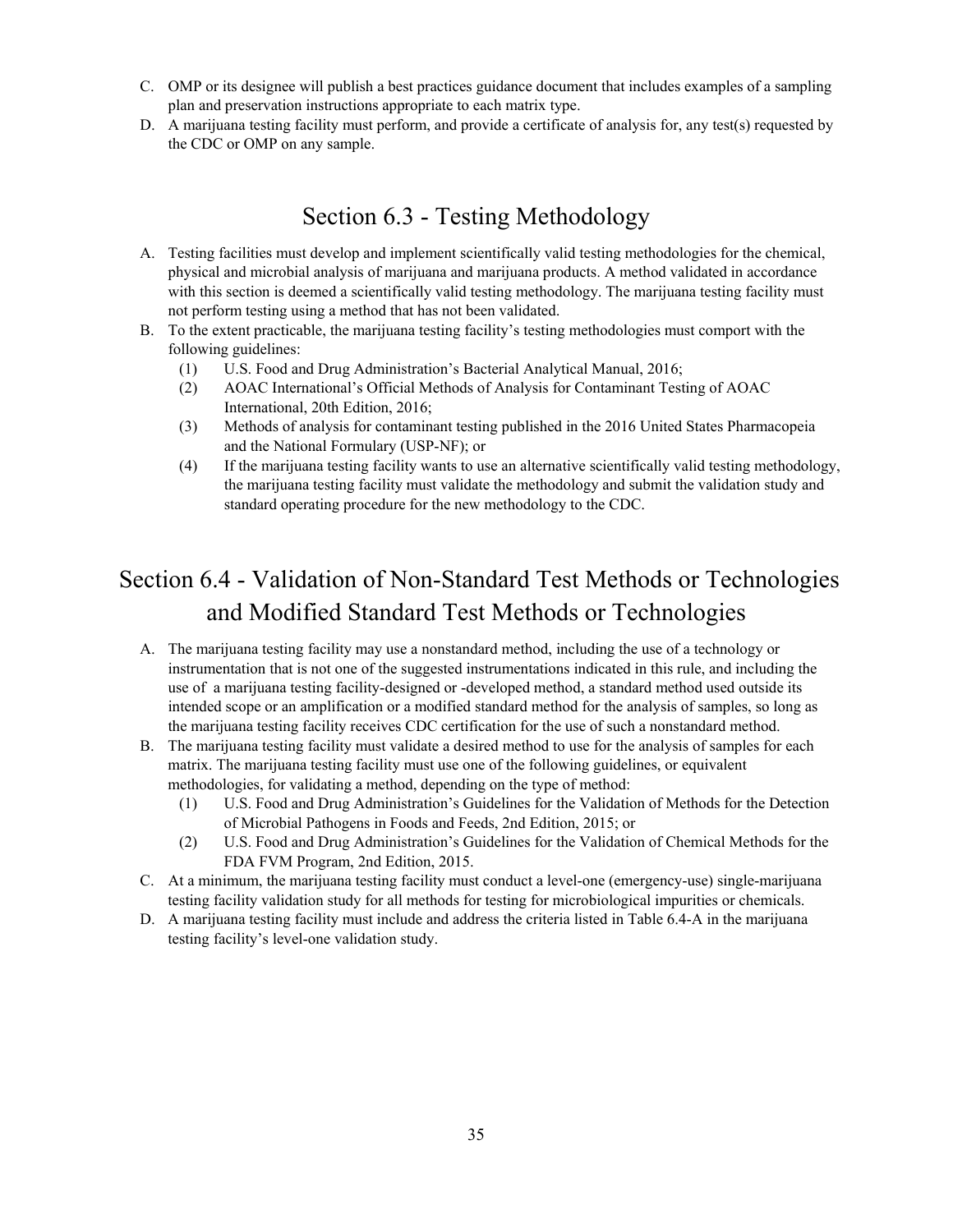#### **Table 6.4-A. Microbiological-analysis method validation studies**

| Criteria                                                     | Requirement                                                                      |
|--------------------------------------------------------------|----------------------------------------------------------------------------------|
| Number of target organisms; inclusivity                      | 5                                                                                |
| Number of non-target organisms; exclusivity                  | 5                                                                                |
| Number of analyte levels per matrix: Qualitative<br>methods  | 3 levels: high and low<br>inoculum levels and 1<br>uninoculated level            |
| Number of analyte levels per matrix: Quantitative<br>methods | 4 levels: low, medium<br>and high inoculum<br>levels and 1<br>uninoculated level |
| Replicates per food at each level tested                     | 2 or more replicates per<br>level                                                |
| Reference method comparison                                  | N <sub>0</sub>                                                                   |

- E. For purposes of validating standards for microbiological analysis, the following definitions apply:
	- (1) "Exclusivity" is the specificity of the test method. It evaluates the ability of the method to distinguish the target organisms from similar but genetically distinct non-target organisms.
	- (2) "Inclusivity" is the sensitivity of the test method, meaning its capability to discriminate between measurement responses representing different levels (e.g., concentrations) of a variable of interest. It evaluates the ability of the test method to detect a wide range of target organisms by a defined relatedness.
- F. For chemical analysis method validation studies:
	- (1) When high-concentration reference standards are available, testing facilities must employ direct spiking of the sample matrix.
	- (2) When high-concentration standards for matrix spiking are unavailable, matrix spikes may be made through post-processing and dilution spiking of samples before analysis, rather than direct samplematrix spike.
- <span id="page-35-0"></span>G. Testing facilities must use reference materials validation studies when marijuana reference materials become available.

# Section 6.5 - Certificate of Analysis

- A. For each primary sample of a batch tested, the marijuana testing facility must generate and provide a certificate of analysis to the requester and the CDC within two business days of the completion of the final data review.
- B. The certificate of analysis must, at a minimum, contain the following information:
	- (1) Marijuana testing facility's name, mailing address and physical address;
	- (2) Sample-identifying information, including matrix type and unique sample identifiers;
	- (3) Sample history, including date collected, date received by the marijuana testing facility, whether the sample was collected by the marijuana testing facility or received from a licensee and date or dates of sample preparations and analyses;
	- (4) The identity of the test methods used to analyze cannabinoids, residual solvents, pesticides, microbiological contaminants, mycotoxins, heavy metals and, if applicable, terpenes;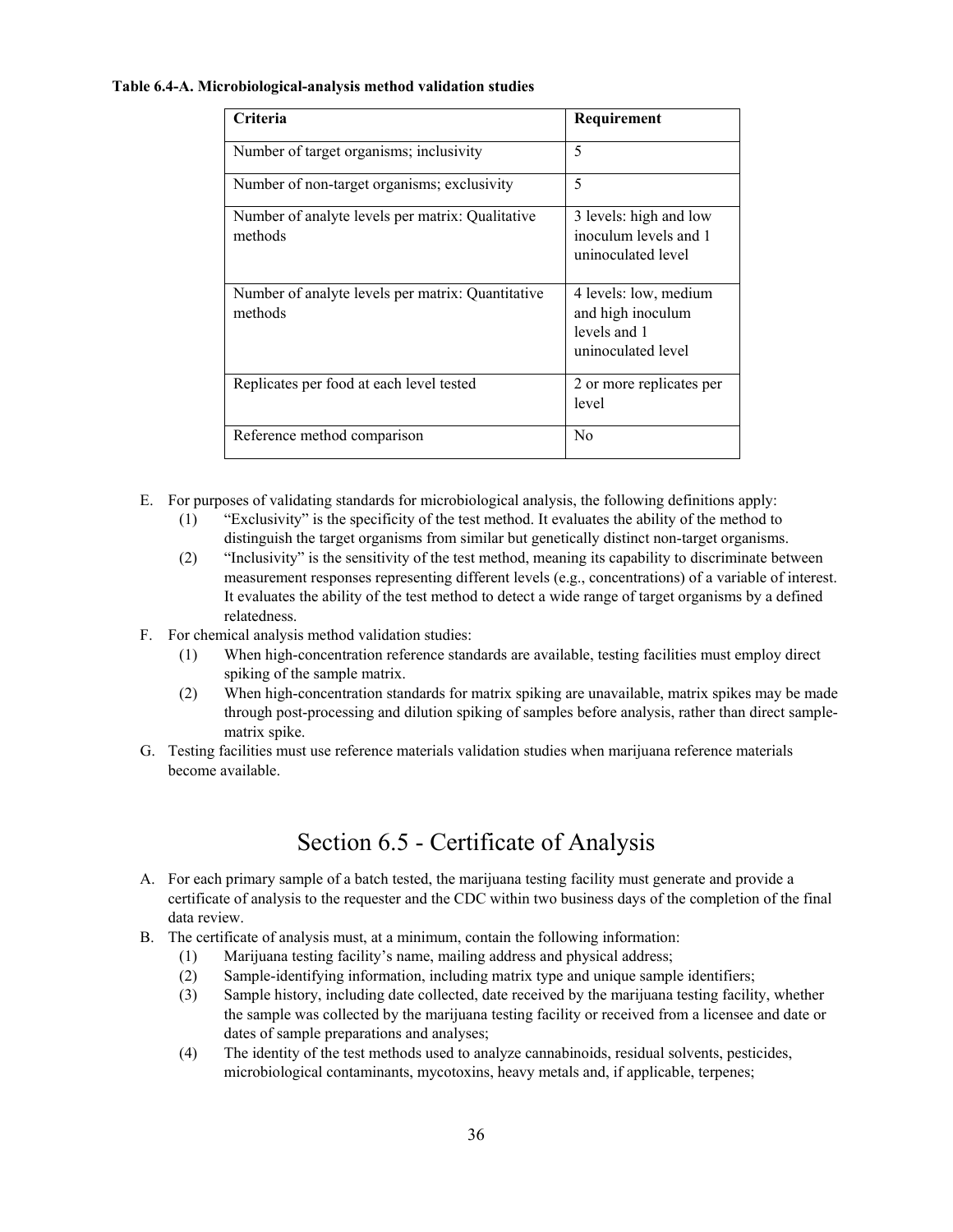- (5) Test results for sample homogeneity, if applicable; cannabinoids; residual solvents; pesticides; microbiological contamination; and, if applicable, terpenes;
- (6) Test results for water activity and visual inspection for filth and foreign material;
- (7) The reporting limit for each analyte tested;
- (8) The total primary sample weight in grams, reported to three significant figures;
- (9) Whether the primary sample and batch "passed" or "failed" marijuana testing facility testing;
- (10) The licensee for whom the testing was performed, including license number, name and production batch number; and
- (11) A disclaimer that not all potential/existing hazards were tested.
- C. The marijuana testing facility must validate the accuracy of the information contained in the certificate of analysis, and the facility director or QAO must sign and date the certificate of analysis.
- D. In the event that an error is discovered following the issuance of the certificate of analysis, the marijuana testing facility must correct the error through the correction and reissuance of the certificate of analysis to correct the error. The corrected certificate of analysis must state that is a reissued version of a previous certificate of analysis and must include the original sample identifiers as well as the reason for reissuance.

### Section 6.6 - Cannabinoids

- <span id="page-36-0"></span>A. When testing cannabinoid profile, the minimum representative sample size of 0.5 grams is required for all marijuana and marijuana products.
- B. When testing cannabinoid profile, the marijuana testing facility must minimally test for and report measurements for the following cannabinoids using instrumentation stated in Table 6.6-A:

| Cannabinoid Potency as % of weight         | <b>Suggested Instrumentation</b>            |
|--------------------------------------------|---------------------------------------------|
| $\Lambda^9$ -THC                           | LC-DAD, LC-MS, LC-MS/MS or<br>$GC-FID$      |
| <b>THCA</b>                                | LC-DAD, LC-MS, LC-MS/MS or<br>$GC-FID$      |
| CBD                                        | LC-DAD, LC-MS, LC-MS/MS or<br>$GC-FID$      |
| <b>CBDA</b>                                | LC-DAD, LC-MS, LC-MS/MS or<br>$GC-FID$      |
| Total THC (as sum of THCA and delta-9 THC) | LC-DAD, LC-MS, LC-MS/MS or<br>$GC-FID$      |
| Total CBD (as sum of CBDA and CBD)         | LC-DAD, LC-MS, LC-MS/MS or<br><b>GC-FID</b> |

#### **Table 6.6-A. Cannabinoid Potency**

Note: Testing Facility calculation (only for instrumentation that does not employ heat for analysis) for Total THC = delta-9 THC + (THCA\*0.877) and Total CBD = CBD + (CBDA\*0.877) LC = Liquid Chromatography;  $DAD = Diode$  Array Detector;  $MS = Mass$  spectrometry;  $GC = Gas$  chromatography;  $FID =$  Flame ionization detector

C. For samples of marijuana flower, non-edible marijuana products and marijuana concentrate, the marijuana testing facility must report, to three significant figures, the concentration in milligrams per gram (mg/g) of the cannabinoids listed in Table 6.6-A. For edible marijuana products, the marijuana testing facility must report, to three significant figures, the concentration in milligrams per serving (mg/serving) and milligrams per package (mg/package) of total THC in the product. The marijuana testing facility must report this information in the certificate of analysis. When determining whether a sample of marijuana product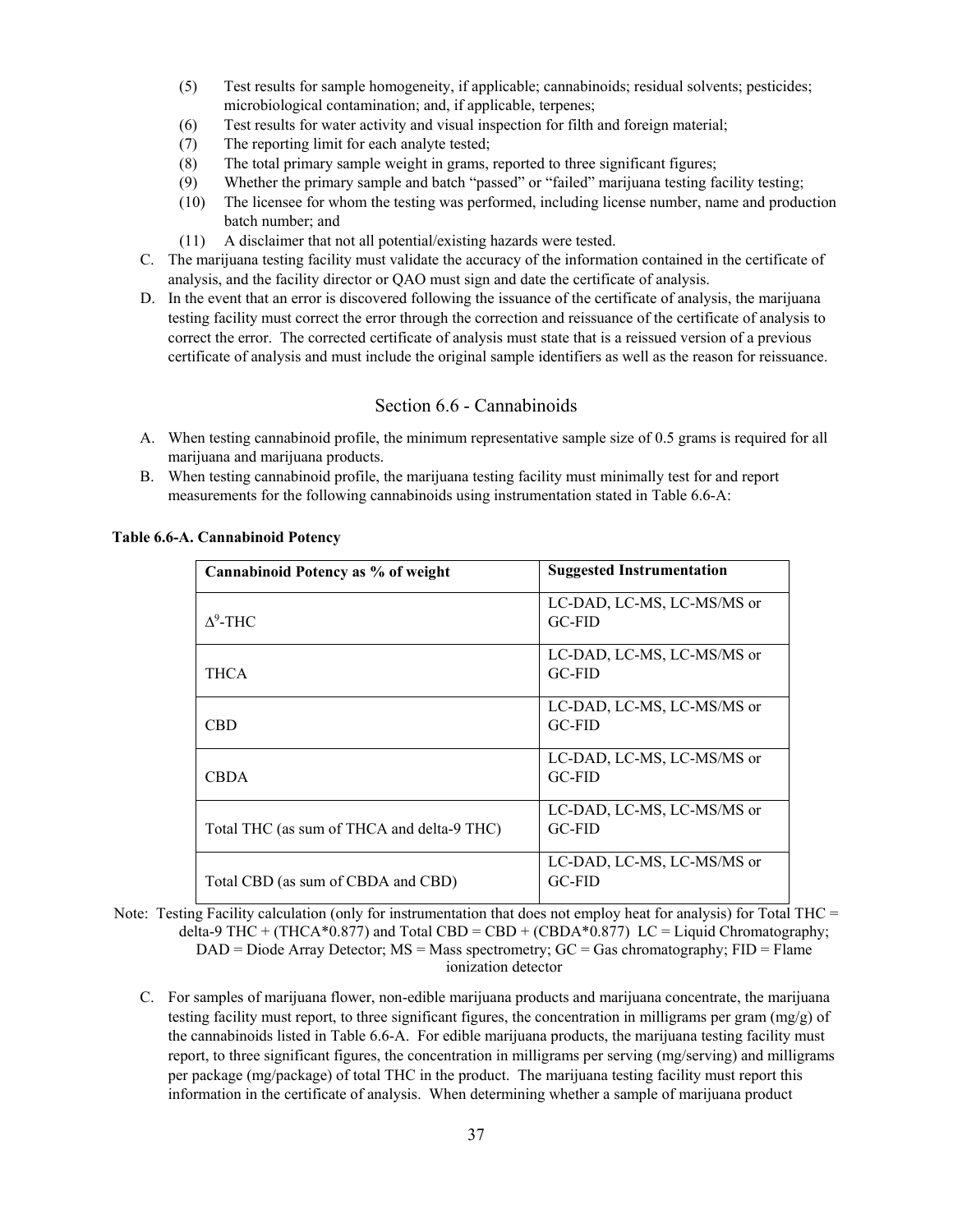exceeds the 10 mg/serving and 100 mg/package limits required by 28-B MRS § 703, the marijuana testing facility must account for laboratory uncertainty.

- D. The marijuana testing facility may test for, and provide test results for, additional cannabinoids, if requested to do so by the client of the marijuana testing facility; however, these additional tests will not be certified by the CDC.
- E. If synthetic cannabinoids are detected during analysis, the COA must report that the batch failed analysis.
- F. When testing for homogeneity of cannabinoids in marijuana products:
	- (1) The marijuana testing facility must perform a homogeneity test for Total THC or Total CBD, whichever is purported by the manufacturer to be the largest ingredient content, for each production batch. If the amounts of Total THC and Total CBD are very similar (near 1:1), the marijuana testing facility must test for homogeneity of Total THC.
	- (2) A homogeneity test requires at least two increments, collected separately from those collected for the field primary sample, from different regions of the production batch, and analyzed as separate samples. Sample collection must be in accordance with procedures in the OMP's best practices guidance document for sampling marijuana for mandatory testing purposes and the marijuana testing facility's standard operating procedure for sampling.
	- (3) The marijuana testing facility must determine the relative standard deviation of Total THC or Total CBD content using test results of the two separately collected increments and the field primary sample collected for potency analysis. If the relative standard deviation is greater than 15%, then the batch "fails" the homogeneity test.
	- (4) If a homogeneity test is not performed or if a batch fails homogeneity testing, the batch fails and must be destroyed or, at the discretion of OMP, remediated and retested.
	- (5) If the product batch passes homogeneity testing, the marijuana testing facility may perform all other analyses required under this rule.
- G. When testing for homogeneity of edible marijuana products, a minimum size sample of 0.5 grams per increment is required.
	- (1) The number of samples required for analysis is specified in Table 5.5-A. Each increment constitutes one packaged unit.
	- (2) Total THC and, if applicable, Total CBD values between samples must not vary by more than 15% or the product fails testing.

## Section 6.7 - Residual Solvents and Processing Chemicals

- <span id="page-37-0"></span>A. The minimum sample size of 0.5 grams of representative sample is required for residual solvent analysis.
- B. The marijuana testing facility must analyze samples in each production batch for residual solvents and processing chemicals, including but not limited to inherently hazardous substances, in accordance with Table 6.7-A.
	- (1) The marijuana testing facility is not required to analyze for residual solvents and processing chemicals in dried flower, kief and hashish or marijuana products manufactured without chemical solvents.
	- (2) The marijuana testing facility is not required to analyze an orally-consumed tincture marijuana product containing alcohol for residual ethanol.
- C. For the purposes of residual solvent testing, the marijuana testing facility must report that the sample "passed" residual-solvent testing, if the concentrations of residual solvents are reported at or below the residual solvents and processing chemicals action levels in Table 6.7-A below. However, the marijuana testing facility must report a sample failed if the marijuana testing facility detects any level of a potentially or inherently hazardous substance which the licensee does not have listed on their operating plan.
- D. The marijuana testing facility must report the solvents and processing chemicals listed in this section, in parts per million (ppm) to three significant figures. The marijuana testing facility must report this information in the certificate of analysis.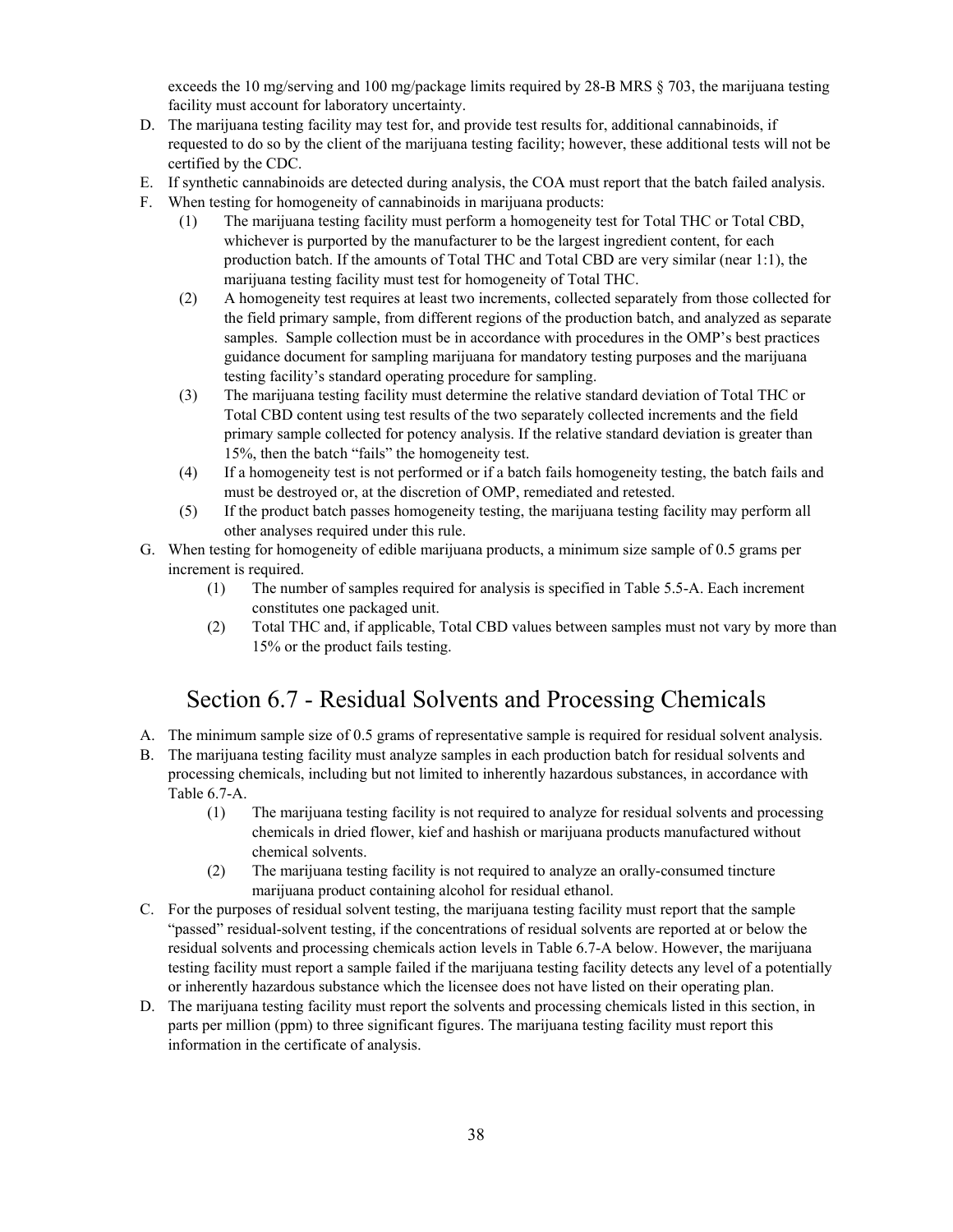- E. The marijuana testing facility must test both the concentrations of solvents and processing chemicals in the sample within the certificate of analysis, as well as document clearly whether the sample "passed" or "failed" residual solvent and processing-chemicals testing.
- F. If the sample fails residual solvent testing, the batch may be remediated in accordance with all applicable rules from OMP.
- G. A remediated batch that previously failed a test due to exceeding the action levels for residual solvents must be retested for solvents.
- H. The batch must be destroyed when it is either not remediated, or a sample from the remediated batch fails testing.

**Table 6.7-A. Concentration Limits for Residual Solvents, (mg/kg)**

| <b>Chemical Name</b>               | CAS No.        | Marijuana<br>Product |
|------------------------------------|----------------|----------------------|
| Acetone                            | $67 - 64 - 1$  | 5000                 |
| Acetonitrile                       | $75 - 05 - 8$  | 410                  |
| <b>Butanes</b> <sup>a</sup>        | 106-97-8       | 5000                 |
| Ethanol <sup>b</sup>               | $64 - 17 - 5$  | 5000                 |
| Ethyl acetate                      | 141-78-6       | 5000                 |
| Ethyl ether                        | $60 - 29 - 7$  | 5000                 |
| Heptanes                           | 142-82-5       | 5000                 |
| Hexane**                           | 110-54-3       | 290                  |
| Isopropyl alcohol <sup>b</sup>     | $67 - 63 - 0$  | 5000                 |
| Methanol                           | $67 - 56 - 1$  | 3000                 |
| Pentane                            | $109 - 66 - 0$ | 5000                 |
| Propane <sup>a</sup>               | 74-98-6        | 5000                 |
| Toluene**                          | 108-88-3       | 890                  |
| Total Xylenes (m, p, o-xylenes) ** | 1330-20-7      | 2170                 |
| 1,2-Dichloroethane                 | $107 - 06 - 2$ | $\mathbf{1}$         |
| Benzene**                          | $71-43-2$      | $\mathbf{1}$         |
| Chloroform                         | 67-66-3        | $\mathbf{1}$         |
| Ethylene oxide                     | $75 - 21 - 8$  | $\mathbf{1}$         |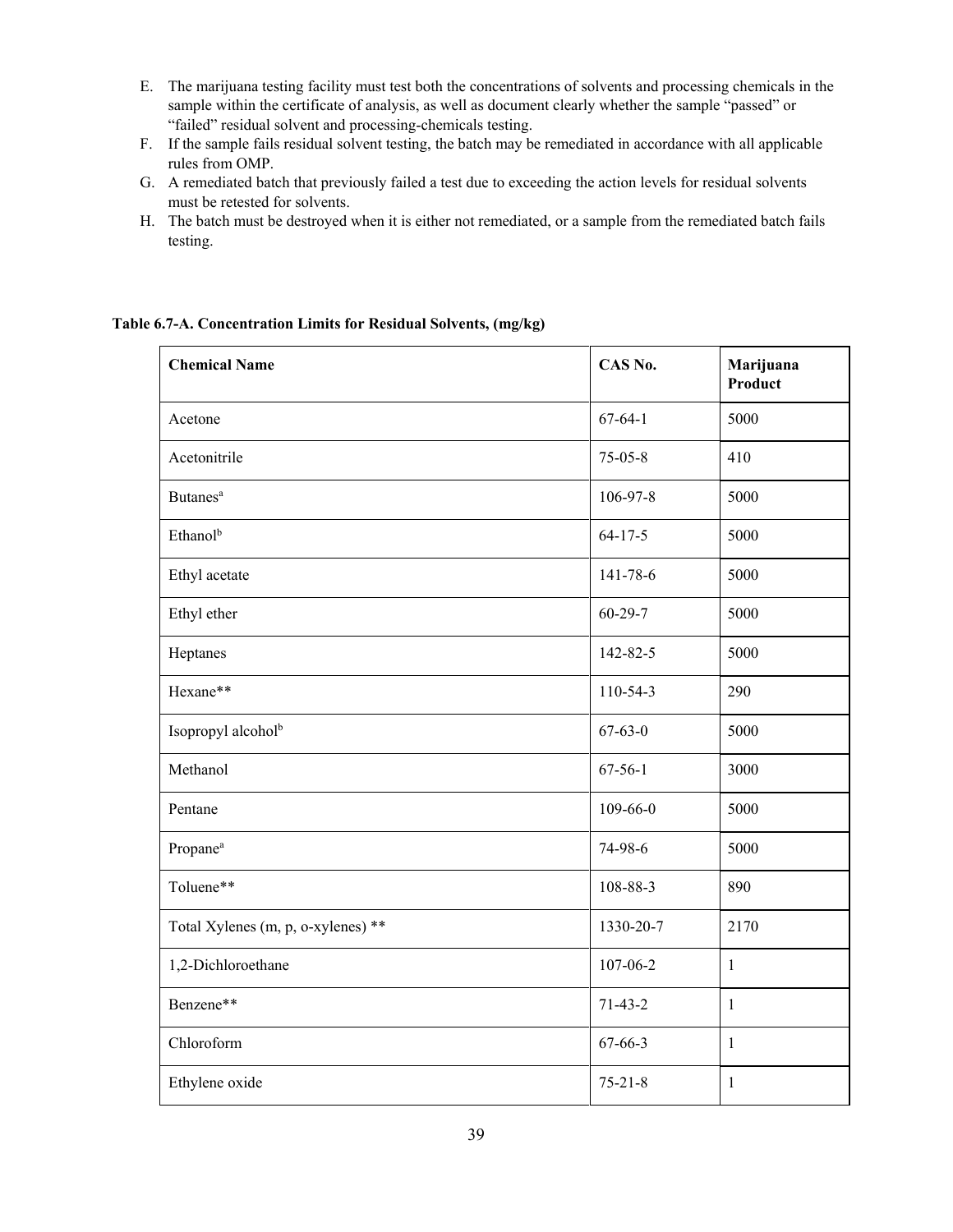| Methylene chloride                               | 75-09-2 |               |
|--------------------------------------------------|---------|---------------|
| Trichloroethylene                                | 79-01-6 |               |
| Any other solvent detected not permitted for use |         | None Detected |

\*\* Due to the possible presence in the solvents approved for use, limits have been listed accordingly

Note**:** 

- a) USP does not provide residual solvent limits for this solvent, the default USP Class 3 limits for acceptable use solvents was assigned as a limit.
- <span id="page-39-0"></span>b) Products that are orally consumed and/or topically applied are exempt from ethanol limits.

## Section 6.8 - Residual Pesticides and Growth Regulators

- A. The minimum sample size is 0.5 grams of representative samples for all marijuana and marijuana products.
- B. The marijuana testing facility must test all finished plant material samples for residual pesticides, including plant regulators, to ensure pesticide use and use of plant regulators are in compliance with applicable rules related to pesticides. Once a batch has passed this testing, the marijuana product resulting from this batch does not need to be tested again for pesticides and growth regulators.
- C. The results of pesticide analyses must be less than the marijuana testing facility's established detection limit for each matrix. The marijuana testing facility may not adjust the established detection limit for any matrix without approval from OMP and the CDC. The marijuana testing facility will need to provide documentation of detection limit studies prior to approval of newly adjusted testing limits.
- D. The marijuana testing facility must report the levels detected in micrograms per kilogram  $(\mu g/kg)$  to three significant figures in the certificate of analysis. If a sample is found to contain pesticides above the marijuana testing facility's detection limit, the sample "fails" pesticide testing.
- E. The marijuana testing facility must analyze pesticides, in addition to those in listed in Table 6.8-A, based on the approach used by USDA in its *2010-2011 Pilot Study: Pesticide Residue Testing of Organic Produce*, November 2012, to analyze 195 prohibited pesticides the USDA has prohibited in organic food. The marijuana testing facility must utilize analytic procedures in accordance with 7 CFR, Part 205 and the *Official Methods of Analysis of the AOAC International* or other current applicable validated methodologies for determining the presence of contaminants in agricultural products.
	- (1) Although no single analytical method currently exists to analyze all 195 prohibited pesticides, testing facilities must analyze as many compounds on the USDA target analyte list for organic food as required by OMP. A marijuana establishment licensee may not use any of the prohibited substances listed in Table 6.8-A, nor may it use any of the 195 prohibited pesticides on the USDA's prohibited pesticides list. A complete list of the USDA National Organic Program prohibited pesticides is included in Appendix A of this rule.
	- (2) If result(s) of pesticide analysis indicates the presence of any of the prohibited pesticides, or, if, as an approved pesticide, test result is in excess of the tolerances or maximum residue limits (MRLs) determined unsafe or potentially harmful by the US Environmental Protection Agency (US EPA) for that pesticide, the batch fails.
- F. The list of pesticides and growth regulators in Table 6.8-A and Appendix A is not comprehensive, however, the vast majority of available pesticide products are prohibited from use on marijuana. Using a pesticide or growth regulator on a site for which it is not labeled or applying a pesticide or growth regulator in a manner inconsistent with label instructions is a violation of State and Federal law.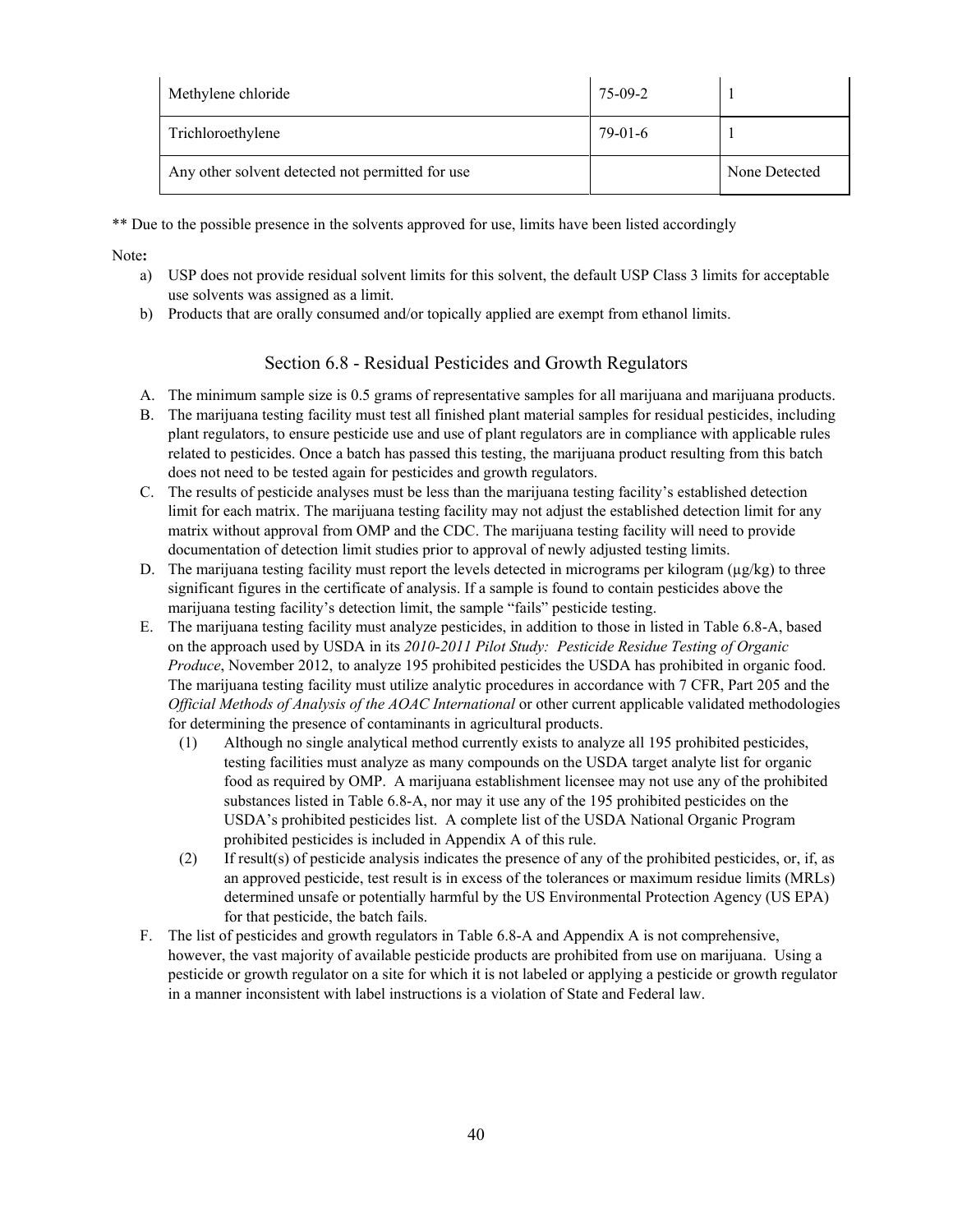| Table 6.8-A. Instrumentation Requirements for Pesticides and Growth Regulators |  |  |  |
|--------------------------------------------------------------------------------|--|--|--|
|--------------------------------------------------------------------------------|--|--|--|

| <b>Pesticide</b>  | $CAS \#$    | <b>Chemical Class</b> | <b>Suggested Instrumentation</b>       |
|-------------------|-------------|-----------------------|----------------------------------------|
| <b>Bifenthrin</b> | 82657-04-3  | Insecticide           | GC-ECD; GC-MS/MS OR LC-<br>MS/MS       |
| Cyfluthrin        | 6859-37-5   | Acaricide             | LC/UV; LC-MS/MS                        |
| Daminozide        | 1596-84-5   | Growth<br>Regulator   | LC/UV; LC-MS/MS                        |
| Etoxazole         | 153233-91-1 | Insecticide           | GC-MS (/MS); LC-MS/MS                  |
| Imazalil          | 35554-44-0  | Fungicide             | GC-ECD; LC-MS/MS                       |
| Myclobutanil      | 88671-89-0  | Fungicide             | GC-ECD; GC-NPD; GC-<br>MS/MS; LC-MS/MS |
| Spiromesifen      | 283594-90-1 | Insecticide           | GC-MS; LC-MS/MS                        |
| Trifloxystrobin   | 141517-21-7 | Fungicide             | GC-NPD; GC-MS/MS                       |

<span id="page-40-0"></span> $GC = Gas Chromatography$ ;  $FLD = Fluorescence$ ;  $LC = Liquid Chromatography$ ;  $Detector$ ;  $MS = Mass$ spectrometry; ECD = Electron Capture Detector; UV = Ultra Violet Detector; NPD = Nitrogen-Phosphorus Detector

# Section 6.9 - Heavy Metals

- A. The minimum representative sample size is 0.5 grams of all marijuana and marijuana products.
- B. When testing for heavy metals, the marijuana testing facility must analyze all samples for concentrations of the heavy metals listed in Table 6.9-A below.
- C. The marijuana testing facility must report the concentration of each heavy metal in micrograms per kilogram (μg/kg) in the certificate of analysis.
- D. The marijuana testing facility must report that the sample "passed" heavy-metal testing, if the concentrations of heavy metals listed in the table below are below the following heavy metal action levels.
- E. The marijuana testing facility may test for and report test results for additional metals, if the instrumentation detects additional metals in the samples, or if requested by the State or the client of the marijuana testing facility testing.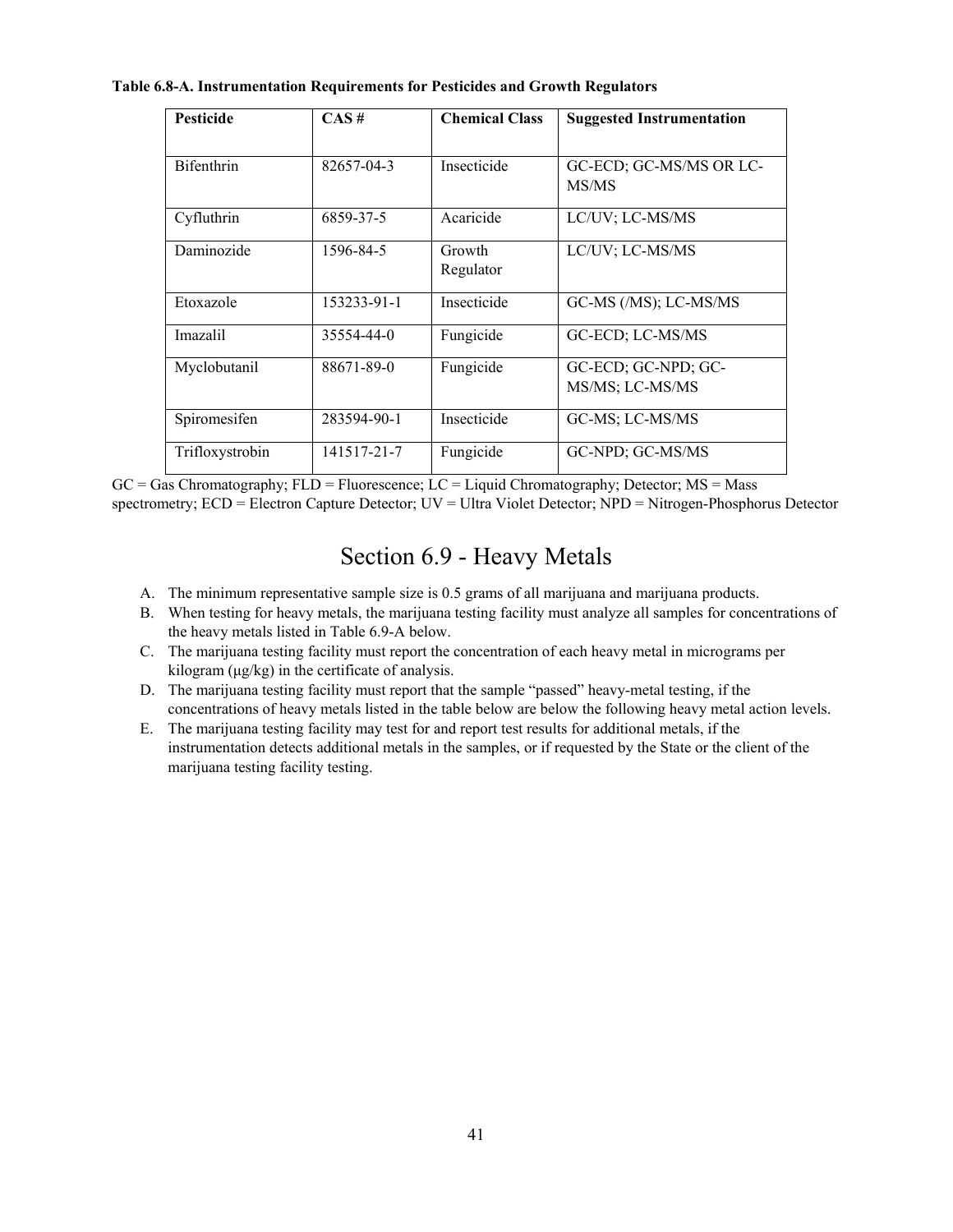### **Table 6.9-A. Concentration Limits for Metals, (µg/kg)**

| <b>Heavy Metal</b> | <b>Inhalation</b> | <b>Ingestion or</b><br><b>Suppository</b> | <b>Topical</b><br><b>Application</b> | <b>Suggested</b><br><b>Instrumentation</b> |
|--------------------|-------------------|-------------------------------------------|--------------------------------------|--------------------------------------------|
| Cadmium (Cd)       | 200               | 500                                       | 5000                                 | AA, ICP-OES or<br><b>ICP-MS</b>            |
| Lead (Pb)          | 500               | 500                                       | 10,000                               | AA, ICP-OES or<br><b>ICP-MS</b>            |
| Arsenic (As)       | 200               | 1500                                      | 1000                                 | AA, ICP-OES or<br><b>ICP-MS</b>            |
| Mercury $(Hg)$     | 100               | 3000                                      | 1000                                 | CVAA or ICP-MS                             |

AA – Atomic Adsorption; ICP = Inductively Coupled Plasma; OES – Optical Emission Spectrometry;

MS = Mass Spectrometry; CVAA = Cold Vapor Atomic Absorption Review USP 2232

<span id="page-41-0"></span>\*These limits apply to marijuana and marijuana concentrate intended for ingestion, inhalation or dermal application. These limits are based on inhalation limits described in USP<232> Elemental Impurities-Limits.

## Section 6.10 - Microbiological Impurities

- A. The minimum, representative sample size of 1.2 grams of finished plant material is required for analysis. The minimum representative sample size of 1.0 g of edible products is required for analysis.
- B. The marijuana testing facility must also test all marijuana concentrates for microbiological impurities. For the purposes of microbiological testing, the marijuana testing facility must report that the sample "passed" microbiological-impurity testing if the contaminants listed in Table 6.10-A below do not exceed the limits. If the marijuana product is found to have a contaminant in levels exceeding those established as permissible under this rule, then it failed contaminant testing.
- C. If a processing method can effectively sterilize the batch, then the batch may be:
	- (1) Used to make a concentrate or extract (if unprocessed); or
	- (2) Further processed (if processed); or
	- (3) Destroyed.
- D. If the licensee chooses the option to remediate following a failed fungus or mold test, the batch will need to be retested by the same marijuana testing facility and will need to include mycotoxin analysis. This will include Aflatoxins (B1, B2, G1 and G2) and Ochratoxin A. The total combined result of the five required mycotoxins must be less than 20  $\mu$ g/kg to be considered a passing result.

#### **Table 6.10-A. Limits for Microbiological Contaminants in CFU/g**

| Marijuana<br><b>Material</b>                   | <b>Total Viable</b><br>Aerobic<br><b>Bacteria</b> | <b>Total Yeast</b><br>and Mold | <b>Total</b><br><b>Coliform</b><br><b>Bacteria</b> | <b>Enterobacteriacaea</b> | E. coli and<br>Salmonella (spp.)     |
|------------------------------------------------|---------------------------------------------------|--------------------------------|----------------------------------------------------|---------------------------|--------------------------------------|
| Unprocessed<br>and Processed<br>Plant Material | $10^{5}$                                          | 10 <sup>4</sup>                | $10^{3}$                                           | $10^{3}$                  | $\langle 1/g \text{ sample} \rangle$ |
| $CO2$ and<br>Solvent-Based<br>Extracts         | 10 <sup>4</sup>                                   | 10 <sup>3</sup>                | 10 <sup>2</sup>                                    | 10 <sup>2</sup>           | $\langle 1/g \text{ sample} \rangle$ |

Based on analytical limits based on American Herbal Pharmacopoeia, Revision 2014.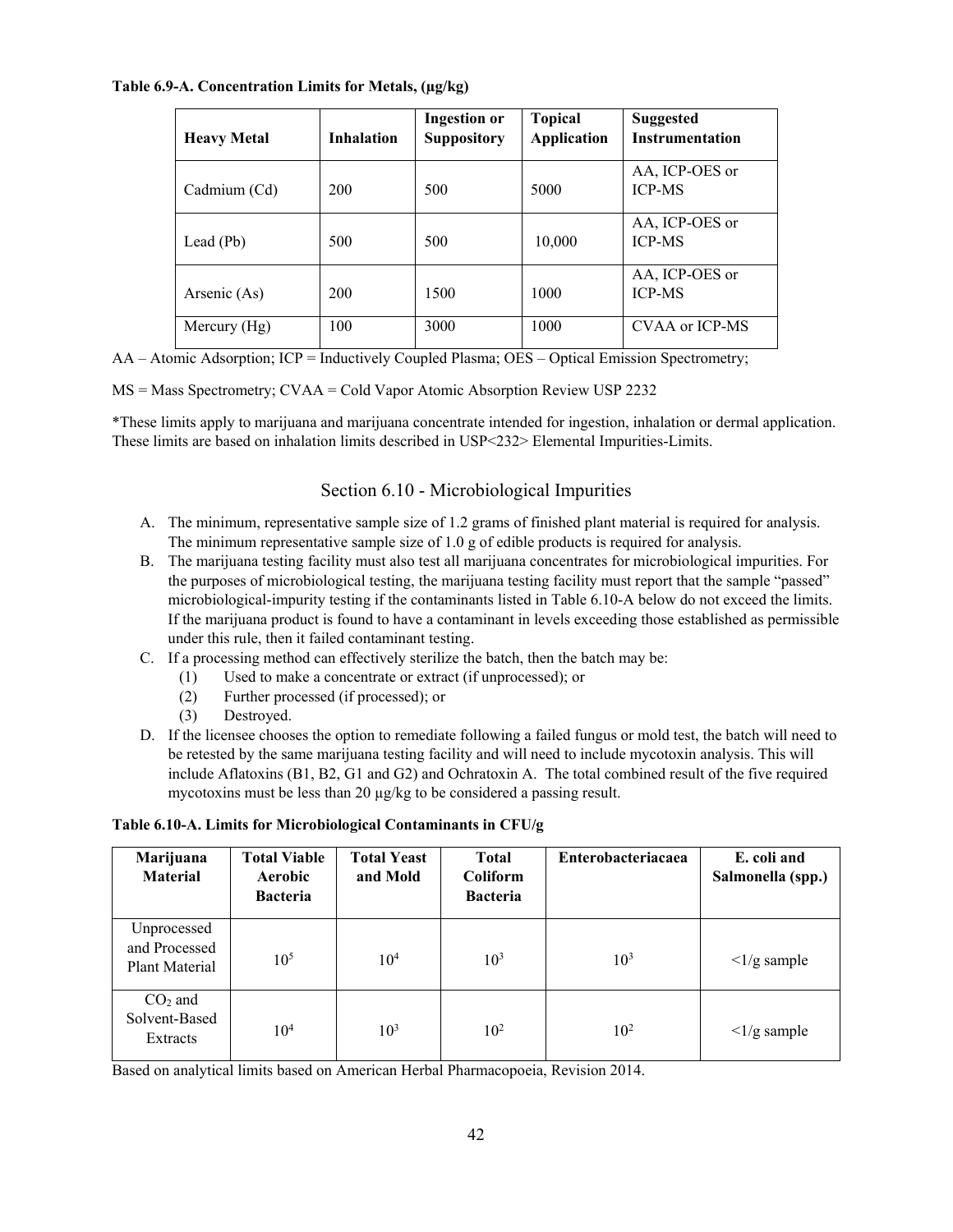- E. The marijuana testing facility must report the concentration of each mycotoxin in micrograms per kilogram (µg/kg) to three significant figures in the certificate of analysis.
- F. The marijuana testing facility must report whether the strains listed in Table 6.10-A are detected, or are not detected, in 1.0 gram. The marijuana testing facility must report this information in the certificate of analysis. If any strains are detected above limits set in Table 6.10-A above, the batch fails testing and may not be released for sale.
- <span id="page-42-0"></span>G. The marijuana testing facility may test for and provide test results for additional microorganisms if requested.

## Section 6.11 - Water Activity and Moisture Content

- A. The minimum representative sample size of 0.5 grams of dried flower and 1.0 g of edible products is required for analysis.
- B. If the water activity in a dried flower production batch sample is at or below, 0.65 A<sub>w</sub>, the sample "passes" water-activity testing.
- C. If the water activity in solid and semi-solid edible marijuana products that do not require additional preservation (e.g. refrigeration) is at, or below,  $0.85 A_w$ , the sample "passes" water-activity testing.
- D. The marijuana testing facility must report the moisture content of dried flower, trim and other plant material that has been dried, cured or otherwise prepared in a manner to reduce or eliminate moisture from the plant material.
- E. The marijuana testing facility must report the water-activity level of the sample in  $A_w$  and the moisture content of the sample in percent to two significant figures.
- F. The marijuana testing facility must report this information in the certificate of analysis.
- <span id="page-42-1"></span>G. The marijuana testing facility may provide additional information on moisture content and water activity results, if the marijuana testing facility determines that it is important, or if it is requested.

#### Section 6.12 - Visual Inspection for Filth and Foreign Material

- A. The minimum sample size is 0.5 grams of representative samples.
- B. The marijuana testing facility must visually inspect all samples for signs of filth and foreign material present in the sample. "Filth and foreign material" includes, but is not limited to, hair, insects, feces, packaging contaminants and manufacturing waste and by-products.
	- (1) The samples shall not pass if any living or dead insect, at any life cycle stage; one hair; or one count of mammalian excreta is found.
	- (2) The sample shall not pass if more than one fourth of the total area is covered by mold, sand, soil, cinders, dirt or imbedded foreign material.
- C. The marijuana testing facility must report in the certificate of analysis whether the sample "passed" or "failed" visual inspection for filth and foreign material.
	- (1) If it fails visual inspection for filth and foreign-material, the batch fails testing.
	- (2) A production batch that fails must be destroyed unless it can be remediated pursuant to any rules of OMP.
	- (3) Failed batches not successfully remediated must be destroyed.

## Section 6.13 - Terpenes

- <span id="page-42-2"></span>A. The marijuana testing facility may also report individual terpene results, as requested.
- B. If the product labeling reports that the sample contains discrete terpenes, the marijuana testing facility must test for those terpenes. The marijuana testing facility must report to one-hundredth of a percent the concentration in percentage in the certificate of analysis.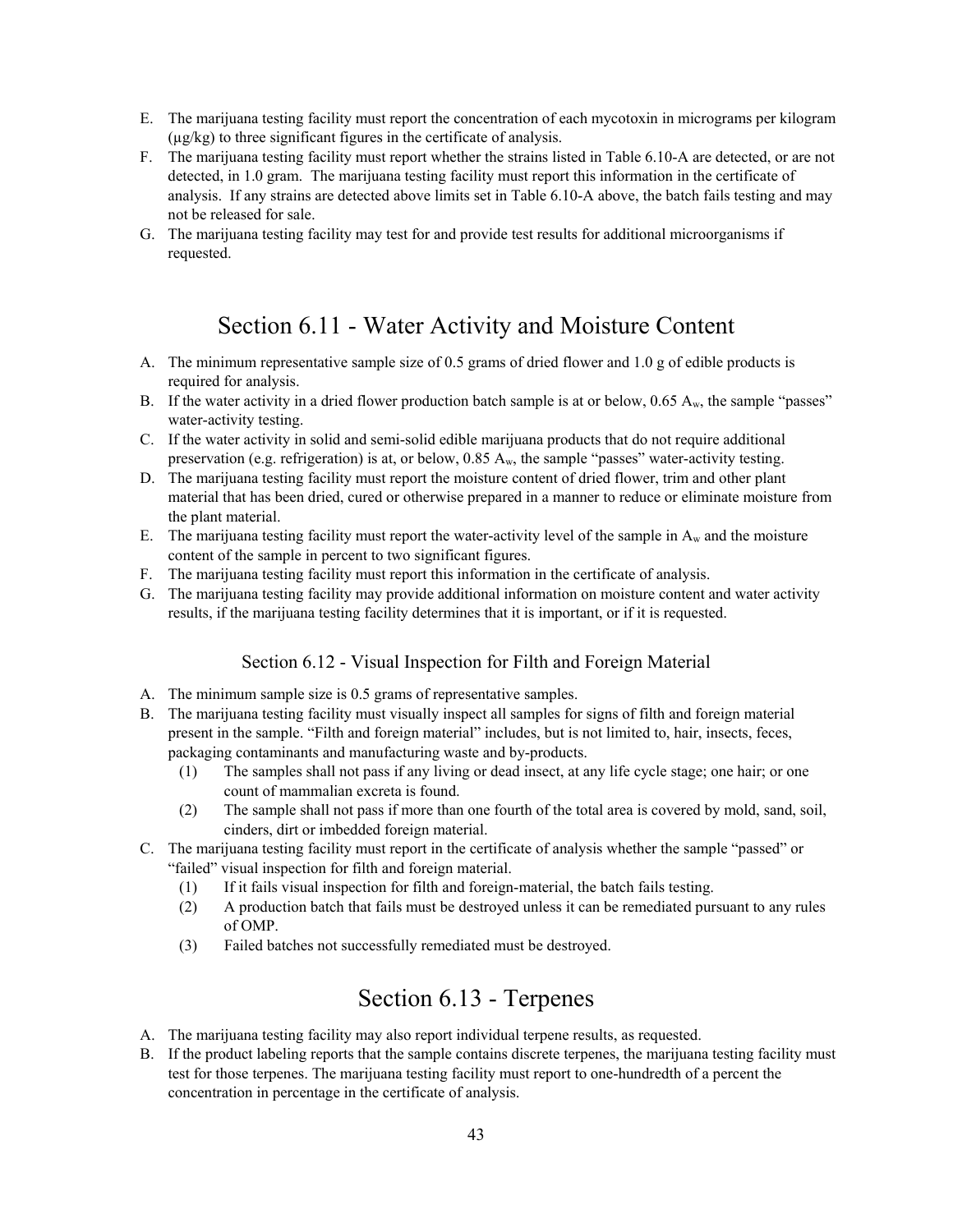# Section 6.14 - Quality Control

- <span id="page-43-0"></span>A. The marijuana testing facility must use quality control samplesin the performance of each assay for chemical and microbiological analyses.
	- (1) The marijuana testing facility must analyze the quality control samples in the exact same manner as the test samples, to validate the testing results.
- B. The marijuana testing facility must run quality control samples with every analytical batch of samples. For chemical analyses, the marijuana testing facility must prepare and analyze samples in batches of up to 20 samples, to include a method blank, a laboratory control sample, a sample duplicate, a matrix spike sample, and a certified reference material when available.
	- (1) A method blank means an analyte-free matrix, to which all reagents are added in the same volumes or proportions as are used in sample preparation.
		- (a) Method blanks are analyzed under the same conditions, including sample preparation steps, as the other samples in the analytical batch to demonstrate the analytical process does not introduce contamination.
		- (b) If the method blank contains analyte(s) of interest greater than half of the reporting limit or limit of quantitation, the data needs to be flagged with a "B" and an explanation noted in the certificate of analysis.
		- (c) If the method blank contains analyte(s) of interest above the limit of quantitation, it should be reanalyzed once. If the method blank is still above the limit of quantification, the marijuana testing facility should seek to locate and reduce the source of the contamination, and then the entire batch should be re-prepared and reanalyzed. If the method blank results still do not meet the acceptance criteria, and reanalysis is not practical, then the marijuana testing facility must halt performing the analysis until resolution of this issue. Resolution of the issue requires the reduction of method blank measurements below the limit of quantification.
	- (2) A laboratory control sample means a simplified sample matrix, free from analytes of interest, spiked with known amounts of analytes, using a second source standard (a standard obtained from a different supplier than the calibration standards), where available, and taken through all sample preparation and analytical steps of the procedure, unless otherwise noted in a reference method (also known as a laboratory fortified blank, spiked blank or quality control check sample).
		- (a) When reference standards are commercially available in usable concentrations, and are applicable to the method being run, the marijuana testing facility must prepare and run one or more matrix samples spiked with the standard at a known concentration for each analytical batch up to 20 samples.
		- (b) The marijuana testing facility must calculate the percent recovery for quantitative chemical analysis, for the laboratory control sample spiked with a known amount of reference standard. The acceptable percent recovery is  $\pm 20\%$ .
		- (c) If the percent recovery is outside of the acceptable range, the marijuana testing facility must investigate the cause, correct the problem and re-run the batch of samples. If the problem persists, the marijuana testing facility must re-prepare the samples and run the analysis again, if possible. If a laboratory control sample is performed and fails, it must be flagged with "\*" and an explanation noted in the certificate of analysis.
	- (3) A sample duplicate means a separate aliquot of the sample carried through the complete preparation and analytical procedure.
		- (a) The acceptance criteria between the primary sample and the duplicate sample must be less than 20% relative percent difference. Relative percent difference is calculated using the following equation:  $RPD = |$  (primary sample measurement – duplicate sample measurement)  $\frac{1}{2}$  / ([primary sample measurement + duplicate sample measurement]  $/ 2$ )  $\times$  100%.
		- (b) Limits must be set at <20% until enough data points are established to create lab defined limits. At no point can lab calculated limits be greater than the 20% listed in this rule.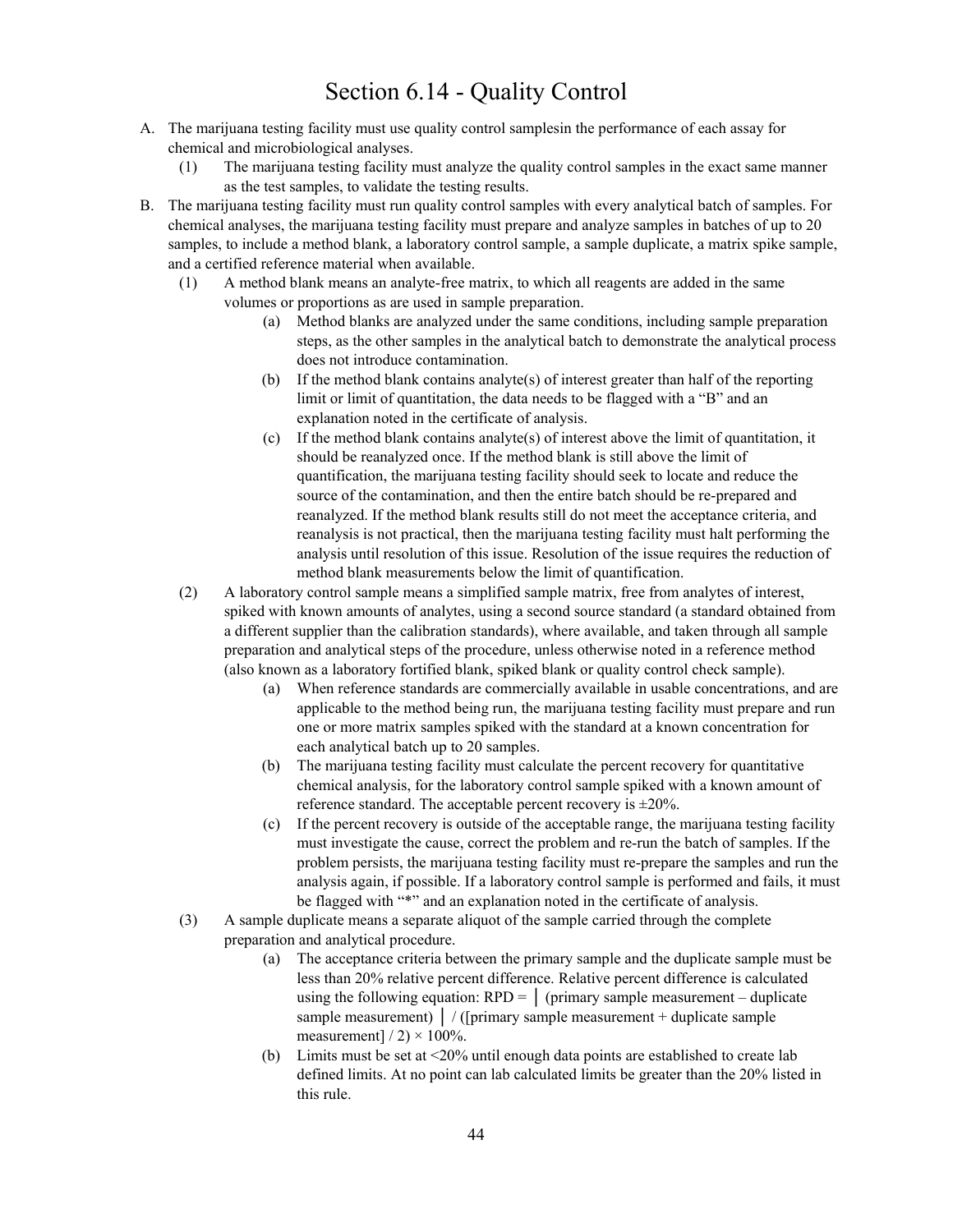- (c) If the RPD exceeds the acceptance limits for a sample duplicate, it must be flagged with a "\*" and an explanation noted in the certificate of analysis.
- (4) A matrix spike means a sample prepared by adding a known quantity of analyte and subjecting the sample to the entire analytical procedure to determine the ability to recover the known analyte or compound.
	- (a) When reference standards are commercially available in usable concentrations and are applicable to the method being run, the marijuana testing facility must prepare and run one or more matrix samples spiked with the standard at a known concentration for each analytical batch up to 20 samples.
	- (b) The marijuana testing facility must calculate the percent recovery for quantitative chemical analysis by analyzing an aliquot of sample spiked with a known amount of reference standard. An aliquot of the sample is analyzed without the spike, and the result is subtracted from the spiked value. The sample result, after subtraction, is divided by the expected result and multiplied by 100. If interferences are present in the sample, results may be significantly higher or lower than the actual concentration contained in the sample. The acceptable percent recovery is 70% to 130%.
	- (c) If the percent recovery is outside of the range, the marijuana testing facility must investigate the cause, correct the problem and re-run the batch of samples. If the problem persists, the marijuana testing facility must re-prepare the samples and run the analysis again, if possible. If a matrix spike is performed and fails, it must be flagged with an "\*" and an explanation noted in the certificate of analysis.
- (5) A certified reference material (CRM) means a reference material, accompanied by a certificate, having a value, measurement of uncertainty and stated metrological traceability chain to a national metrology institute. The CRM must be in a matrix comparable to the samples being analyzed.
	- (a) When available, certified reference material must be obtained from an outside source.
	- (b) If an in-matrix CRM is not available from an outside source, the marijuana testing facility may make its own in-house reference material. In-house reference material must contain verified amounts of analytes determined by analyzing a batch of thoroughly homogenized sample material a minimum of ten times and using the average result of those ten replicate analyses as the accepted verified value.
	- (c) The CRM must fall within the quality control acceptance criteria given in its certificate, criteria given in a referenced test method, or be within +/- 20% of the given value, whichever is most stringent. If an in-house reference material is used, the result must fall within  $\pm$ /-20% of the verified value as determined in (b) above. If the result does not meet these criteria, the marijuana testing facility must investigate the cause, correct the problem and re-run the batch of samples. If the problem persists, the marijuana testing facility must re-prepare the samples and run the analysis again, if possible. If a CRM or in-house reference material is performed and fails, it must be flagged with an "\*" and an explanation must be noted in the certificate of analysis.
- C. For microbiological analysis, the marijuana testing facility must prepare and analyze a negative control sample and a positive control sample for each new lot of testing media or reagent.
	- (1) A negative control sample means a QC sample for microbiological testing that is expected to produce a reaction which indicates the absence of the target organism.
	- (2) A positive control sample means a QC sample for microbiological testing that is expected to produce a reaction which indicates the presence of the target organism.
	- (3) Positive and negative control samples are analyzed under the same conditions as samples in an analytical batch to demonstrate the analytical process does not adversely affect test results.
	- (4) If the positive or negative control sample results do not meet acceptance criteria, the marijuana testing facility must investigate the cause, correct the problem, and rerun the positive and negative control samples. If the problem persists, the marijuana testing facility must reject the lot of testing media or reagent and use a new lot that passes QC testing.
- D. The marijuana testing facility must prepare calibration standards by diluting a standard solution to produce working standards used for calibration of the instrument and quantitation of analyses in samples.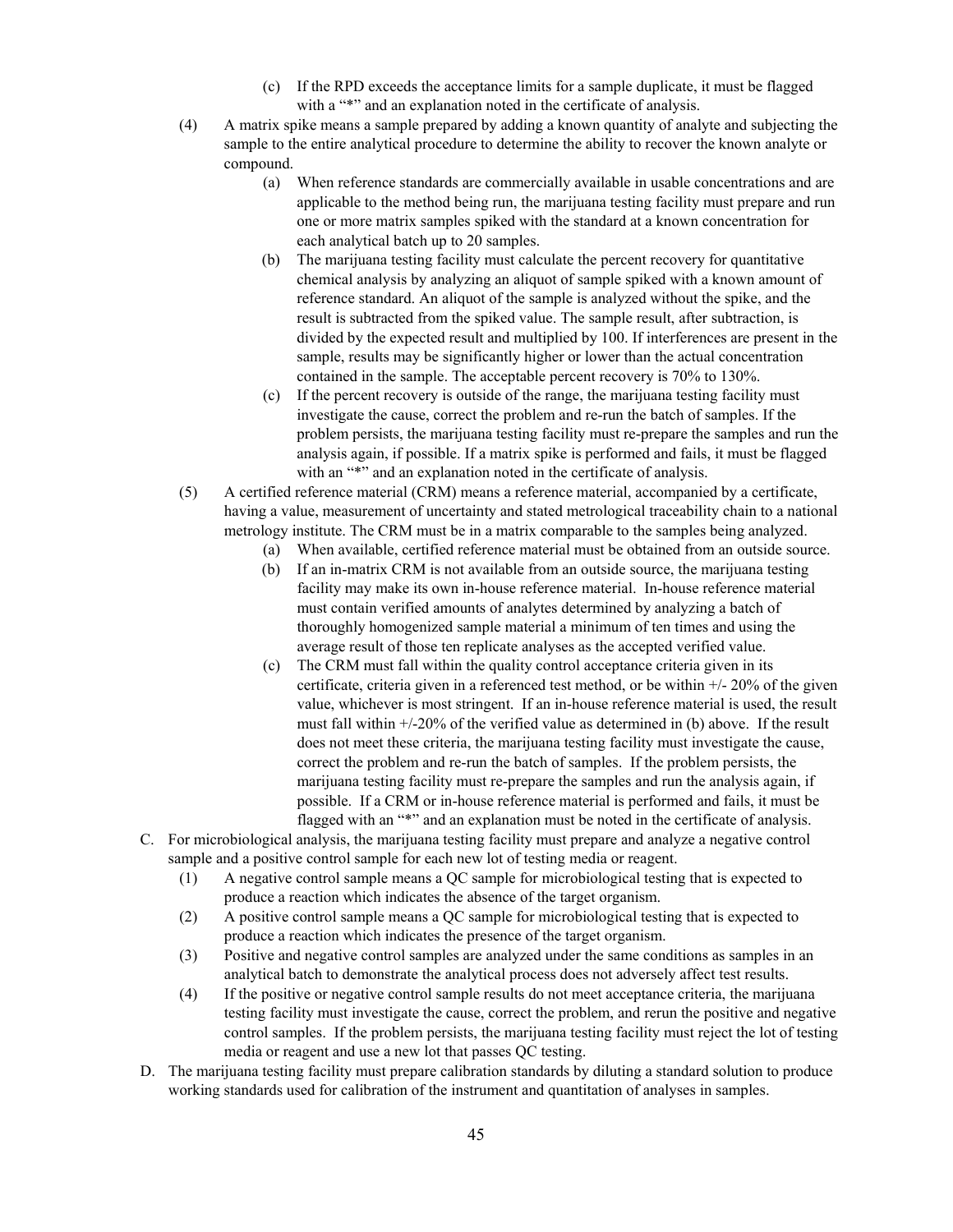- E. Marijuana testing facility must perform initial calibration of instruments and calibration verification. (1) Initial Calibration
	- - a. Sufficient records must be retained to permit reconstruction of the instrument calibration such as calibration date, approved method identification, instrument, analysis date, each analyte name, the manual or electronic identification of the analyst performing the test, concentration and response, calibration curve or response factor or unique equation or coefficient used to reduce instrument responses to concentration.
		- b. Sample results must be quantitated from the most recent instrument calibration and may not be quantitated from any earlier instrument calibration verification.
		- c. All instrument calibrations must be verified with a standard obtained from a second source such as a different manufacturer, when available. Traceability must be to a national standard, when available.
		- d. Criteria for the acceptance of an instrument calibration must be established, such as correlation coefficient or relative standard deviation. The criteria used must be appropriate to the calibration technique employed and must be documented in the laboratory's SOP.
		- e. The following must occur for methods employing standardization with a zero point and a single point calibration standard:
			- (i) Before the analysis of samples, the linear range of the instrument must be established by analyzing a series of standards, one of which must encompass the single point quantitation level;
			- (ii) A zero point and a single point calibration standard must be analyzed with each analytical batch;
			- (iii) A standard corresponding to the RL must be analyzed with each analytical batch and must meet established acceptance criteria;
			- (iv) The linearity must be verified at a frequency established by the method or the manufacturer; and
			- (v) If allowed in the rule, a sample result within an analytical batch, higher than its associated single point standard, can be reported if the following conditions are met:
				- (1) A standard with a concentration at or above the analyte concentration in a sample must be analyzed and must meet established acceptance criteria for validating the linearity;
				- (2) The sample must be diluted such that the result falls below the single point calibration concentration; or
				- (3) The data must be reported with an appropriate data qualifier or an explanation in the narrative of the test report.
		- f. If the instrument calibration results are outside established acceptance criteria, corrective actions must be performed, and all associated samples reanalyzed. If reanalysis of the samples is not possible, data associated with an unacceptable instrument calibration must be appropriately qualified on the test report.
		- g. Calibration standards must include concentrations at or below the limit specified in the rule.
		- h. The minimum number of calibration standards shall be three, one of which must be at the RL, not including blanks or a zero standard, with the exception of instrument technology for which it has been established by methodologies and procedures that a zero and a single point standard are appropriate for calibrations. The marijuana testing facility must have an SOP that documents the protocol for determining the number of points required for the instrument calibration employed and the acceptance criteria for calibration.
		- i. It is prohibited to remove data points from within a calibration range while still retaining the extreme ends of the calibration range.
	- (2) Calibration verification
		- a. When an instrument calibration is not performed on the day of analysis, the instrument calibration must be verified before analysis of samples by analyzing a calibration standard with each batch.
		- b. Calibration verification must be repeated at the beginning of each batch, after every tenth sample, excluding QC samples, and at the end of each batch.
		- c. Sufficient raw data records must be retained to permit reconstruction of the calibration verification, such as: instrument; analysis date; each analyte name, concentration and response;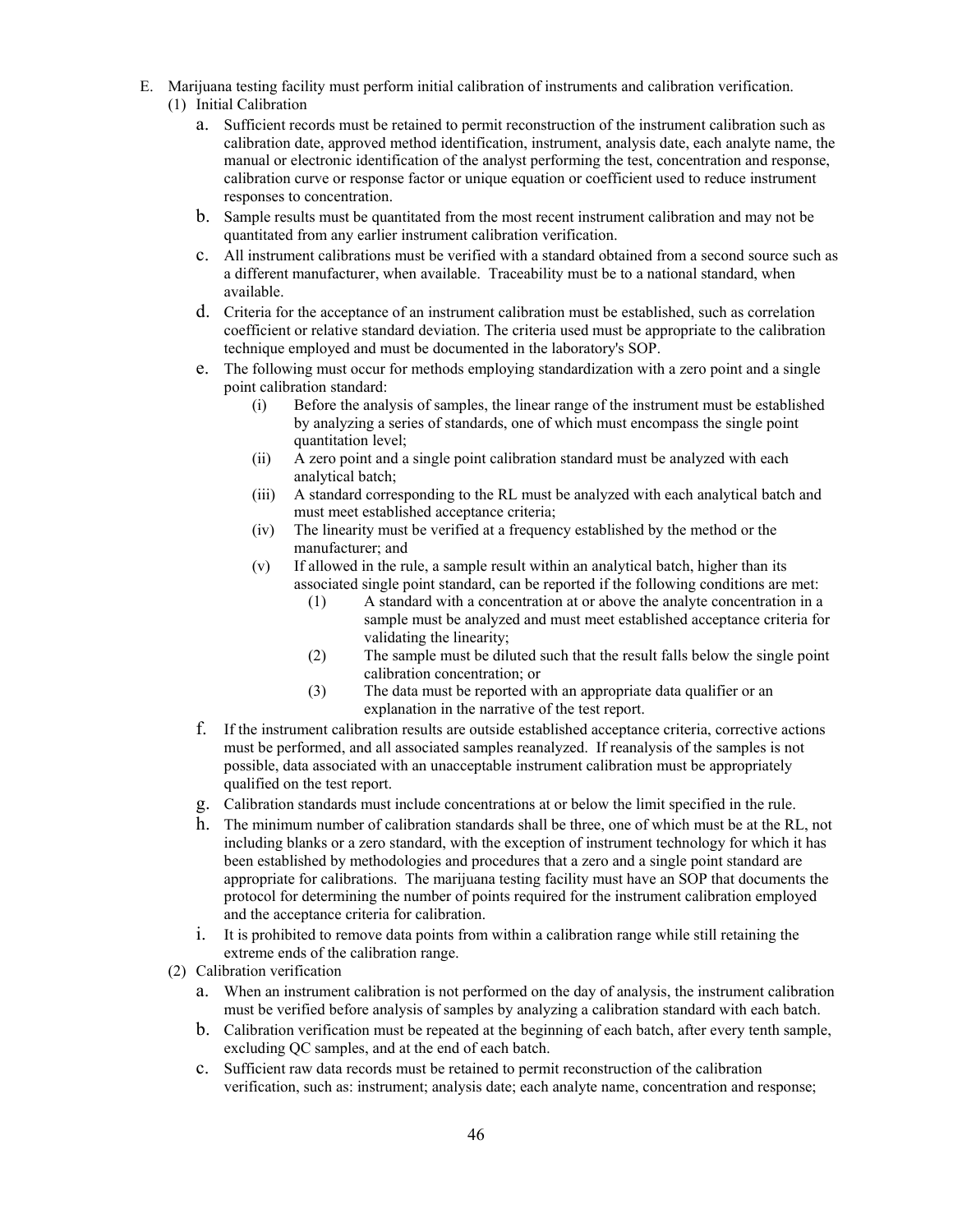calibration curve or response factor; or unique equations or coefficients used to convert instrument responses into concentrations. Calibration verification records must explicitly connect the verification data to the instrument calibration.

- d. Criteria for the acceptance of calibration verifications must be established and evaluated using the same technique used to evaluate the instrument calibration.
- e. If the calibration verification results obtained are outside established acceptance criteria, corrective actions must be performed. If routine corrective action procedures fail to produce a second consecutive (immediate) calibration verification within acceptance criteria, then the marijuana testing facility must either demonstrate performance after corrective action by performing one successful calibration verification or perform a new instrument calibration. If the marijuana testing facility has not demonstrated acceptable performance after the corrective action, sample analyses must not occur until a new instrument calibration is established and verified. Sample data associated with unacceptable calibration verification may be reported as qualified data under the following special conditions if allowed in rule:
	- (i) When the acceptance criteria for the calibration verification are exceeded high (high bias) and all associated samples contain analytes below the RL, those sample results may be reported.
	- (ii) When the acceptance criteria for the calibration verification are exceeded low (low bias), the sample results may be reported if the concentration exceeds a maximum regulatory limit as defined by the rule.
- f. When allowed by rule, verification procedures may result in a set of correction factors. If correction factors are employed, the marijuana testing facility must have procedures to ensure that copies of all data records, such as in computer software, are correctly updated.
- g. Test equipment, including both hardware and software, must be safeguarded from adjustments that would invalidate the test results.
- F. The marijuana testing facility must store stock standards and reagents per manufacturer's recommendations and use or discard by manufacturer's expiration dates. All prepared standards and reagents must be traceable to stocks, and the date of preparations and expiration date must be traceable in facility documentation.
- G. All quality control measures must be assessed and evaluated on an ongoing basis. QC acceptance criteria in the marijuana testing facility's QA manual must be used to determine the validity of data.
- H. If the marijuana testing facility finds evidence that a sample is contaminated due to contamination in the sample collection process, the marijuana testing facility will contact the individual or entity responsible for sample collection to validate the sample collector or self-sampling licensee's decontamination procedure.
- I. Upon request by the CDC, the marijuana testing facility must in a timely manner generate and submit to CDC a quality control sample report that includes QC parameters and measurements, analysis date and matrix.
- J. CDC may require in writing reasonable additional quality control measures for any testing methodology as found in previously established Federal or State guidelines such as:
	- (1) AOAC International's Official Methods of Analysis for Contaminant Testing of AOAC International, 20th Ed., 2016;
	- (2) U.S. Food and Drug Administration's NCIMS 2400 Forms, Rev. 04/2019; or
	- (3) State of Maine Comprehensive and Limited Environmental Laboratory Accreditation Rule, 10-144 CMR Ch. 263 (2018).

## Section 7 – Recordkeeping Requirements

### Section 7.1 - Recordkeeping Requirements

<span id="page-46-1"></span><span id="page-46-0"></span>A. The marijuana testing facility must maintain analytical records to demonstrate to the CDC the following: the analyst's name; date of analysis; approver of the certificate of analysis and relevant data package; the test method; and the materials used.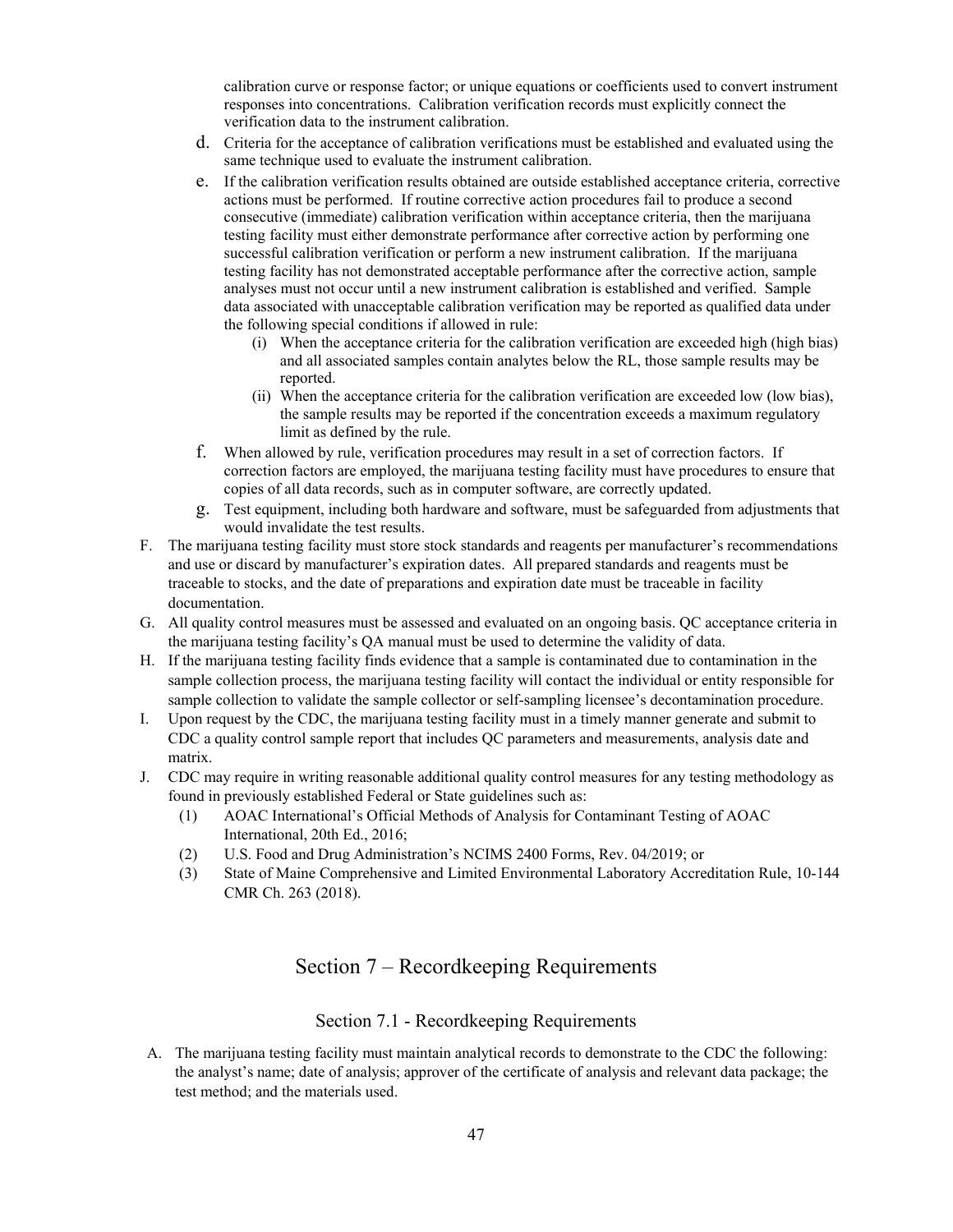- (1) Marijuana testing facility recordkeeping may be on paper or on electronic, magnetic or optical media and must be stored in such a way that the data are readily retrieved when requested by the OMP or the CDC.
- (2) If the marijuana testing facility recordkeeping is not on paper, the marijuana testing facility must be able to produce them in hard copy for OMP or the CDC, upon request.
- (3) All marijuana testing facility records must be kept for a minimum of five years.
- (4) OMP and the CDC must be allowed access to all electronic data, including standards records, calibration records, extraction logs, marijuana testing facility notebooks and all other marijuana testing facility-related documents listed below.
- B. The marijuana testing facility must maintain all documents, forms, records and standard operating procedures associated with the marijuana testing facility's methods, including without limitation the following:
	- (1) Current personnel qualification, training and competency documentation, including, but not limited to, resumes, training records, continuing education records, analytical proficiency testing records and demonstration of capability records or attestations for marijuana testing facility work;
	- (2) Method verification and validation records, including records relating to method modification; method detection limit and reporting limit determination; ongoing verification, such as proficiency testing; and reference material analysis;
	- (3) Quality control and quality assurance records, including the marijuana testing facility's quality assurance manual and control charts with control limits;
	- (4) Any sample collection records the testing facility requires licensees to submit with every sample collected and submitted for mandatory testing, if applicable in accordance with the testing facility's quality system;
	- (5) Chain of custody records, including chain of custody forms, applicable field sample logs, and record relating to sample receipt, sample descriptions, sample rejections, laboratory information management system (LIMS), sample storage, sample retention and disposal;
	- (6) Records relating to purchasing and supply, purchase requisitions, packing slips, and supplier records;
	- (7) Certificates of analysis;
	- (8) Records of equipment installation, maintenance and calibration, including date; name of person performing the installation, calibration or maintenance; and description of the work performed; internal maintenance logs, pipette calibration records, balance calibration records, working and reference mass calibration records and daily verification-of-calibration records;
	- (9) Customer service records, including include contracts with customers, customer request records, transaction records and customer feedback;
	- (10) Records related to the handling of complaints, nonconformities, and corrective action, including records of internal investigations, customer notifications and implementation of corrective action plans;
	- (11) Internal and external audit records, including audit checklists, standard operating procedures and audit observation and findings reports, including the date and name of the person or persons performing the audit;
	- (12) Management review records, including technical data review reports and final management review reports, with review date and the identity of the reviewer;
	- (13) Marijuana testing facility data reports, data review and data approval records, which must include the analysis date and the name of the analysts, including instrument and equipment identification records, records with unique sample identifiers, analysts' marijuana testing facility notebooks and logbooks, traceability records, test-method worksheets and forms, instrumentation-calibration data and test-method raw data;
	- (14) Proficiency testing records, including the proficiency test schedule, proficiency test reports, and records of data review, data reporting, nonconforming work, corrective action, quality control and quality assurance;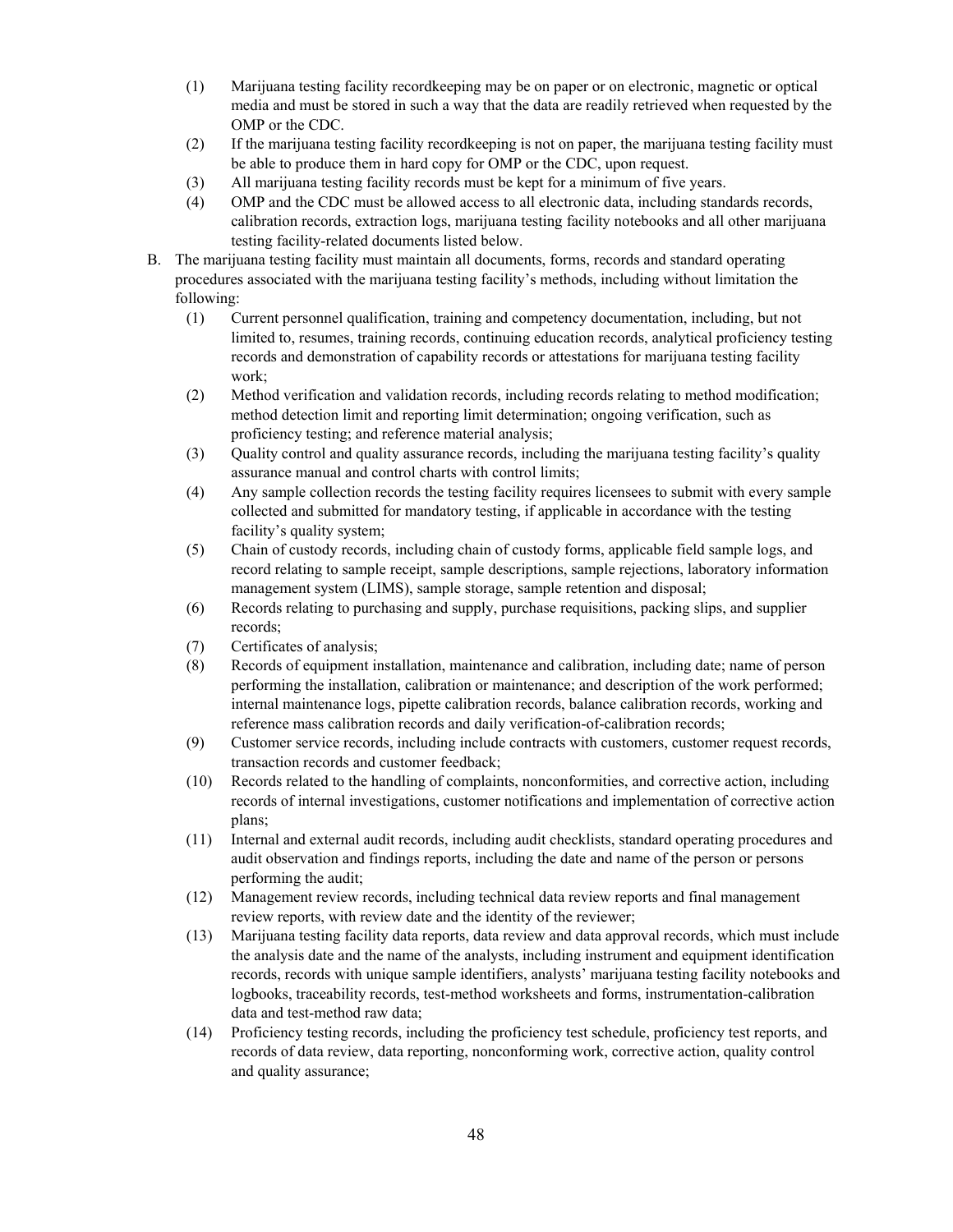- (15) Electronic data, backed-up data, records regarding the protection of data and marijuana testing facility security records, including raw unprocessed instrument output data files and processed quantitation output files, electronic data protocols and records, authorized personnel records and marijuana testing facility access records and surveillance- and security-equipment records;
- (16) Traceability, raw data, standards records, calibration records, extraction logs, reference materials records, analysts' marijuana testing facility notebooks and logbooks, supplier records and all other data-related records; and
- (17) Marijuana testing facility contamination and cleaning records, including autoclave records, acid wash logs and records and general marijuana testing facility safety and chemical-hygiene protocols.
- C. If the records are missing or incomplete, or if the marijuana testing facility does not produce the records for OMP or the CDC upon request, OMP or the CDC may take disciplinary action against the marijuana testing facility. The marijuana testing facility shall have 7 calendar days from issuance of request to respond.

### Section 7.2 - Data Package Requests

- <span id="page-48-0"></span>A. The marijuana testing facility must retain the entire data package for each sample the marijuana testing facility analyzes for a minimum of five years and make available to OMP or the CDC upon request. The data package must contain, at a minimum, the following information:
	- (1) The name and address of the marijuana testing facility that performed the analytical procedures;
	- (2) Any sample collection records required by the testing facility's quality system, if applicable, for each batch of marijuana, marijuana concentrate or marijuana product submitted for mandatory testing;
	- (3) The names, functions and signatures of the marijuana testing facility personnel that performed sample preparation and analyses and reviewed and approved the data;
	- (4) All sample and batch quality control sample results;
	- (5) Raw data for each sample;
	- (6) Instrument raw data, if any;
	- (7) Instrument test method with parameters;
	- (8) Instrument tune report;
	- (9) All instrument calibration data;
	- (10) Test method worksheets or forms used for sample identification, characterization and calculations, including chromatograms, sample preparation worksheets and final datasheets;
	- (11) Quality control report with worksheets, forms or copies of marijuana testing facility notebook pages containing pertinent information related to the identification and traceability of all reagents, reference materials and standards used for analysis;
	- (12) Analytical batch sample sequences;
	- (13) The field sample log and the chain of custody form; and
	- (14) The certificate of analysis created, as required under this rule.
- B. The marijuana testing facility must make the data package for a sample available.
- C. After the data package has been compiled, the facility director or QAO must:
	- (1) Review the analytical results for technical correctness and completeness;
	- (2) Verify that the results of each analysis carried out by the marijuana testing facility are reported accurately, clearly, unambiguously and objectively and that the measurements are traceable; and
	- (3) Approve the measurement results by signing and dating the data package prior to release of the data by the marijuana testing facility.
- D. The testing facility must submit requested sample results to the CDC in an electronic format acceptable to the Maine Marijuana Certification Program (MMCP). This includes the reporting of all required laboratory quality control information and associated acceptance limits.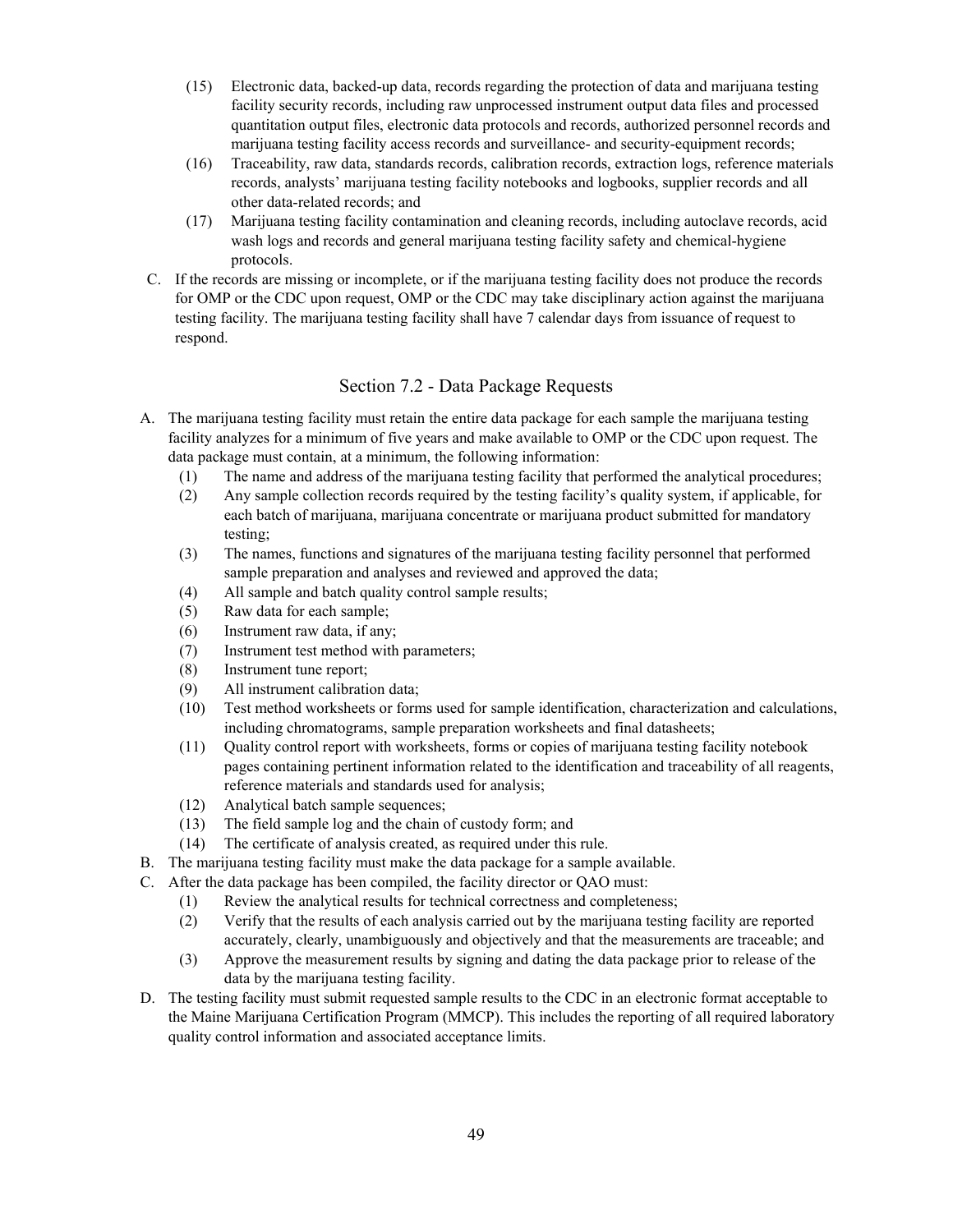### Section 7.3 - Electronic Data

- <span id="page-49-0"></span>A. Testing facilities must store all raw unprocessed instrument output data files and processed quantitation output files on some form of electronic, magnetic or optical media. The marijuana testing facility must allow access to these records for inspection and audit.
- B. Testing facilities must install, manage and maintain password-protection for electronically stored data, including any certificate of analysis.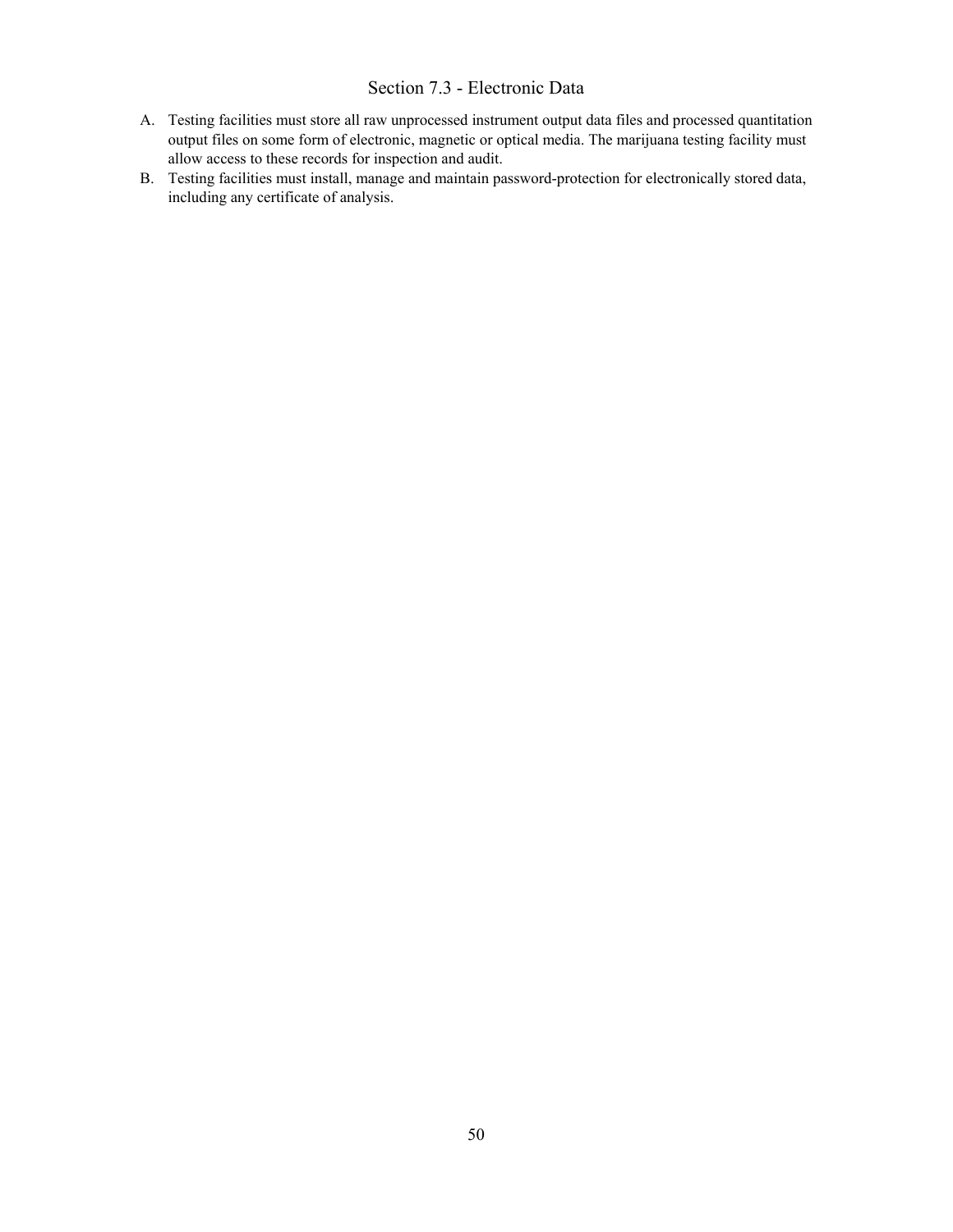## Section 8 – Waste Disposal Plan

## Section 8.1 – Waste Disposal SOP required

<span id="page-50-1"></span><span id="page-50-0"></span>In addition to the SOPs required in Section 3 of this rule, a marijuana testing facility must possess and follow written SOPs for the disposal of samples, digestates, leachates and extracts or other sample preparation products. All waste must be managed according to the following requirements:

- A. Solid waste, as defined in the *Maine Hazardous Waste, Septage and Solid Waste Management Act*, 38 MRS § 1303-C(29), must be managed in accordance with the *Solid Waste Management Rules*, 06-096 CMR, Ch. 400-425.
- B. The marijuana testing facility must destroy nonhazardous used or unused marijuana test samples in accordance with the facility's standard operating procedure and this rule.
- C. To render marijuana goods into marijuana waste, the marijuana testing facility must add the marijuana to other material not suitable for human consumption (e.g. agricultural manure suitable for composting, other compostable material) and mix it thoroughly. The resulting mixture must be at least 50% non-marijuana material. Licensees must render goods into marijuana waste one batch at a time and track that batch through its disposal in the statewide inventory tracking system.
- D. It is unlawful for any marijuana testing facility to dispose of marijuana goods or waste in a trashcan, dumpster or other similar receptacle, unless the nonhazardous goods or waste is composted and made unusable as described in this section. Testing facilities are required to quarantine marijuana goods on the premises for at least 3 business days to permit OMP time to investigate or witness the destruction process.
- E. The marijuana testing facility must document the quarantine, rendering into marijuana waste, and disposal or deposition of the marijuana waste. A marijuana testing facility may retain and utilize marijuana and marijuana products for use as standards or for method development.
- F. Hazardous wastes, as defined by 38 MRS § 1303-C(15), with the exception of infectious and pathogenic wastes, and in 06-096 CMR, Ch. 850, must be managed in accordance with Maine's Standards for Hazardous Waste Facilities Rules, Interim Licenses for Waste Facilities for Hazardous Wastes Rules, Licensing of Hazardous Waste Facilities Rules and Hazardous Waste Manifest Requirements (See 06-096 CMR, Chs. 850-857).
- G. If there is a conflict between another applicable rule or regulation and this rule, the more restrictive requirement applies.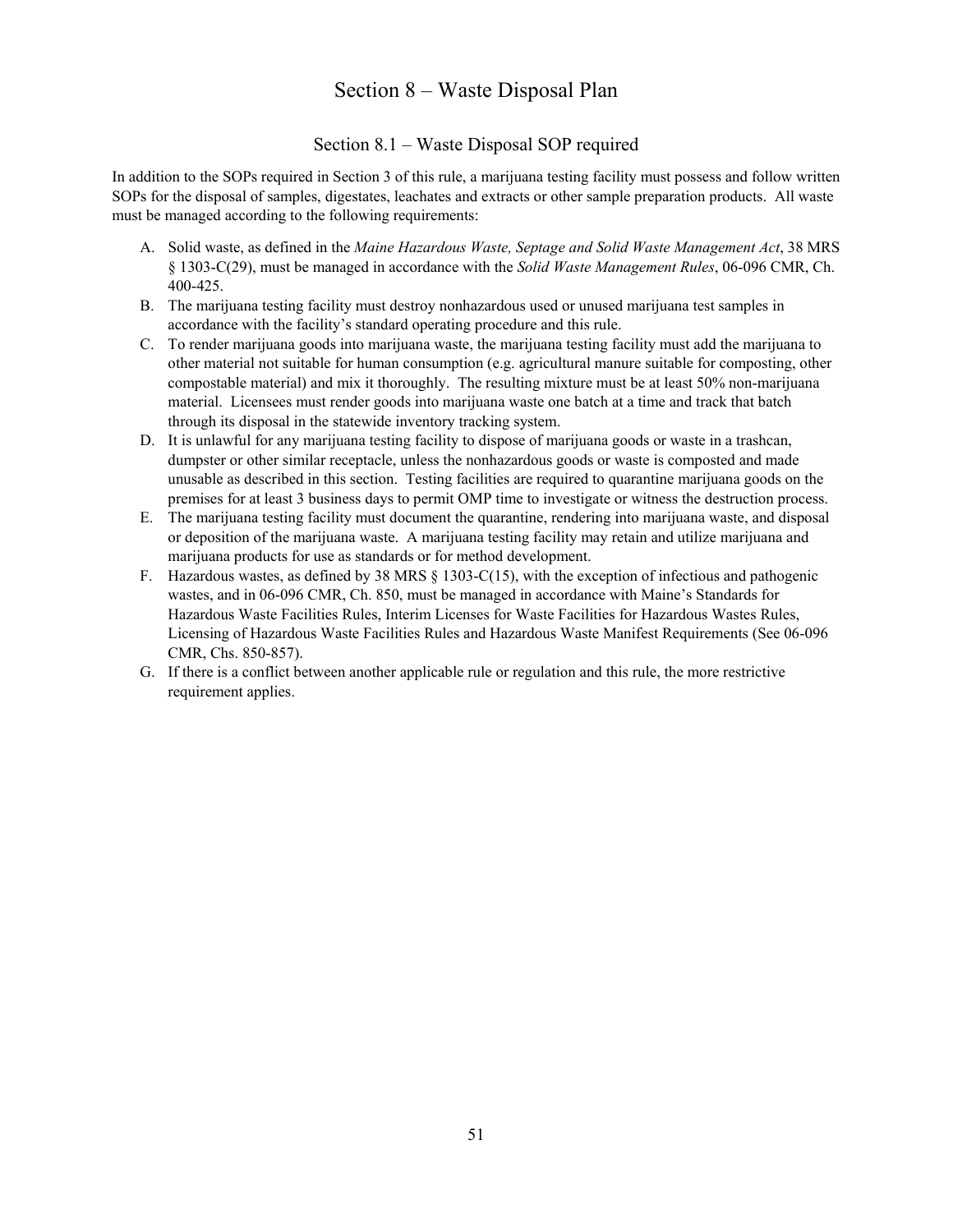## <span id="page-51-0"></span>Section 9 – Changes to Marijuana Testing Facility Operations

## Section 9.1 - Post-Certification Change Notification

- <span id="page-51-1"></span>A. The marijuana testing facility must provide OMP and the CDC with a written notice of any change described below at least thirty calendar days prior to the proposed effective date of the change:
	- (1) Change in ownership of the marijuana testing facility as defined in Section 2 of this rule;
	- (2) Change in the marijuana testing facility's facility director or QAO;
	- (3) Changes in the approved location for an analysis;
	- (4) Major changes in analytical equipment;
	- (5) Change to approved premises floor plan submitted to OMP in the marijuana testing facility's license application, including without limitation proposed premises expansion;
	- (6) Discontinuation of, or failure to launch, marijuana testing facility activities.
- <span id="page-51-2"></span>B. When there is a change in location or change in technology of analysis, the marijuana testing facility must provide results of proficiency testing samples or a demonstration of capability, analyzed in the new marijuana testing facility location or analyzed under a change in instrumentation.

## Section 9.2 - Post-Certification Change Notification

Unless the marijuana testing facility provides timely notification of the above changes and receives prior approval or waiver of the requirement of prior notice and approval by OMP and the CDC, the certification of the field of testing is void and must be returned to the CDC.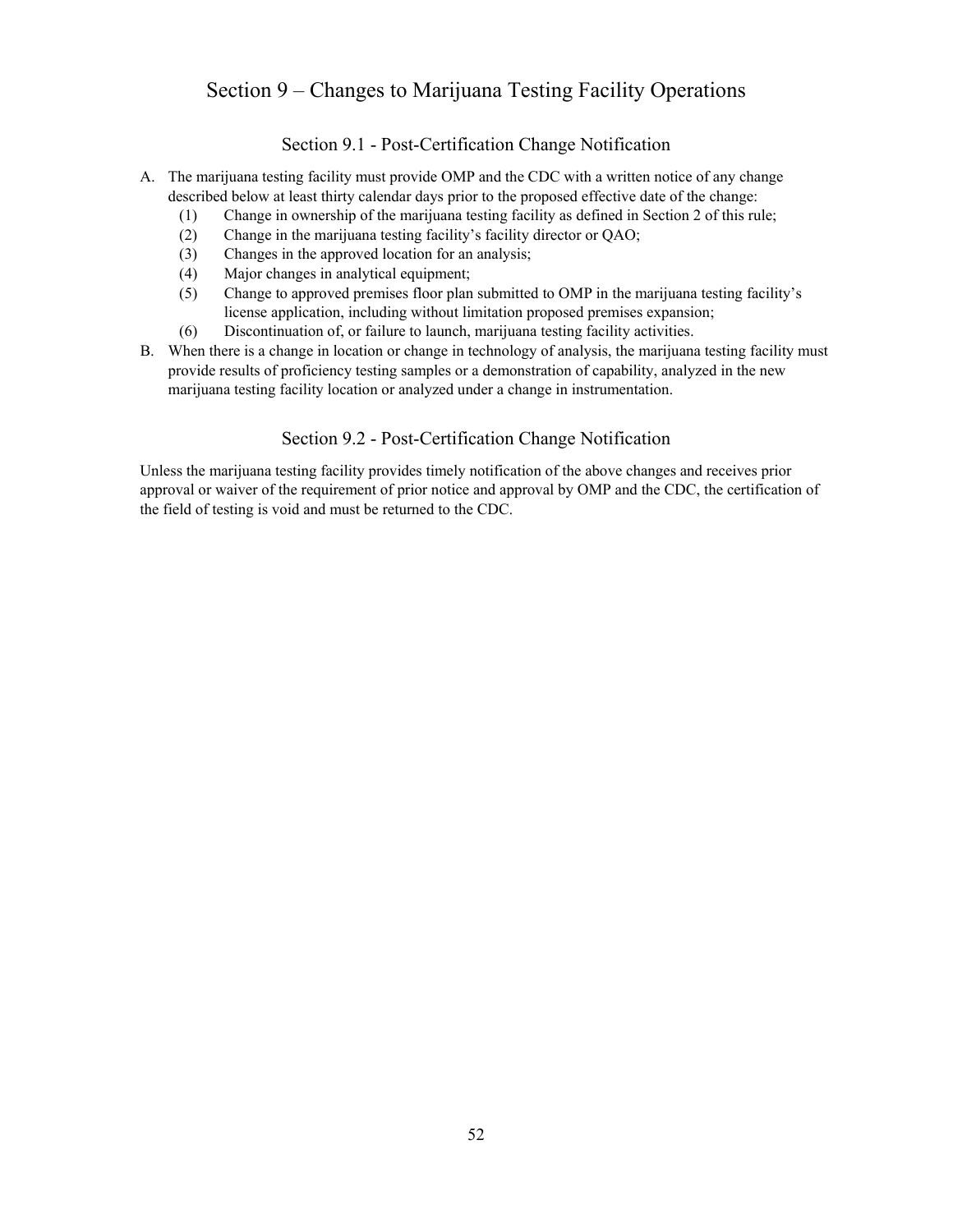## <span id="page-52-0"></span>Section 10 – Denial, Suspension, Limitation or Revocation of Certification by the CDC

### Section 10.1 - Denial, Suspension or Revocation of Provisional Certification

- <span id="page-52-1"></span>A. The CDC may suspend a provisional certification if the provisional licensee fails to obtain ISO/IEC 17025:2017 or most recent version accreditation within the period of the original provisional certification.
- <span id="page-52-2"></span>B. The CDC shall revoke a provisional certification if the provisional licensee is denied ISO/IEC 17025:2017 or most recent version accreditation.

### Section 10.2 - Denial, Suspension or Revocation of Certification

- A. The CDC may deny, revoke, suspend, or not renew the certification of any marijuana testing facility for engaging in conduct that includes, but is not limited to, the following:
	- (1) Failure to observe any term of certification;
	- (2) Failure to observe any order, request or other directive made under the statutory authority vested in OMP or the CDC;
	- (3) Engaging in, aiding, abetting, causing or permitting any action prohibited under 22 MRS, chapter 558-C or 28-B MRS, chapter 1;
	- (4) Failure to comply with any regulatory requirement of these rules and any other applicable state regulation or statute;
	- (5) Making false or deceptive representation on any application for certification or renewal thereof;
	- (6) Failure to maintain professional, competent and ethical standards of practice;
	- (7) Making false or deceptive representation of any testing results and reports thereof;
	- (8) Failure to provide timely and accurate data reporting;
	- (9) Engaging in false or deceptive advertising; or
	- (10) Providing services associated with product labeling for a licensed establishment, registered dispensary, or an exempt or registered caregiver; a principal officer, board member of a registered dispensary; or an employee or assistant of a registered dispensary or an exempt or registered caregiver who has a financial or other interest in the marijuana testing facility.
- B. The CDC may deny, revoke or suspend the certification of any marijuana testing facility if the municipality wherein the marijuana testing facility is located has informed OMP that it has revoked, suspended or not renewed local authorization of the marijuana testing facility.
- C. The CDC shall communicate any denial, suspension or revocation in writing, along with a notice of the licensee's right to appeal, consistent with the Maine Administrative Procedures Act, 5 MRS, chapter 375.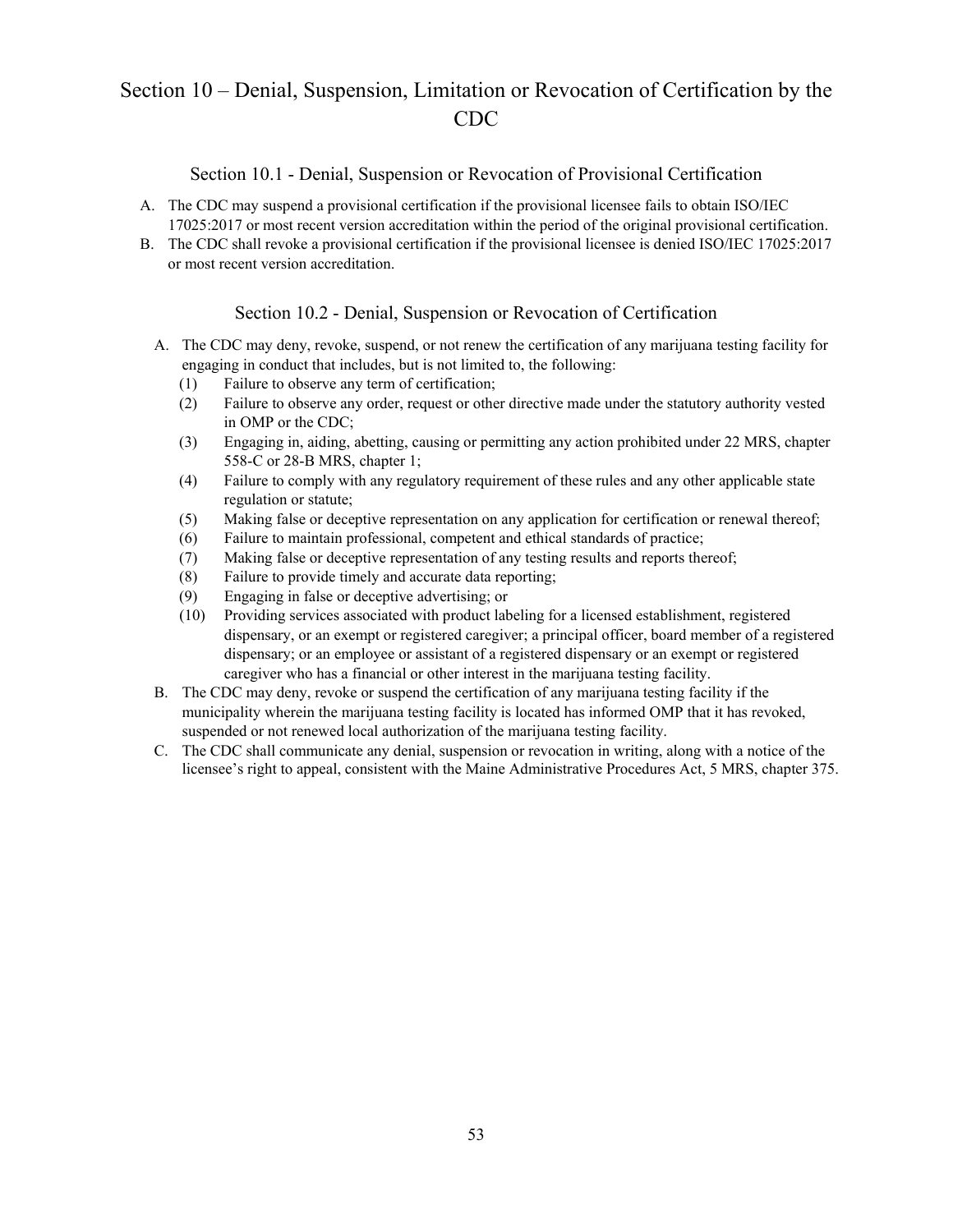## Section 11 – Certification Fees for Testing Facilities

Section 11.1 - CDC Certification Fees

<span id="page-53-1"></span><span id="page-53-0"></span>The following fees are required for marijuana testing facility certification. However, these fees are subject to an annual maximum of \$2,500 per marijuana testing facility.

- A. Provisional Certification: A marijuana testing facility that has applied for but has not yet obtained ISO/IEC 17025:2017 or most recent version accreditation is required to pay a base fee of \$1,250 plus appropriate technology fees to apply for a provisional certification.
- B. Full Certification: The CDC shall issue full certification to a marijuana testing facility holding provisional certification in good standing once the marijuana testing facility provides proof of ISO/IEC 17025:2017 or most recent version accreditation and pays an application fee of \$500.
- C. Full Certification without Provisional Certification: An applicant that has received ISO/IEC 17025:2017 or most recent version accreditation but does not have provisional certification may apply for full certification directly. The marijuana testing facility is required to pay an application fee of \$1,000 for initial certification, plus applicable technology fees.
- D. Renewal: The marijuana testing facility is required to pay an annual application fee of \$1,000 plus appropriate technology fees to apply for annual recertification.
- E. Technology fees: An applicant must pay the fees listed in Table 11.1-A for each technology certified.

**Analyte Category Technology Fee** Microbiological Contaminants Visual Inspection Water Activity Moisture Content \$50 per technology Metals <br>  $$125$  per technology Solvents Pesticides Cannabinoids \$150 per technology

#### **Table 11.1-A. Technology Fees**

<span id="page-53-2"></span>Section 11.2 - Payment of Certification Fees Required Prior to Full Active or Provisional Active Licensure

A. OMP may not issue a provisional active license or active license until the applicant meets all requirements and pays all applicable fees.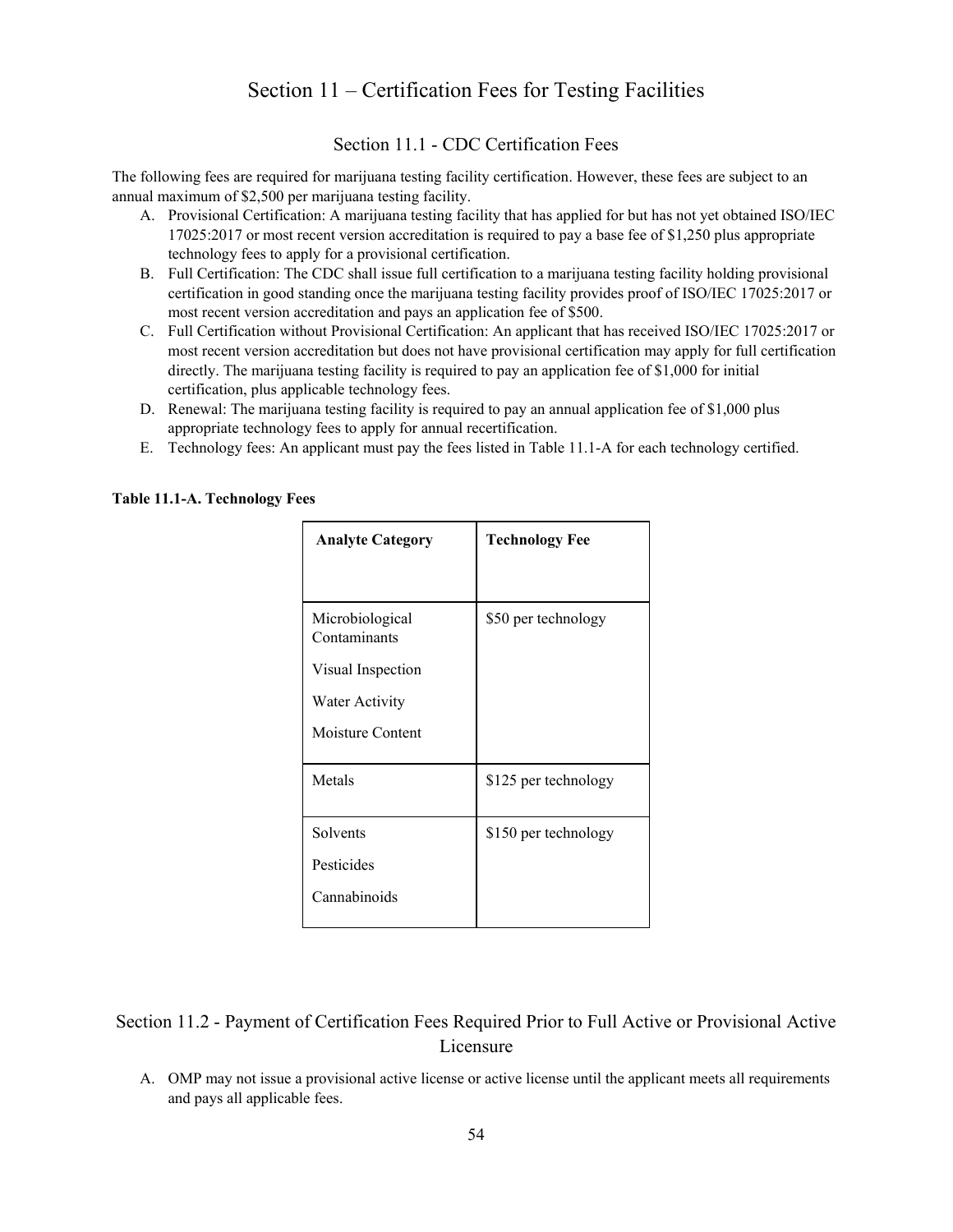- B. All applications or requests to change the scope of activities to be conducted under a marijuana testing facility license must be accompanied by the applicable fees specified in this section.
- C. Application fees apply to the addition of technologies for reinstatement after revocation or denial of licenses.
- D. Payment of fees must be in the form of a check or money order, made payable to the ''Treasurer, State of Maine.''

#### STATUTORY AUTHORITY: 28-B MRS ch. 1; 22 MRS §569

#### EMERGENCY ADOPTION:

September 4, 2019 – filing 2019-161

### ADOPTION:

December 16, 2019 – filing 2019-224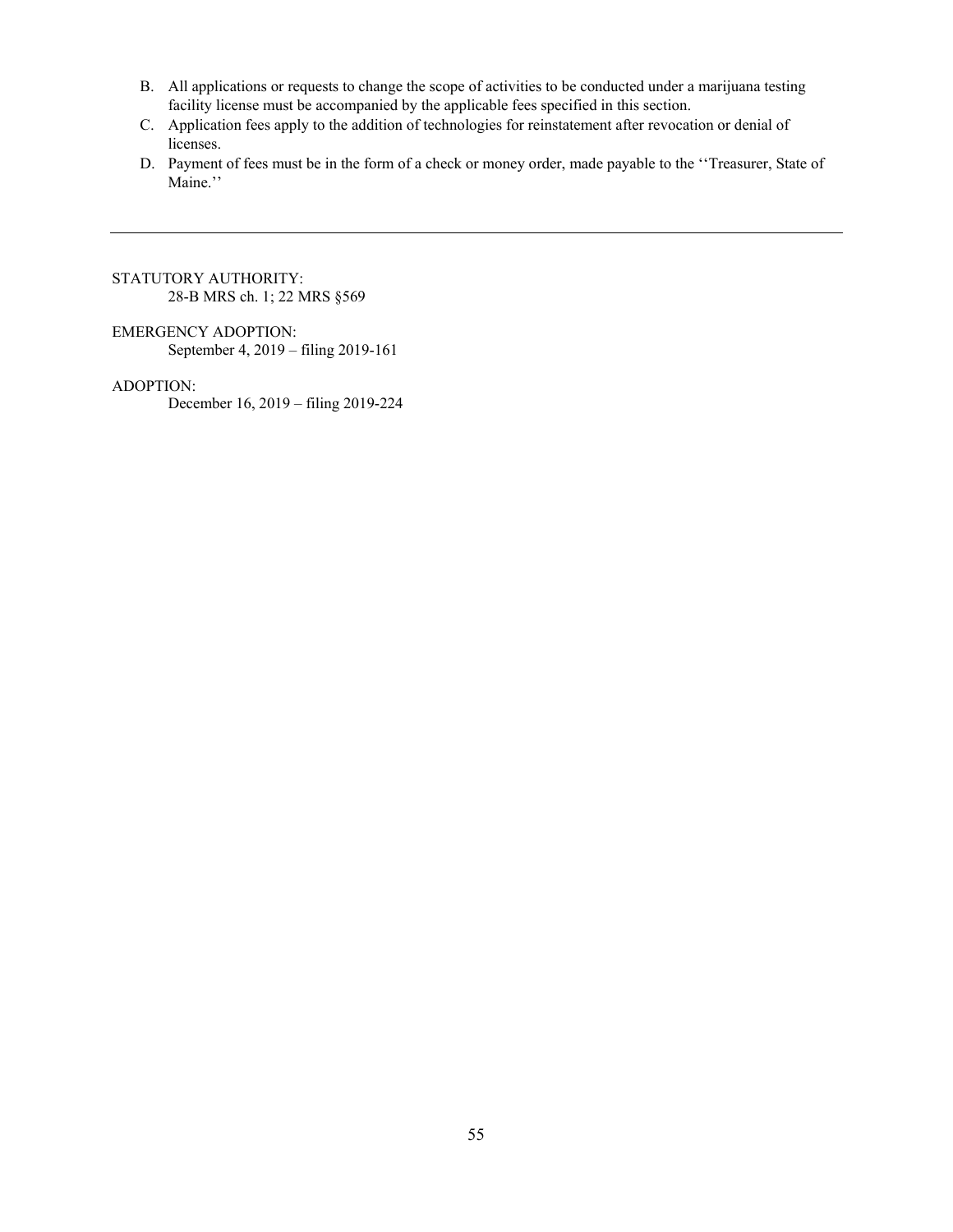# Appendix A

<span id="page-55-0"></span>List of 195 pesticides prohibited from use on organic produce by the USDA National Organic Program (NOP), adapted from NOP and USDA Science and Technology Programs' *2010-2011 Pilot Study: Pesticide Residue Testing of Organic Produce*, November 2012.

| <b>Pesticide</b>                    | <b>Type of Pesticide</b> |
|-------------------------------------|--------------------------|
| 1-Naphthol                          | Insecticide              |
| 2,4 Dimethylphenyl formamide (DMPF) | Insecticide              |
| 3-Hydroxycarbofuran                 | Insecticide              |
| 4,4-Dibromobenzophenone             | Acaricide                |
| 5-Hydroxythiabendazole              | Fungicide                |
| Acephate                            | Insecticide              |
| Acetamiprid                         | Insecticide              |
| Acetochlor                          | Herbicide                |
| Aldicarb                            | Insecticide              |
| Aldicarb sulfone                    | Insecticide              |
| Aldicarb sulfoxide                  | Insecticide              |
| Aldrin                              | Insecticide              |
| Allethrin                           | Insecticide              |
| Atrazine                            | Herbicide                |
| Azinphos methyl                     | Insecticide              |
| Azoxystrobin                        | Fungicide                |
| Bendiocarb                          | Insecticide              |
| BHC alpha                           | Insecticide              |
| <b>Bifenazate</b>                   | Acaricide                |
| Bifenthrin                          | Insecticide              |
| Biteranol                           | Fungicide                |
| <b>Boscalid</b>                     | Fungicide                |
| Bromacil                            | Herbicide                |
| Buprofezin                          | Insecticide              |
| Captan                              | Fungicide                |
| Carbaryl                            | Insecticide              |
| Carbendazim (MBC)                   | Fungicide                |
| Carbofuran                          | Insecticide              |
| Carfentrazone ethyl                 | Herbicide                |
| Chlorantraniprole                   | Insecticide              |
| Chlordane cis                       | Insecticide              |
| Chlordane trans                     | Insecticide              |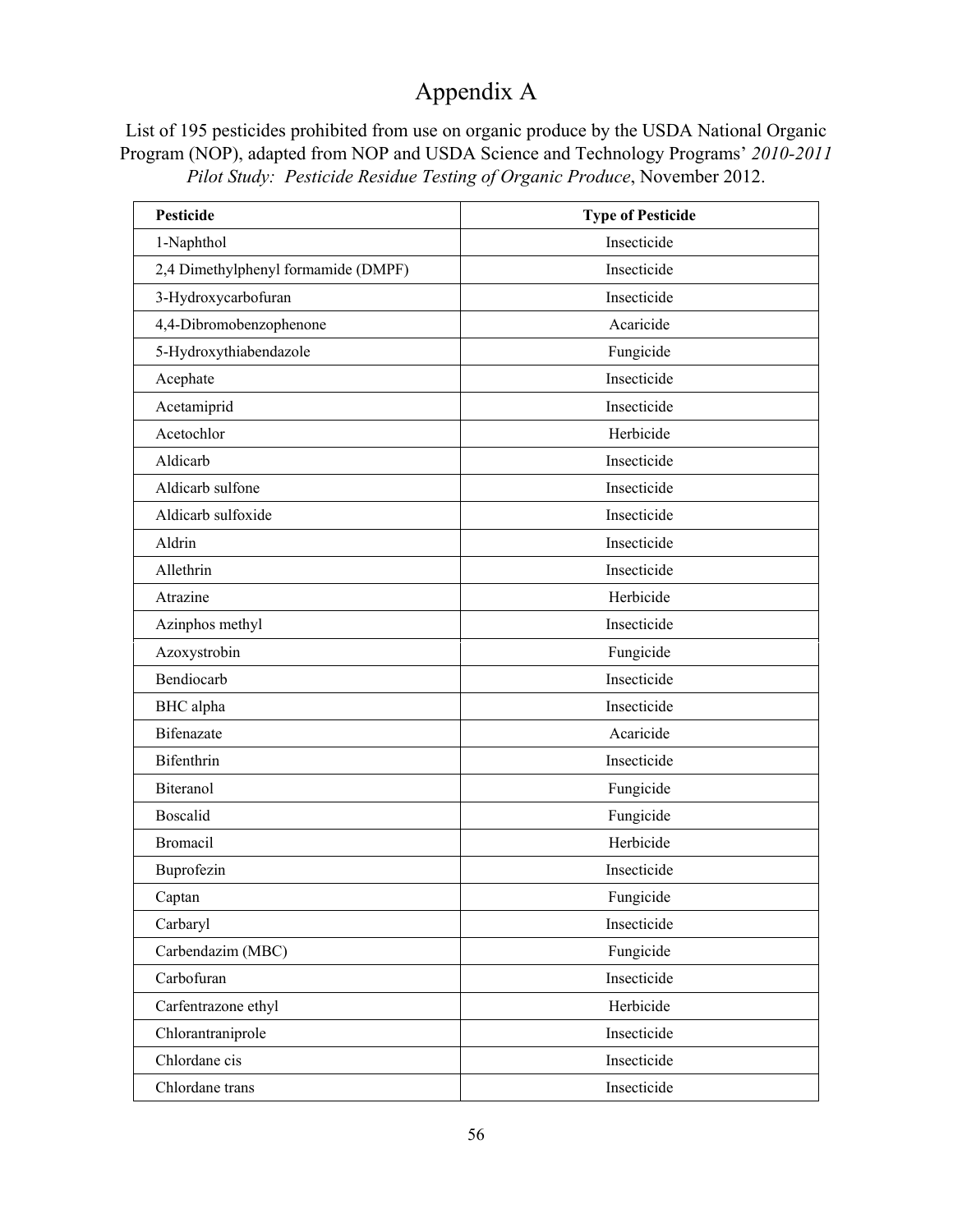| Chlorfenapyr           | Insecticide                  |
|------------------------|------------------------------|
| Chlorothalonil         | Fungicide                    |
| Chlorpropham (CIPC)    | Herbicide / Growth Regulator |
| Chlorpyrifos           | Insecticide                  |
| Chlorpyrifos methyl    | Insecticide                  |
| Chlorthal (DCPA)       | Herbicide                    |
| Clofentezine           | Acaricide                    |
| Clothianidin           | Insecticide                  |
| Coumaphos              | Insecticide                  |
| Cyazofamid             | Fungicide                    |
| Cycloate               | Herbicide                    |
| Cyfluthrin             | Insecticide                  |
| Cyhalothrin lambda     | Insecticide                  |
| Cypermethrin           | Insecticide                  |
| Cyprodinil             | Fungicide                    |
| Cyromazine             | Insect Growth Regulator      |
| DDD o,p'               | Insecticide                  |
| DDD p,p'               | Insecticide                  |
| DDE o,p'               | Insecticide                  |
| DDE p,p'               | Insecticide                  |
| DDT p,p'               | Insecticide                  |
| Deltamethrin           | Insecticide                  |
| Diazinon               | Insecticide                  |
| Diazinon oxygen analog | Insecticide                  |
| Dichlorvos (DDVP)      | Insecticide                  |
| Dicloran               | Fungicide                    |
| Dicofol o,p'           | Insecticide                  |
| Dicofol p,p'           | Insecticide                  |
| Dieldrin               | Insecticide                  |
| Difenoconazole         | Fungicide                    |
| Diflubenzuron          | Insecticide                  |
| Dimethoate             | Insecticide                  |
| Dimethomorph           | Fungicide                    |
| Dinotefuran            | Insecticide                  |
| Diphenamid             | Herbicide                    |
| Diphenylamine          | Fungicide                    |
| Disulfoton sulfone     | Insecticide                  |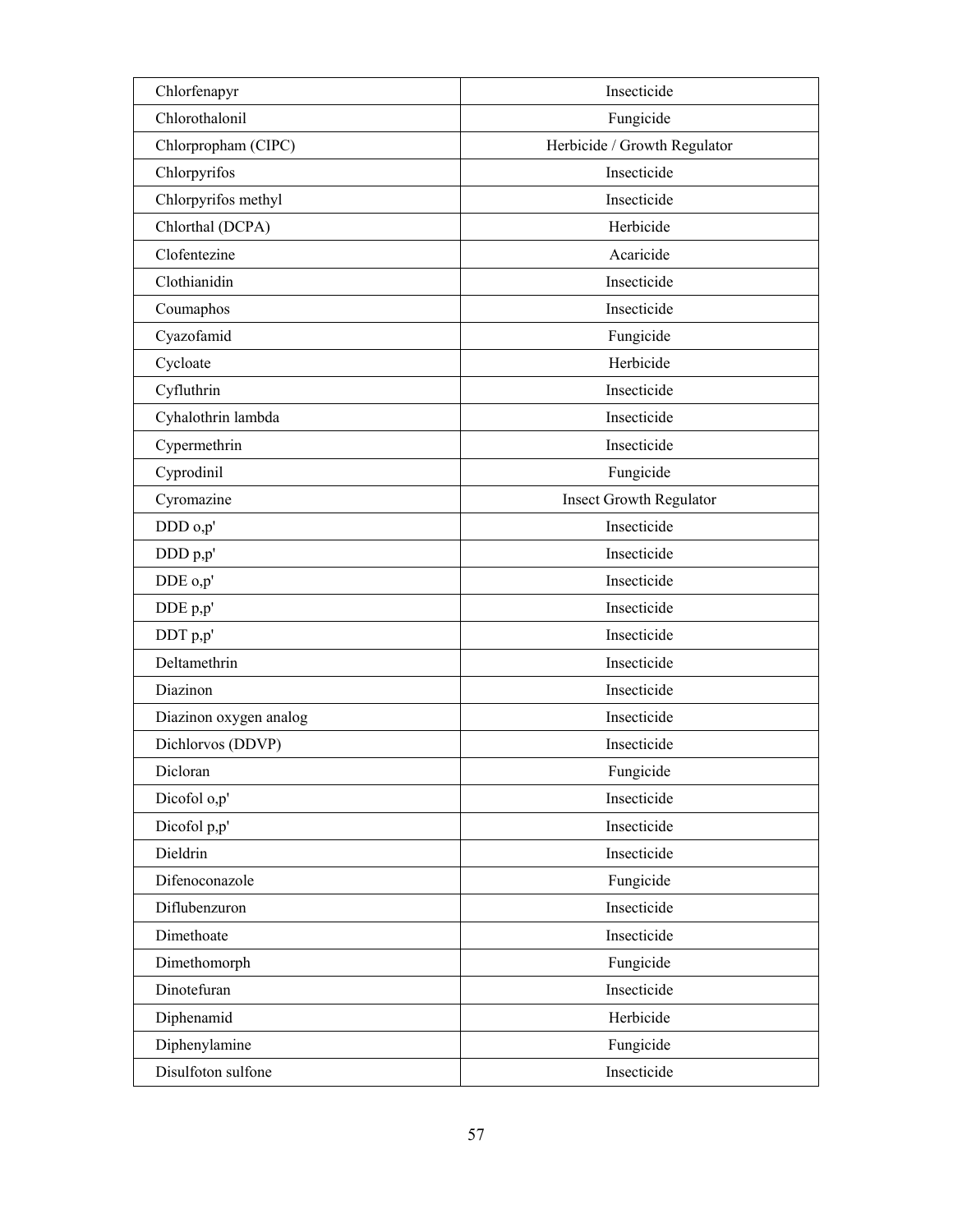| Diuron               | Herbicide                    |
|----------------------|------------------------------|
| Endosulfan I         | Insecticide                  |
| Endosulfan II        | Insecticide                  |
| Endosulfan sulfate   | Insecticide                  |
| Endrin               | Insecticide                  |
| Epoxiconazole        | Fungicide                    |
| Esfenvalerate        | Insecticide                  |
| Ethion               | Insecticide                  |
| Ethoprop             | Insecticide                  |
| Ethoxyquin           | Fungicide / Growth Regulator |
| Etoxazole            | Acaricide                    |
| Etridiazole          | Fungicide                    |
| Famoxadone           | Fungicide                    |
| Fenamidone           | Fungicide                    |
| Fenamiphos           | Insecticide                  |
| Fenamiphos sulfone   | Insecticide                  |
| Fenamiphos sulfoxide | Insecticide                  |
| Fenarimol            | Fungicide                    |
| Fenbuconazole        | Fungicide                    |
| Fenhexamid           | Fungicide                    |
| Fenoxaprop ethyl     | Herbicide                    |
| Fenpropathrin        | Insecticide                  |
| Fenpyroximate        | Acaricide                    |
| Fenthion             | Insecticide                  |
| Fipronil             | Insecticide                  |
| Flonicamid           | Insecticide                  |
| Fludioxonil          | Fungicide                    |
| Fluoxastrobin        | Fungicide                    |
| Fluridone            | Herbicide                    |
| Flutolanil           | Fungicide                    |
| Fluvalinate total    | Insecticide                  |
| Folpet               | Fungicide                    |
| Fonofos              | Insecticide                  |
| Heptachlor           | Insecticide                  |
| Heptachlor epoxide   | Insecticide                  |
| Hexachlorobenzene    | Fungicide                    |
| Hexaconazole         | Fungicide                    |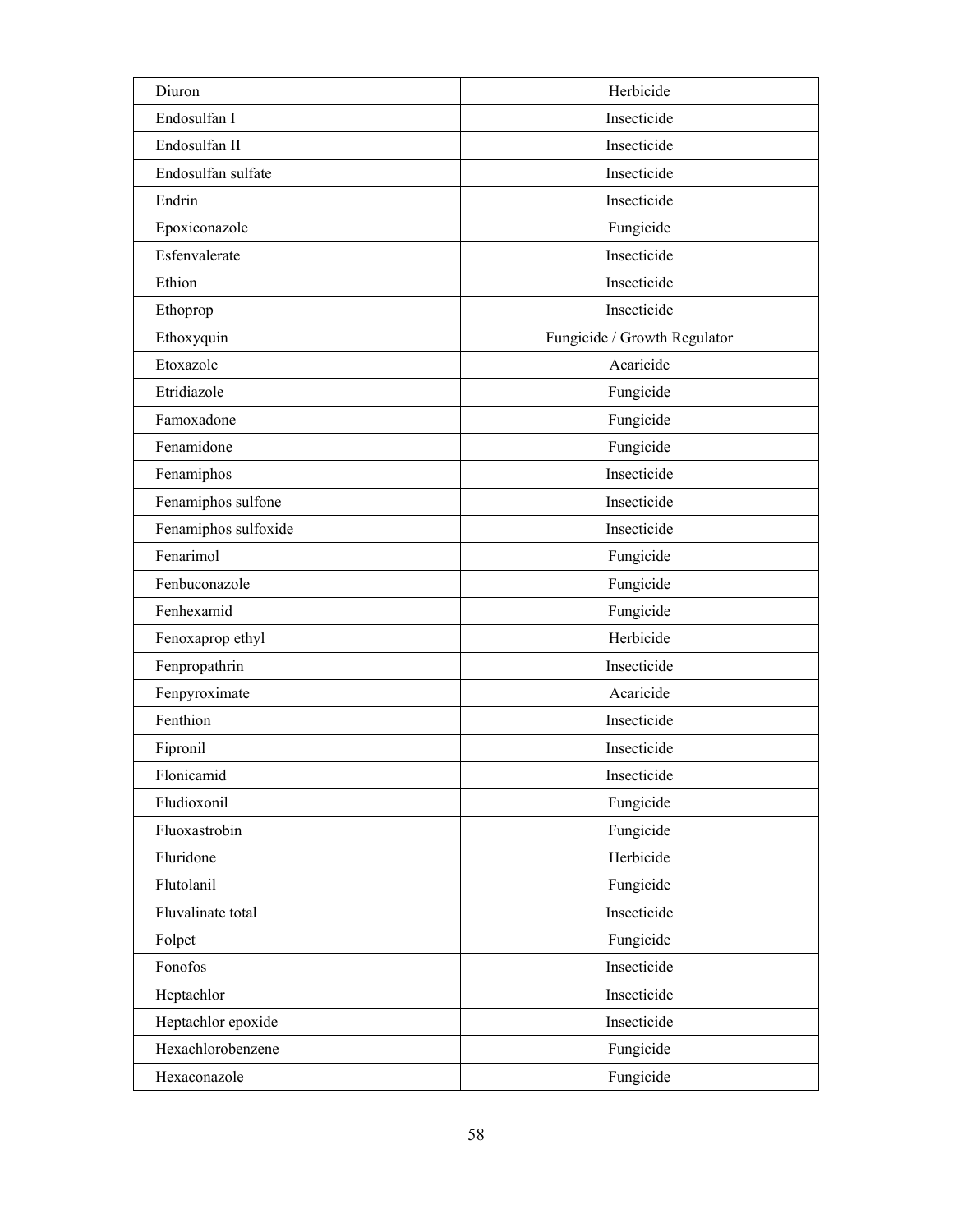| Hexythiazox               | Insecticide                         |
|---------------------------|-------------------------------------|
| Hydroprene                | Insect Growth Regulator / Acaricide |
| Imazalil                  | Fungicide                           |
| Imidacloprid              | Insecticide                         |
| Indoxacarb                | Insecticide                         |
| Iprodione                 | Fungicide                           |
| Lindane                   | Insecticide                         |
| Linuron                   | Herbicide                           |
| Malathion                 | Insecticide                         |
| Malathion oxygen analog   | Insecticide                         |
| Metalaxyl                 | Fungicide                           |
| Methamidophos             | Insecticide                         |
| Methidathion              | Insecticide                         |
| Methiocarb                | Insecticide                         |
| Methomyl                  | Insecticide                         |
| Methoxychlor              | Insecticide                         |
| Methoxyfenozide           | Insecticide                         |
| Metolachlor               | Herbicide                           |
| Metribuzin                | Herbicide                           |
| Mevinphos total           | Insecticide                         |
| <b>MGK-264</b>            | Insecticide                         |
| Myclobutanil              | Fungicide                           |
| Naled                     | Insecticide                         |
| Napropamide               | Herbicide                           |
| Nonachlor cis             | Insecticide                         |
| Nonachlor trans           | Insecticide                         |
| Norflurazon               | Herbicide                           |
| Norflurazon desmethyl     | Herbicide                           |
| Omethoate                 | Insecticide                         |
| o-Phenylphenol            | Fungicide                           |
| Oxadixyl                  | Fungicide                           |
| Oxamyl                    | Insecticide                         |
| Oxamyl oxime              | Insecticide                         |
| Oxydemeton methyl sulfone | Insecticide                         |
| Oxyfluorfen               | Herbicide                           |
| Parathion methyl          | Insecticide                         |
| Pendimethalin             | Herbicide                           |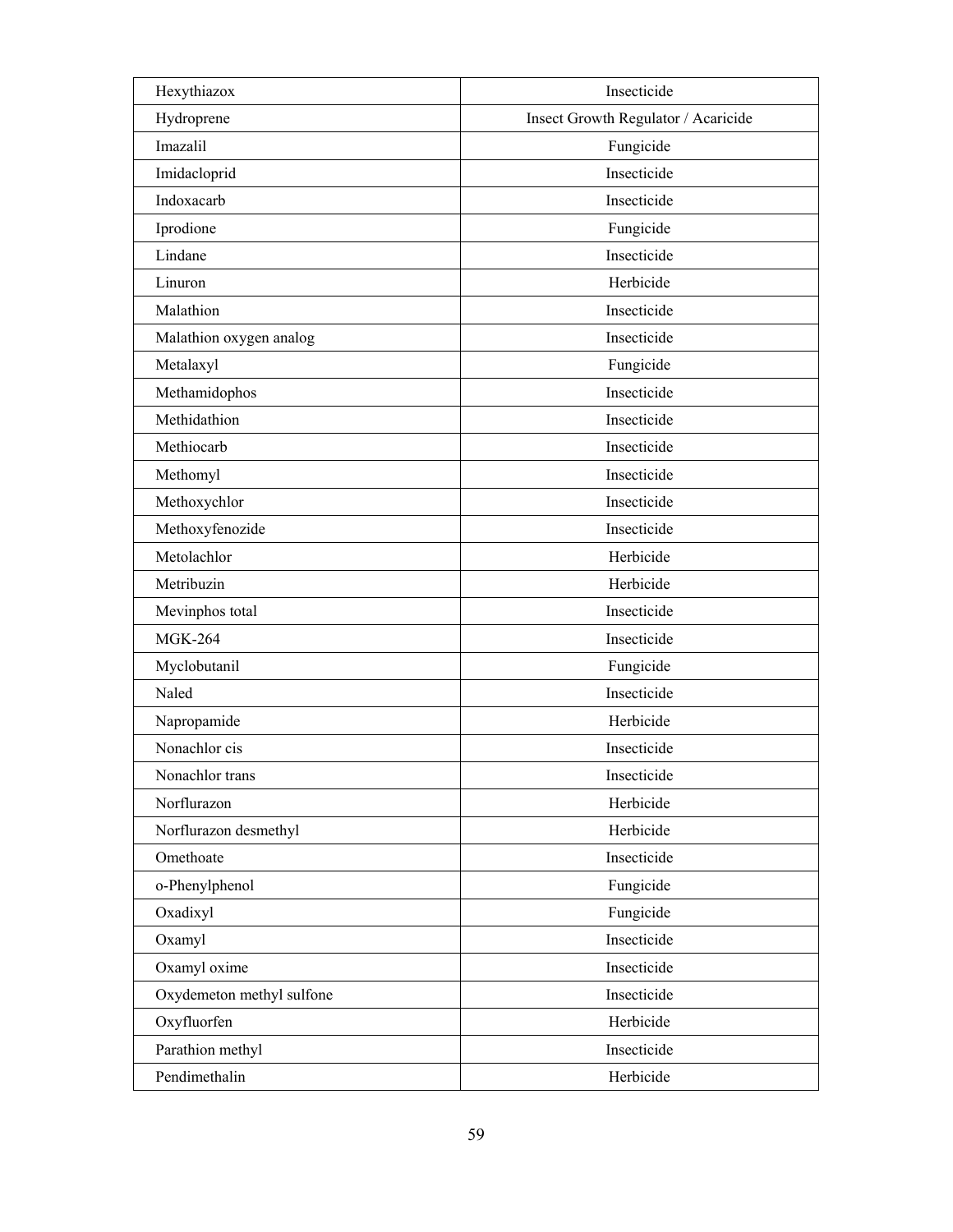| Pentachlorobenzene | Fungicide                      |
|--------------------|--------------------------------|
| Permethrin total   | Insecticide                    |
| Phenmedipham       | Herbicide                      |
| Phorate sulfone    | Insecticide                    |
| Phorate sulfoxide  | Insecticide                    |
| Phosalone          | Insecticide                    |
| Phosmet            | Insecticide                    |
| Piperonyl butoxide | Insecticide                    |
| Pirimicarb         | Insecticide                    |
| Prallethrin        | Insecticide                    |
| Prochloraz         | Fungicide                      |
| Procymidone        | Fungicide                      |
| Profenofos         | Insecticide                    |
| Prometryn          | Herbicide                      |
| Pronamide          | Herbicide                      |
| Propanil           | Herbicide                      |
| Propargite         | Insecticide                    |
| Propetamphos       | Insecticide                    |
| Propham            | Herbicide                      |
| Propiconazole      | Fungicide                      |
| Pymetrozine        | Insecticide                    |
| Pyraclostrobin     | Fungicide                      |
| Pyridaben          | Insecticide / Acaricide        |
| Pyrimethanil       | Fungicide                      |
| Pyriproxyfen       | Insecticide / Growth Regulator |
| Quinoxyfen         | Fungicide                      |
| Quintozene         | Fungicide                      |
| Resmethrin total   | Insecticide                    |
| Simazine           | Herbicide                      |
| Spinetoram         | Insecticide                    |
| Spirodiclofen      | Acaricide                      |
| Spiromesifen       | Insecticide                    |
| Sulfentrazone      | Herbicide                      |
| Tebuconazole       | Fungicide                      |
| Tebufenozide       | Insecticide                    |
| Tefluthrin         | Insecticide                    |
| Tetrachlorvinphos  | Insecticide                    |